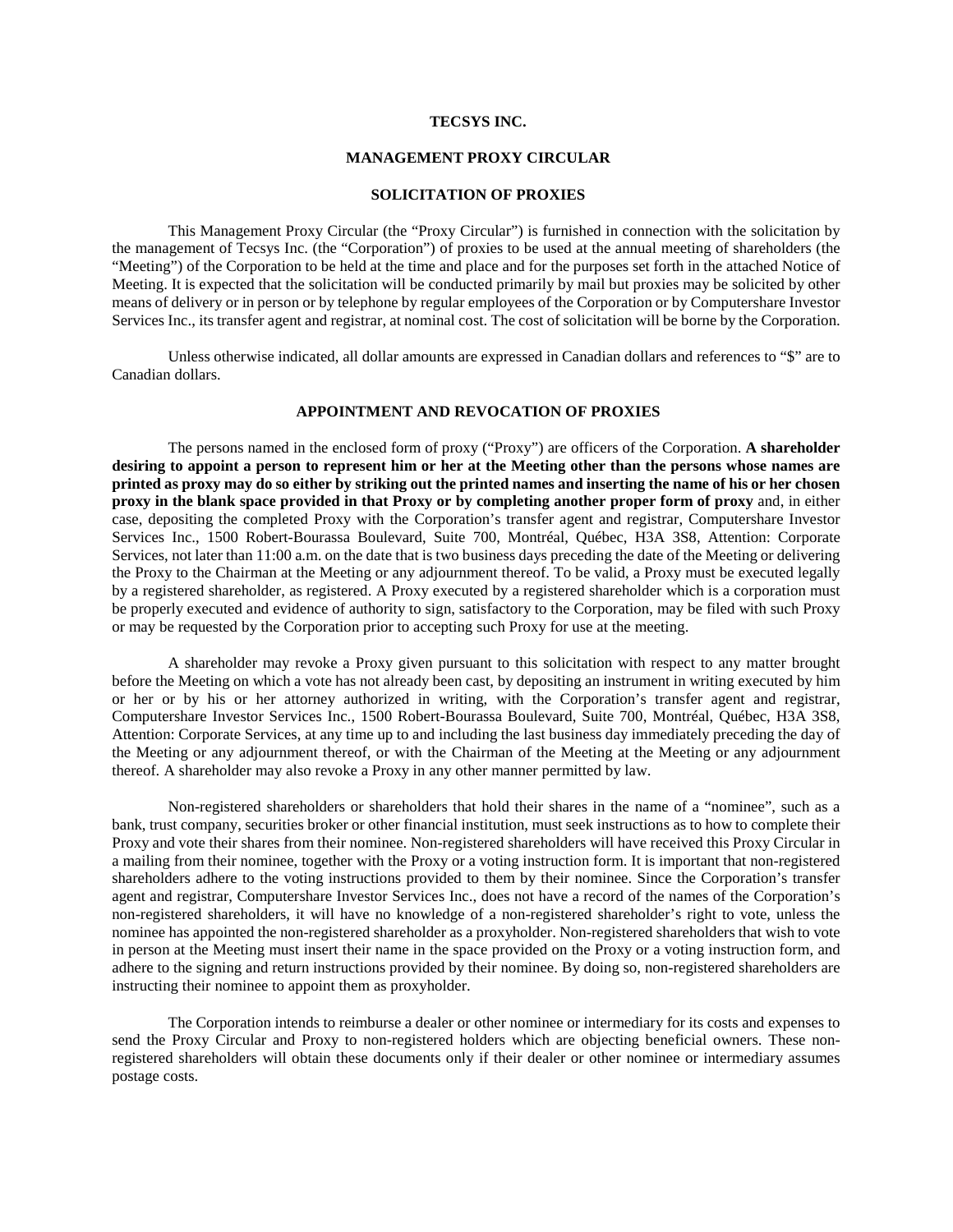## **2020 SHAREHOLDER PROPOSALS**

Shareholder proposals must be submitted no later than April 26, 2020 to be considered for inclusion in the management proxy circular to be prepared for the 2020 annual meeting of shareholders of the Corporation.

#### **VOTING OF PROXIES**

The persons named in the enclosed Proxy will vote the shares in respect of which they are appointed by proxy in accordance with the instructions given by the shareholder thereon. **In the absence of such instructions, shares will be voted for matters identified in the Notice of Meeting.** The enclosed Proxy confers discretionary authority upon the person or persons named therein with respect to amendments or variations to matters identified in the Notice of Meeting, or other matters which may properly come before the Meeting. At the time of printing of this Proxy Circular, the management of the Corporation knows of no such amendments, variations or other matters to come before the Meeting.

## **SHARES ENTITLED TO BE VOTED**

The share capital of the Corporation presently consists of an unlimited number of common shares ("Common Shares") and an unlimited number of Class A Preferred Shares ("Class A Preferred Shares") issuable in series. The Corporation has fixed July 24, 2019 as the record date (the "Record Date") for the purpose of determining the shareholders entitled to receive notice of and to vote at the Meeting. As of July 3, 2019 there were 13,082,376 Common Shares and no Class A Preferred Shares outstanding. Each Common Share entitles its holder or any proxy named by him to one vote at the Meeting or at any adjournment thereof. Any Common Share that is registered at the close of business on the Record Date will entitle its holder or any proxy named by him to receive notice of and to vote at the Meeting and at any adjournment thereof. Shares may be voted for or be withheld from voting with respect to the election of directors and the appointment of auditors and the authorization of the directors to fix their remuneration. On all other matters, the shareholders may vote for or against the proposal.

The Corporation shall prepare, no later than ten days after the Record Date, an alphabetical list of shareholders entitled to vote at the Meeting that indicates the number of shares held by each shareholder. The list of shareholders entitled to vote at the Meeting is available for inspection during usual business hours at the office of the Corporation's transfer agent and registrar, Computershare Investor Services Inc., located at 1500 Robert-Bourassa Boulevard, Suite 700, Montréal, Québec, H3A 3S8, as well as at the Meeting.

Unless otherwise indicated, the matters submitted to a vote at the Meeting must be approved by a majority of the votes cast by the holders of Common Shares attending the Meeting in person or by proxy.

The Chairman of the Meeting may conduct the vote on any matter by a show of hands of shareholders and proxyholders present at the Meeting and entitled to vote thereat unless a ballot is demanded by a shareholder present at the Meeting or by a proxyholder entitled to vote at the Meeting or unless the Chairman declares that proxies representing not less than 5% of the shares entitled to be voted at the Meeting would be voted against what would otherwise be the decision of the Meeting on such matter.

# **PRESENTATION OF FINANCIAL STATEMENTS**

The financial statements of the Corporation for the financial year ended April 30, 2019 ("Fiscal 2019") and the report of the auditors thereon will be placed before the Meeting.

#### **ELECTION OF DIRECTORS**

The board of directors (the "Board") has set the number of directors to be elected at the Meeting at eight. Each director elected at the Meeting will hold office until the next annual meeting of the shareholders or until the election of his successor unless he resigns or his office becomes vacant by death, removal or other cause.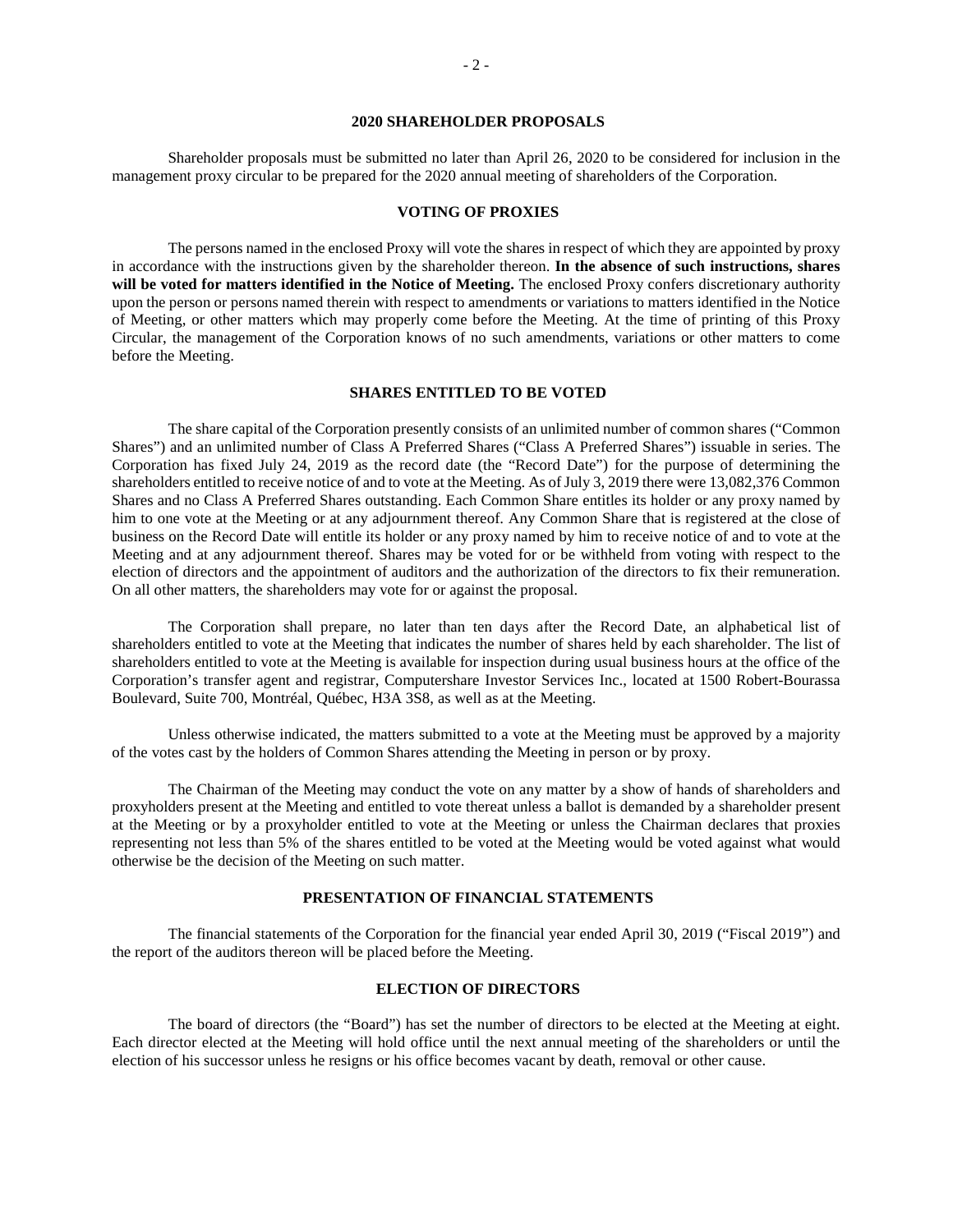**The persons whose names are printed in the Proxy intend to vote FOR the election of the eight persons whose names are set out below unless specifically instructed on the Proxy to withhold such vote.** Management of the Corporation does not contemplate that any such person will be unable or for any reason will become unwilling to serve as a director, but if that should occur for any reason prior to the election, the persons named in the Proxy reserve the right to vote for another properly qualified nominee in their discretion.

# **Majority Voting**

In 2013, the Corporation instituted a majority voting policy. At the Meeting, shareholders will be able to vote, or abstain from voting, for the nominees for the director positions individually, as has been done in the past. However, a nominee for a director position will be considered by the Board not to have received the support of shareholders, even if he is elected, if the number of votes withheld exceeds the number of votes cast in favour of his election. A director elected under such circumstances will be required to immediately tender his resignation to the other members of the Board who, except in exceptional circumstances, will accept the resignation. Where applicable, within 90 days of the Meeting, the Board will issue a press release announcing the resignation of the director in question or explaining the reasons justifying its decision not to accept such resignation. Majority voting would not, however, apply in the event a director's election is contested.

# **Nominees**

The following table and notes thereto set out the name of each of the nominees for election as directors, his province or state and country of residence, all positions and offices with the Corporation held by such nominee, if any, his principal occupation, his directorships with other reporting issuers, the period of service as a director of the Corporation and the number of Common Shares beneficially owned by him or over which he exercises control or direction as at July 3, 2019:

|                                                              |                                                              | Principal occupation/Directorships                                                             |                  | Number of            |
|--------------------------------------------------------------|--------------------------------------------------------------|------------------------------------------------------------------------------------------------|------------------|----------------------|
| <b>Name</b>                                                  | Office held                                                  | with other reporting issuers                                                                   | Director since   | <b>Common Shares</b> |
| Frank J. Bergandi<br>California, USA                         | Director                                                     | <b>Business Consultant</b>                                                                     | June 29, 1998    | 2,200                |
| David Brereton <sup>(1)</sup><br>Québec, Canada              | Executive<br>Chairman of the<br>Board and<br>Director        | Executive Chairman of the Board,<br>Tecsys Inc.                                                | Sept. 17, 1997   | 3,143,740            |
| Peter Brereton <sup><math>(2)</math></sup><br>Québec, Canada | President, Chief<br><b>Executive Officer</b><br>and Director | <b>President and Chief Executive</b><br>Officer.<br>Tecsys Inc.                                | Sept. 17, 1997   | 456,830              |
| Vernon $Lobo^{(3)(5)(6)}$<br>Ontario, Canada                 | Director                                                     | Managing Director, Mosaic<br>Venture Partners Inc.<br>(private venture capital firm)           | October 17, 2006 | 143,700              |
|                                                              |                                                              | Other Directorships:<br>Air <sub>IQ</sub> Inc.<br>EQ Works Inc.<br>Flow Capital Corp.          |                  |                      |
| Steve Sasser <sup>(3)(4)(7)</sup><br>Texas, USA              | Director                                                     | Co-Founder and Managing<br>Principal, Swordstone Partners<br>(consulting and software company) | April 29, 2009   | 42,000               |
| David Wayland <sup>(4)</sup><br>Québec, Canada               | Director                                                     | Corporate Director                                                                             | Sept. 17, 1997   | 16,000               |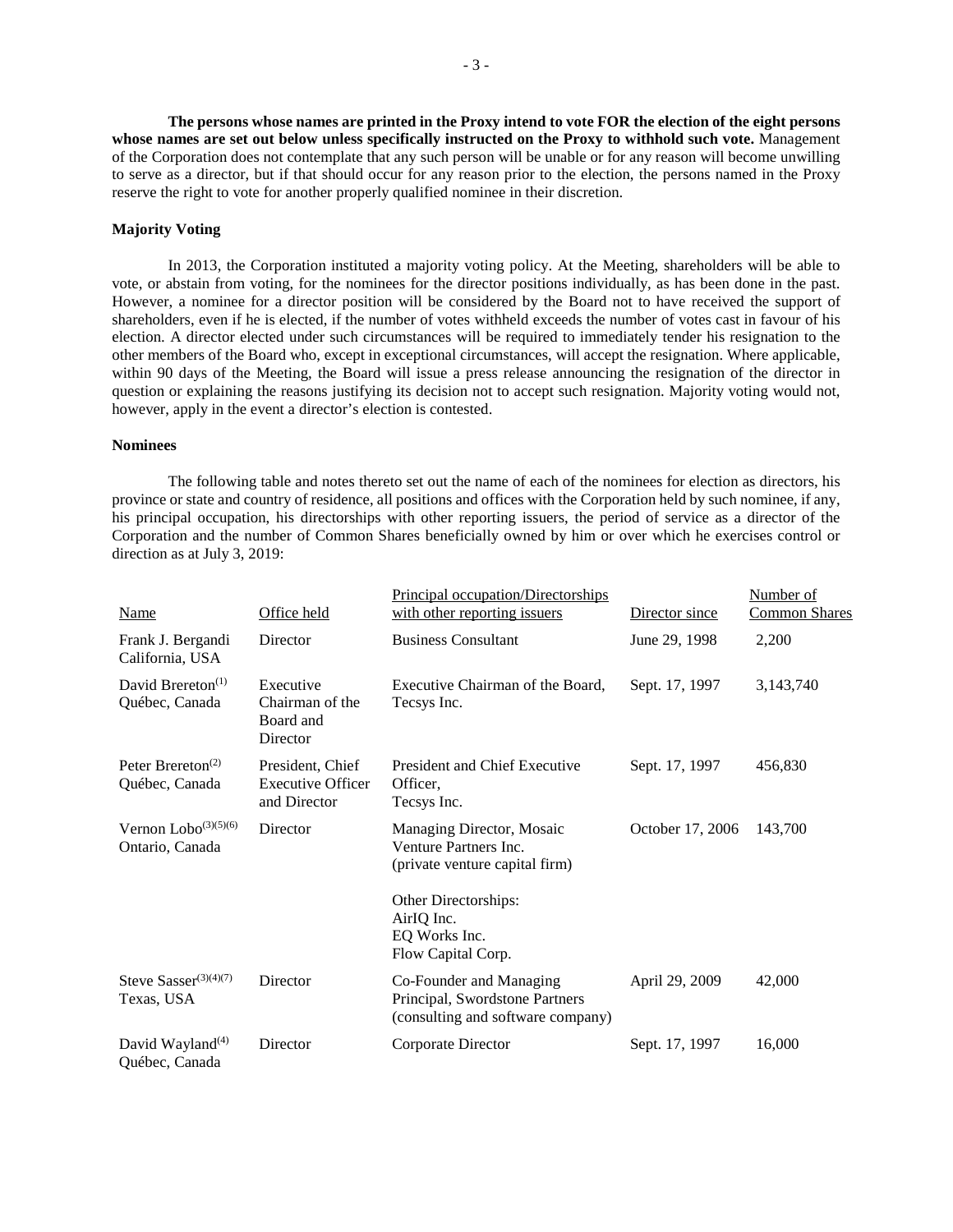| <b>Name</b>                           | Office held | Principal occupation/Directorships<br>with other reporting issuers | Director since       | Number of<br><b>Common Shares</b> |
|---------------------------------------|-------------|--------------------------------------------------------------------|----------------------|-----------------------------------|
| David Booth $(4)(5)$<br>Virginia, USA | Director    | Consultant,<br>BackOffice Associates LLC                           | September 8,<br>2016 | 5,600                             |
| John Ensign $(3)(5)$<br>Ohio, USA     | Director    | President and Chief Legal Officer,<br><b>MRI</b> Software LLC      | September 8.<br>2016 | 1,500                             |

<sup>(1)</sup> David Brereton, directly and through his holding company, Dabre Inc., and his spouse, Kathryn Ensign-Brereton, hold respectively 2,114,638 and 1,029,102 Common Shares, which represent respectively 16.16% and 7.87% of the outstanding Common Shares (see "Principal Shareholders"). David Brereton disclaims beneficial ownership and control or direction over the Common Shares held by Kathryn Ensign-Brereton.

(2) Peter Brereton and his spouse, Sharon House, hold respectively 356,671 and 100,159 Common Shares. Peter Brereton disclaims beneficial ownership and control or direction over the Common Shares held by Sharon House.

(3) Member of the Compensation Committee. Vernon Lobo is the Chair of the Compensation Committee.

(4) Member of the Audit Committee. David Wayland is the Chair of the Audit Committee.

(5) Member of the Nominating Committee. John Ensign is the Chair of the Nominating Committee.

(6) Vernon Lobo and his spouse, Ingrid Lobo, hold respectively 59,400 and 84,300 Common Shares. Vernon Lobo disclaims beneficial ownership and control or direction over the Common Shares held by Ingrid Lobo.

(7) Steve Sasser co-founded Swordstone Partners in April 2016 and is currently a Managing Principal. Previously, Mr. Sasser was the Chief Executive Officer of Merlin Technologies Corporation from February 2007 to August 2015.

To the knowledge of the Corporation, no proposed director of the Corporation is, as at the date hereof, or has been within ten years before the date hereof, a director, chief executive officer or chief financial officer of any company that was subject to a cease trade order, an order similar to a cease trade order or an order that denied the relevant company access to any exemption under securities legislation that was in effect for a period of more than 30 consecutive days (a) that was issued while the proposed director was acting in the capacity as director, chief executive officer or chief financial officer, or (b) that was issued after the proposed director ceased to be a director, chief executive officer or chief financial officer and which resulted from an event that occurred while that person was acting in the capacity as director, chief executive officer or chief financial officer.

To the knowledge of the Corporation, no proposed director of the Corporation (a) is, as at the date hereof, or has been within ten years before the date hereof, a director or executive officer of any company that, while that person was acting in that capacity, or within a year of that person ceasing to act in that capacity, became bankrupt, made a proposal under any legislation relating to bankruptcy or insolvency or was subject to or instituted any proceedings, arrangement or compromise with creditors or had a receiver, receiver manager or trustee appointed to hold its assets, or (b) has, within the ten years before the date hereof, become bankrupt, made a proposal under any legislation relating to bankruptcy or insolvency, or become subject to or instituted any proceedings, arrangement or compromise with creditors, or had a receiver, receiver manager or trustee appointed to hold its assets, except that John Ensign was the Chief Legal Officer of Domin-8 Enterprise Solutions, Inc. when that company filed for reorganization under chapter 11 of the US Bankruptcy Code in 2009. The assets of Domin-8 Enterprise Solutions, Inc. were eventually the subject of a court approved sale in early 2010.

#### **Directors' Attendance Record**

The overall attendance rate for the Board for Fiscal 2019, including special meetings, was 95% for the Board, 100% for the compensation committee of the Board (the "Compensation Committee"), 100% for the audit committee of the Board (the "Audit Committee") and 100% for the corporate governance and nominating committee of the Board (the "Nominating Committee") during Fiscal 2019. Detailed meeting and attendance information is provided in the following table.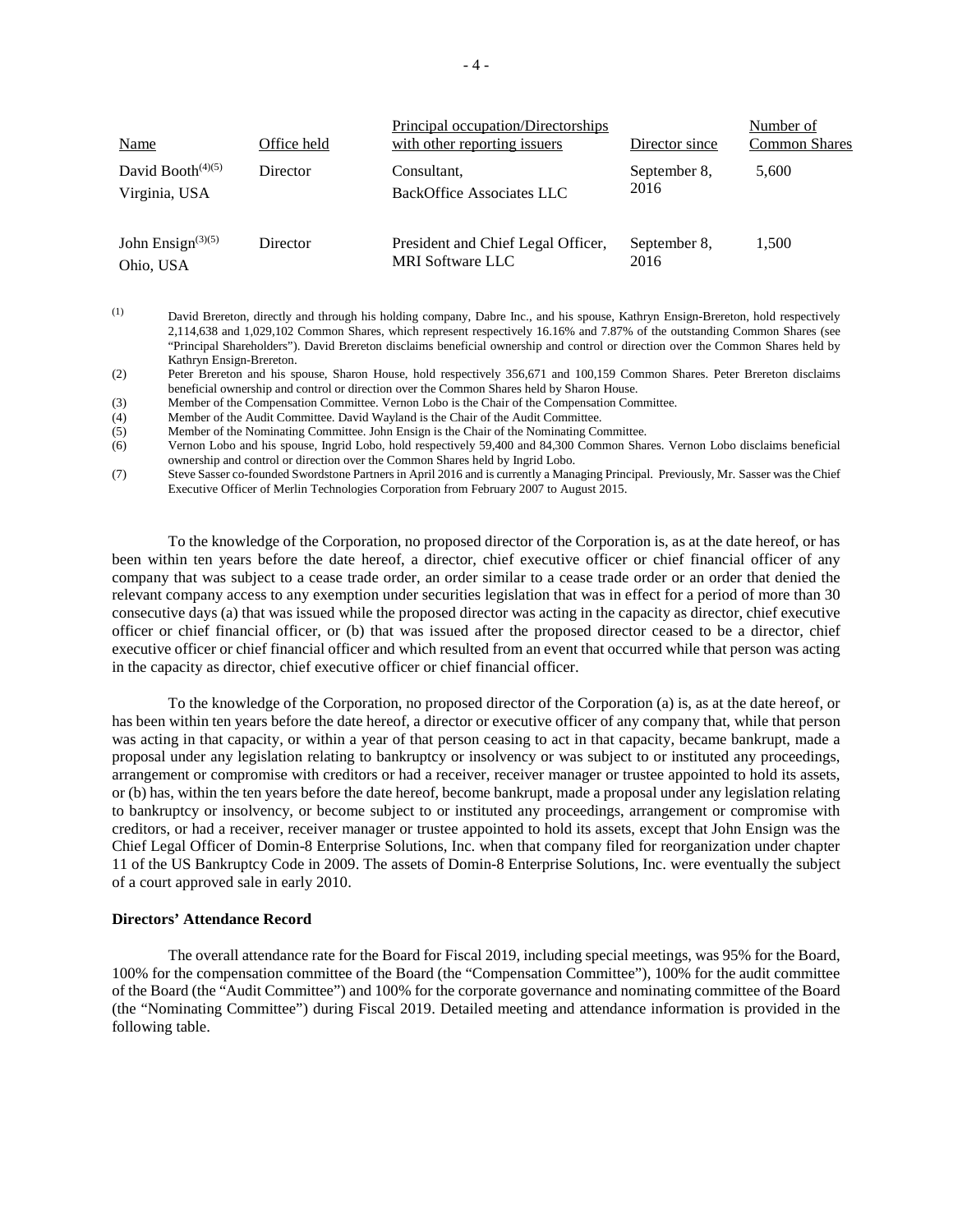|                     | <b>Attendance</b>                   |                                  |                                  |                             |  |  |  |
|---------------------|-------------------------------------|----------------------------------|----------------------------------|-----------------------------|--|--|--|
| <b>Name</b>         | <b>Board of</b><br><b>Directors</b> | Compensation<br><b>Committee</b> | <b>Audit</b><br><b>Committee</b> | <b>Nominating Committee</b> |  |  |  |
| Frank J. Bergandi   | 6 of 7                              | N/A                              | N/A                              | N/A                         |  |  |  |
| David Booth         | 6 of 7                              | N/A                              | $4$ of $4$                       | $1$ of $1$                  |  |  |  |
| David Brereton      | 7 of 7                              | N/A                              | N/A                              | N/A                         |  |  |  |
| Peter Brereton      | 7 of 7                              | N/A                              | N/A                              | N/A                         |  |  |  |
| John Ensign         | 7 of 7                              | $1$ of $1$                       | N/A                              | $1$ of $1$                  |  |  |  |
| Vernon Lobo         | 6 of 7                              | $1$ of $1$                       | N/A                              | $1$ of $1$                  |  |  |  |
| <b>Steve Sasser</b> | 7 of 7                              | $1$ of $1$                       | $4$ of $4$                       | N/A                         |  |  |  |
| David Wayland       | 7 of 7                              | N/A                              | $4$ of $4$                       | N/A                         |  |  |  |

### **APPOINTMENT OF AUDITORS**

At the Meeting, management of the Corporation will propose that KPMG LLP, Chartered Professional Accountants be appointed as auditors of the Corporation for the ensuing year at a remuneration to be fixed by the directors of the Corporation. KPMG LLP has been the auditors of the Corporation since October 17, 2006. To be effective, the resolution appointing auditors must be passed by a majority of the votes cast by the shareholders who vote in respect of that resolution.

**Unless otherwise instructed, the persons named in the Proxy intend to vote FOR the appointment of KPMG LLP, Chartered Accountants, as auditors of the Corporation, to hold office until the termination of the next annual meeting of the Corporation, at a remuneration to be fixed by the directors of the Corporation.** 

## **STATEMENT OF CORPORATE GOVERNANCE PRACTICES**

The Board and senior management consider good corporate governance to be central to the effective, efficient and prudent operation of the Corporation.

Pursuant to National Instrument 58-101 – *Disclosure of Corporate Governance Practices* ("NI 58-101") the Corporation is required to disclose information relating to its corporate governance practices. The Corporation's approach to corporate governance is set out in tabular form and is attached to this Proxy Circular as Schedule A. Management is available to shareholders at all times to respond to questions and concerns. Shareholder concerns are dealt with on an individual basis, usually by providing requested information.

## **AUDIT COMMITTEE INFORMATION**

Reference is made to the Annual Information Form of the Corporation for Fiscal 2019 for disclosure of information relating to the Audit Committee required under Form 52-110F1 to Multilateral Instrument 52-110 – *Audit Committees*. A copy of this document can be found on SEDAR at www.sedar.com or by contacting the Secretary of the Corporation upon request at 1 Place Alexis Nihon, Suite 800, Montréal, Québec, H3Z 3B8, telephone: (514) 866- 0001.

## **EXECUTIVE COMPENSATION**

The Corporation's executive compensation policies and practices, including information about the compensation of the Chief Executive Officer (the "CEO"), the Chief Financial Officer (the "CFO") and the three other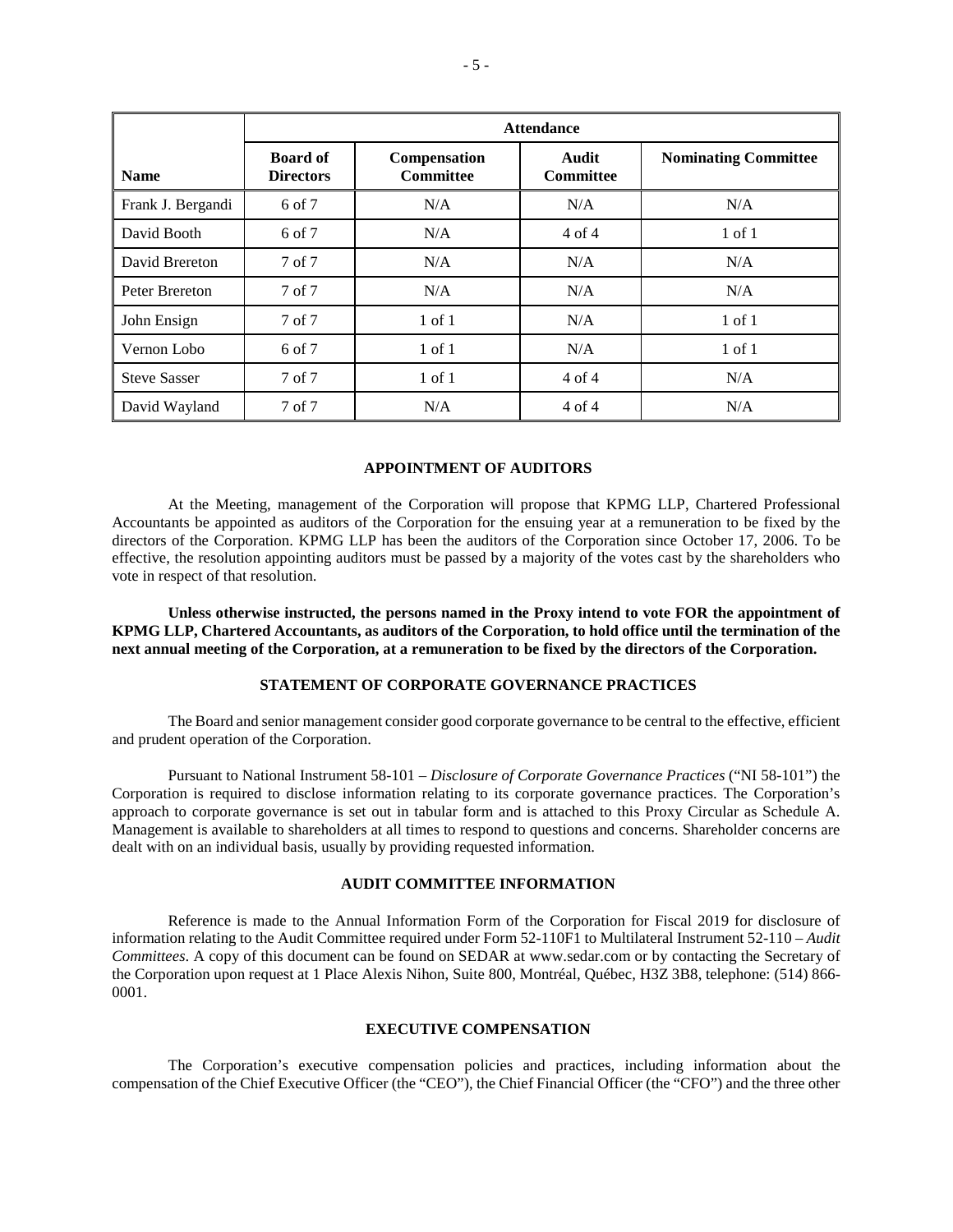most highly compensated executive officers of the Corporation who were serving as executive officers of the Corporation on April 30, 2019 (collectively, the "Named Executive Officers" or "NEOs") are discussed in this section.

### **Compensation Committee**

In February 2007, the Board adopted a Charter (the "Compensation Committee Charter") for the Compensation Committee. The Compensation Committee Charter is reviewed by the Board annually, most recently by a Board written resolution of July 3, 2019. It is attached hereto as Schedule C. The Compensation Committee Charter states that the Compensation Committee is appointed by the Board to discharge the Board's duties and responsibilities relating to the compensation of the Corporation's Executive Chairman, CEO and senior management, as well as to review the human resource policies and practices that cover the Corporation's employees. The Compensation Committee reviews the Corporation's overall compensation philosophy and corporate succession and development plans at the executive officer level.

The Compensation Committee Charter provides that the Compensation Committee shall be composed of no less than three independent members meeting securities law or TSX requirements for compensation committee members. The Compensation Committee Charter stipulates that each member is appointed by the Board on an annual basis and serves until the earlier of (i) the close of the next annual shareholders' general meeting or (ii) his or her death, resignation, disqualification or removal from the Compensation Committee by the Board. The Board fills any vacancy in the membership of the Compensation Committee. The members of the Compensation Committee are Vernon Lobo, Chair, Steve Sasser, and John Ensign, all of whom are independent directors of the Corporation. The occupations and board memberships of the Compensation Committee members are described under "Election of Directors", above. Mr. Lobo was awarded a BASc in engineering from the University of Waterloo and a Master of Business Administration from Harvard University, School of Business where he was a Baker Scholar. Mr. Lobo is also a member of the board of directors of several private companies. Mr. Sasser holds a BBA and a Master of Business Administration from Southern Methodist University, with a concentration in finance. Currently, Mr. Sasser is a Managing Principal of Swordstone Partners. Prior to August 2015, Mr. Sasser was the Chief Executive Officer of Merlin Technologies Corp. Mr. Ensign holds a Master of Laws in Business and Taxation as well as a Juris Doctorate from Capital University and a Bachelor of Science in Business from Miami University. Currently, Mr. Ensign is the President and Chief Legal Officer of MRI Software LLC, where he has been an executive since 2010. Additionally, Mr. Ensign gained significant experience advising public and private companies on matters including corporate governance and board nomination and selection processes, at Bricker & Eckler LLP where he practiced general corporate law from 2003 until 2007.

The Compensation Committee is familiar with compensation packages in the industry and familiarizes itself with remuneration practices in general. The Compensation Committee has also been mandated to recommend to the Board the corporate objectives which the President and CEO are responsible for meeting, to review the annual performance of this officer in light of these objectives, and to make recommendations to the Board with respect to his remuneration. The Compensation Committee is authorized, pursuant to the Compensation Committee Charter, to retain external legal counsel, executive compensation consultants and other advisors to assist it in its responsibilities should it deem it necessary to do so. The Compensation Committee Charter provides that the chair of the Compensation Committee reports to the Board at each meeting on material matters arising at the Compensation Committee meetings and presents recommendations of the Compensation Committee to the Board for its approval.

The Corporation did not engage a compensation consultant or advisor during Fiscal 2019. The Corporation engaged Arthur J. Gallagher & Co., a compensation consulting firm, during the financial year ended April 30, 2018 ("Fiscal 2018") to review compensations for the CEO and directors of the Board. The study comprised of a mix of Canadian and U.S. software companies with revenue between \$33 million and \$118 million, and market capitalization of between \$50 million and \$650 million. The main recommendations from the firm were (i) to add a long-term incentive component to the compensation plan of the CEO as his overall compensation was found to be significantly below the average of the CEOs in the comparator group as well as (ii) to require directors of the Board to meet a minimum level of share ownership in order to ensure that the interests of Board members are aligned with shareholders. The fees paid by Tecsys to Arthur J. Gallagher & Co. were as follows: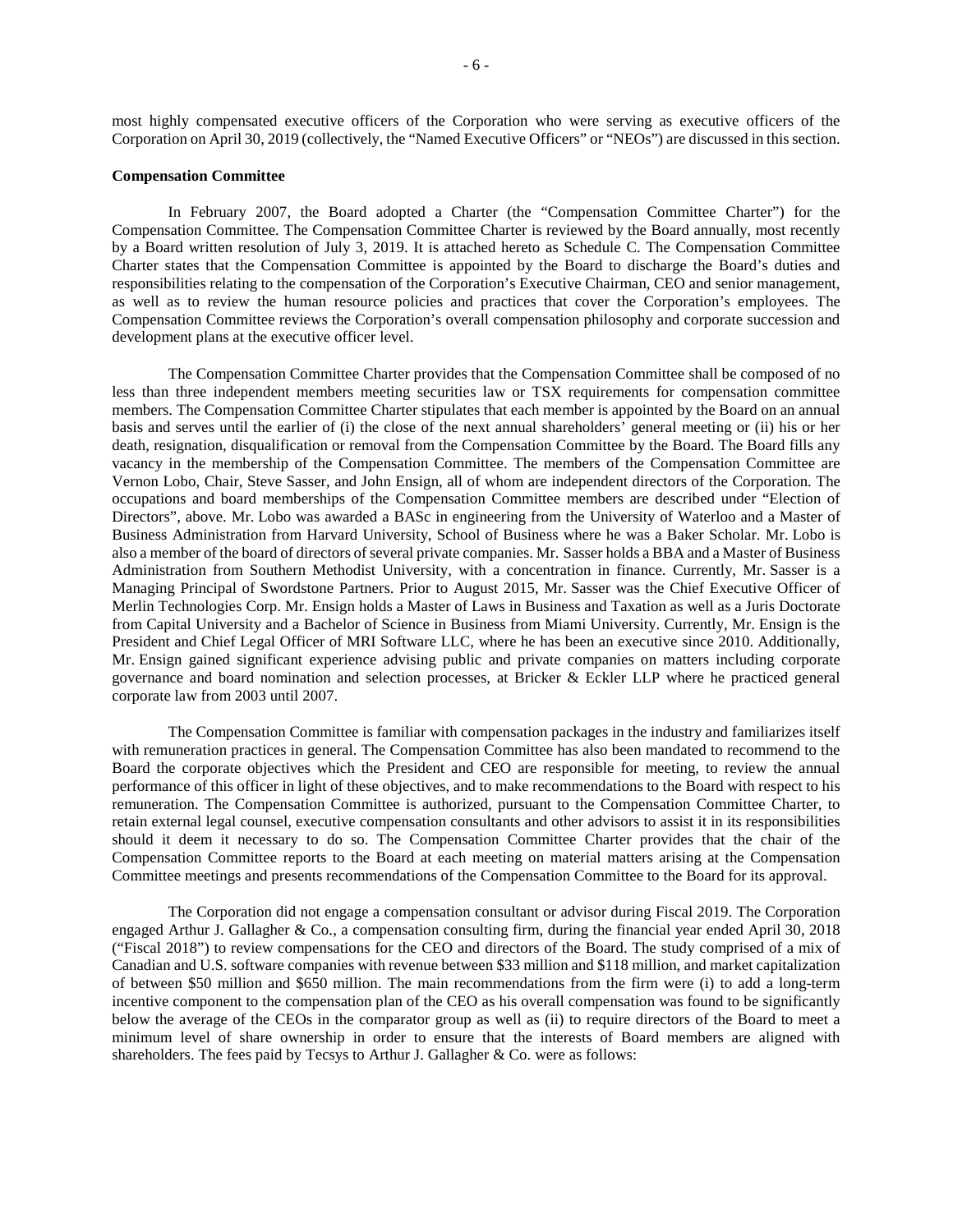|                                              | Fiscal 2019 | <b>Fiscal 2018</b> |
|----------------------------------------------|-------------|--------------------|
| <b>Executive Compensation – Related Fees</b> | None        | \$38,732           |
| All Other Fees                               | None        | None               |

### **Compensation Discussion and Analysis**

#### **General Principles of Executive Compensation**

The Corporation's compensation program consists principally of salary and bonuses.

Further, the Corporation's executive compensation programs are designed to attract and retain highly qualified senior executives and recognize that long-term performance incentives are an integral part of aligning the interests of executive officers and the Corporation's shareholders.

The Corporation's executive compensation packages are designed to enable the Corporation to increase its profitability and shareholder value, and attract and retain those key individuals who can realize and ensure the shortterm and long-term success of the Corporation. As such, the policies and programs link rewards to individual contribution, the Corporation's success and shareholder financial interests.

The variable short-term incentives included in NEO compensation range between 30% and 81% of base salary at plan. The financial targets used to gauge when incentive compensation is paid are described under "Components of Executive Compensation". These targets are primarily based on recurring revenue, EBITDA, gross margin, license fees and proprietary technology bookings, total contract bookings, specific objectives and others.

The following table outlines the performances objectives, the weights which they are assigned, and the results achieved relative to these measures during Fiscal 2019:

| Objective                                                    | Weighting | Payout | % of Actual<br>to Target |
|--------------------------------------------------------------|-----------|--------|--------------------------|
| <b>Recurring Revenue</b>                                     | 9%        | 10%    | 107%                     |
| <b>EBITDA</b>                                                | 14%       | $0\%$  | $0\%$                    |
| Gross Margin                                                 | 16%       | 10%    | 67%                      |
| <b>Total Bookings</b>                                        | 20%       | 28%    | 138%                     |
| Fees/Proprietary<br>Technology<br>License<br><b>Bookings</b> | 19%       | 45%    | 232%                     |
| <b>Specific Objectives</b>                                   | 13%       | 13%    | 98%                      |
| Others                                                       | 8%        | 4%     | 55%                      |

The Compensation Committee has assessed these policies and procedures and is of the view that they are unlikely to present risks that could have a material adverse effect on the Corporation. The Compensation Committee has determined that there is low probability for any NEO to take excessive risk in maximizing any financial targets.

## **Non-IFRS Performance Measure and Key Performance Indicators**

The Corporation uses a non-IFRS financial performance measure naming EBITDA and certain key performance indicators which are described below. Many of these non-IFRS measures and key performance indicators do not have any standardized meaning prescribed by the International Financial Reporting Standards ("IFRS") and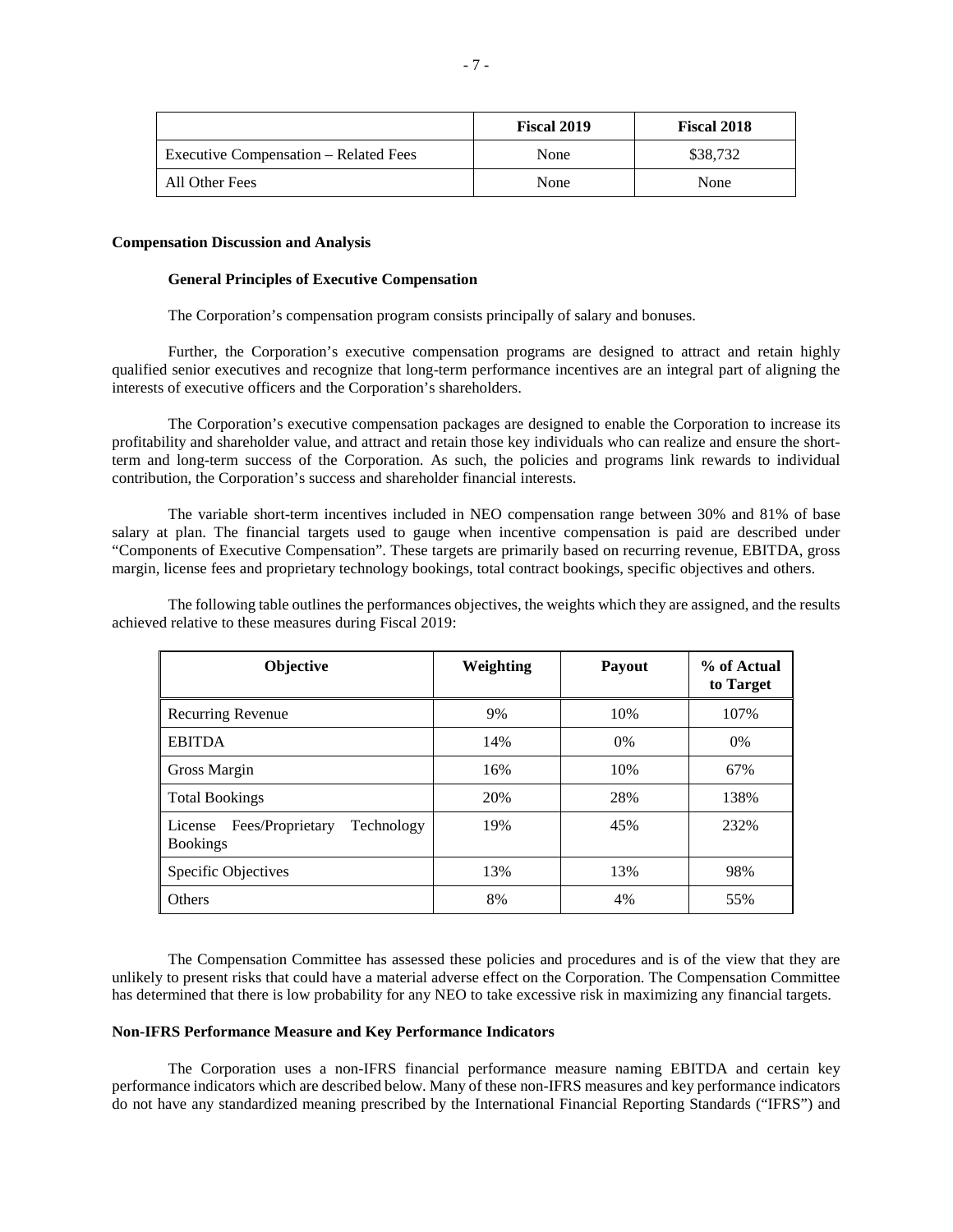are unlikely to be comparable to similarly titled measures reported by other companies. Readers are cautioned that the disclosure of these metrics is meant to add to, and not to replace, the discussion of financial results determined in accordance with IFRS. Management uses IFRS, non-IFRS measures and certain key performance indicators when planning, monitoring and evaluating the Corporation's performance.

# **EBITDA**

EBITDA is calculated as earnings before interest expense, interest income, income taxes, depreciation and amortization. The Corporation believes that this measure is commonly used by investors and analysts to measure a company's performance, its ability to service debt and to meet other payment obligations, or as a common valuation measurement.

#### **Key Performance Indicators**

# **Recurring Revenue**

Recurring revenue is defined as the contractually committed purchase of services, generally comprising proprietary and third-party maintenance, software as a service (SaaS) and hosting services, over the next twelve months. The quantification assumes that the customer will renew the contractual commitment on a periodic basis as they come up for renewal. This portion of the Corporation's revenue is predictable and stable.

#### **Bookings**

Broadly speaking, bookings refers to the total value of accepted contracts, including software licenses, software as a service and other proprietary products and related support services, third-party hardware and software and related support services, contracted work or services, and changes to such contracts recorded during a specified period. The Total Contract Value is not typically limited to the first year, nor would it typically exclude certain transaction types. The Corporation believes that this metric is a primary indicator of the general state of the business performance. Bookings typically include all items with a revenue implication, such as new contracts, renewals, upgrades, downgrades, add-ons, early terminations and refunds. Bookings are typically segmented into classifications, such as new account bookings or base account bookings, and performance in these bookings classes is frequently used in various sales and other compensation plans.

# **Days Sales Outstanding (DSO)**

Days sales outstanding ("DSO") is a measure of the average number of days that a company takes to collect revenue after a sale has been made. The Corporation's DSO is determined on a quarterly basis and can be calculated by dividing the amount of accounts receivable and work in progress at the end of a quarter by the total value of sales during the same quarter, and multiplying the result by 90 days.

### **Benchmarking**

The Corporation's executive compensation program is designed so that the annual compensation for executive officers remains competitive with the compensation for comparable employment, responsibilities and performance of other North American companies whose business endeavours are similar to those of the Corporation.

The prime comparator group is comprised of thirteen software and high technology companies, the shares of which are listed on Canadian and U.S. stock exchanges. The comparator group was selected to provide a competitive context to the benchmarking analysis, considering that the Corporation is a Canadian publicly-traded technology designer and provider. The Compensation Committee viewed these thirteen companies as a valuable reference point as they are similar organizations and their compensation practices may be comparable to those of the Corporation.

The comparator group was updated in February 2018 and is comprised of the following thirteen companies: Absolute Software Corporation, Mediagrif Interactive Technologies Inc., NexJ Systems Inc., Solium Capital Inc., TeraGo Inc., Asure Software Inc., American Software Inc. Upland Software Inc., Netsol Technologies Inc., Zix Corp,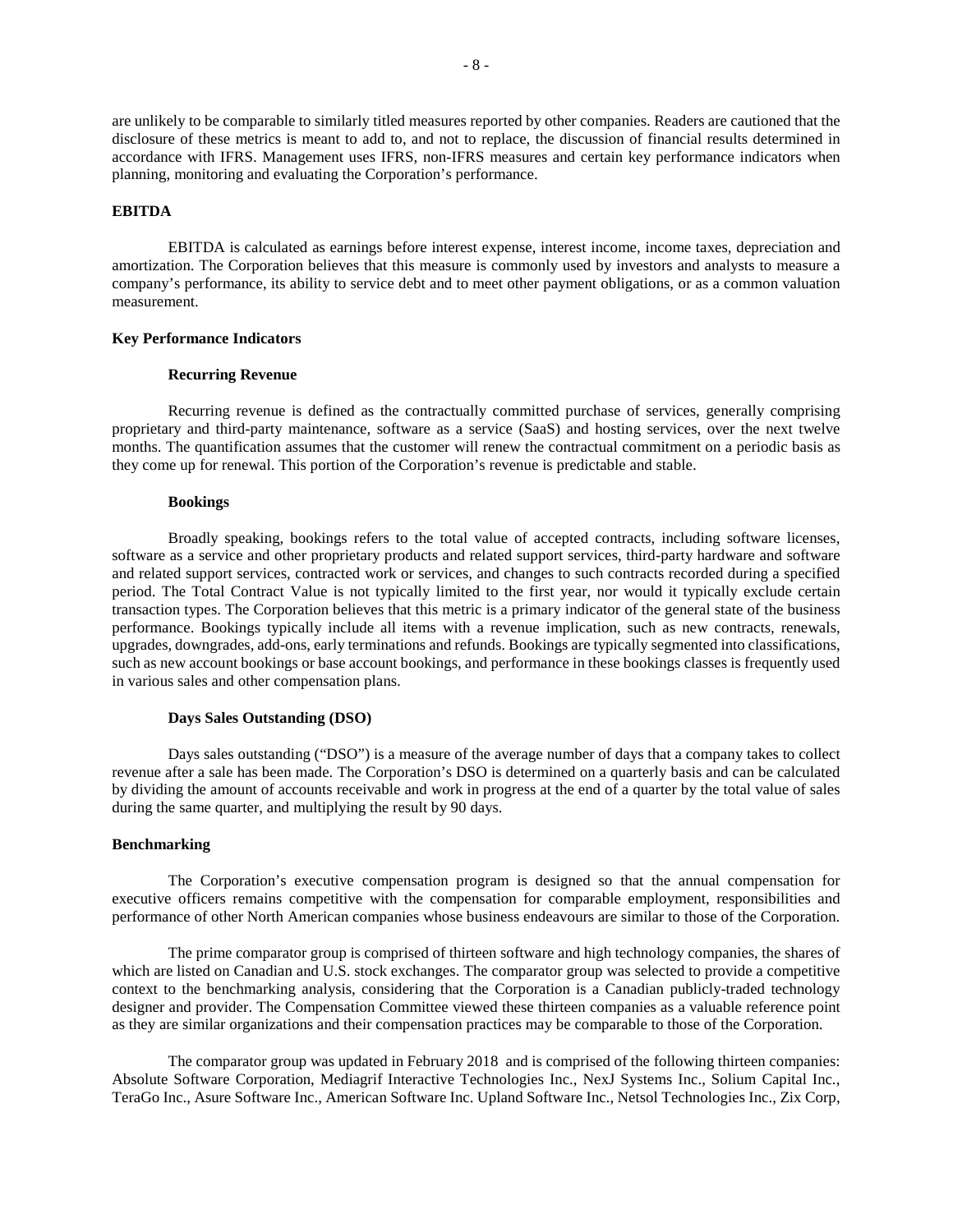Everbridge Inc., Amber Road Inc., and ChannelAdvisor Corp. The Compensation Committee considers the comparator group data as just one input in the decision-making process around compensation programs for the Corporation's CEO and the independent members of the Board for Fiscal 2019. Decisions made by the Compensation Committee are the responsibility of the Compensation Committee and will reflect factors and considerations other than simply information collected from the comparator group.

# **Components of Executive Compensation**

During Fiscal 2019, the components of the total compensation of executive officers were:

- base salary,
- an annual, variable incentive payment or bonus; and
- stock options.

### **Base Salary**

Base salary recommendations are determined based on market data for positions of similar responsibilities and complexity in the comparator group, on internal comparisons and on the individual's ability, experience and contribution level. Base salaries for each NEO were established in his employment agreement with the Corporation and each NEO's base salary and those of the executive group are reviewable on an annual basis. Base salaries for individual executive positions may also be reviewed outside of the regular cycle so as to take into consideration market pressures.

Salary and benefits comprise a portion of the total cash-based compensation for each NEO, however, at-risk short-term incentives comprise a significant component of total cash compensation. Compensation that is at-risk may, or may not, be paid to an NEO depending on whether the individual is able to meet or exceed his particular performance targets (including performance targets for the Corporation as a whole). The greater impact an NEO may have on driving the business results of the Corporation, the higher his at-risk portion of compensation. The chart below provides the approximate pay mix that each NEO was eligible for in Fiscal 2019:

#### **Base Salary and Pay Mix**

| <b>NEOs</b>                                                                   | Salary % not at Risk | <b>Short Term</b><br>Incentive % at Risk |
|-------------------------------------------------------------------------------|----------------------|------------------------------------------|
| David Brereton<br>Executive Chairman                                          | 55%                  | 45%                                      |
| Peter Brereton<br>President and Chief Executive Officer                       | 57%                  | 43%                                      |
| Mark J. Bentler $^{(1)}$<br><b>Chief Financial Officer</b>                    | 67%                  | 33%                                      |
| Berty Ho-Wo-Cheong <sup>(1)</sup><br>Vice President Mergers and Acquisitions, | 70%                  | 30%                                      |
| Vito Calabretta<br>Senior Vice President Global Operations                    | 67%                  | 33%                                      |
| Greg MacNeill<br>Senior Vice President World Wide Sales                       | 57%                  | 43%                                      |

(1) Mr. Mark J. Bentler was appointed Chief Financial Officer on September 17, 2018 succeeding Mr. Berty Ho-Wo-Cheong as interim Chief Financial Officer.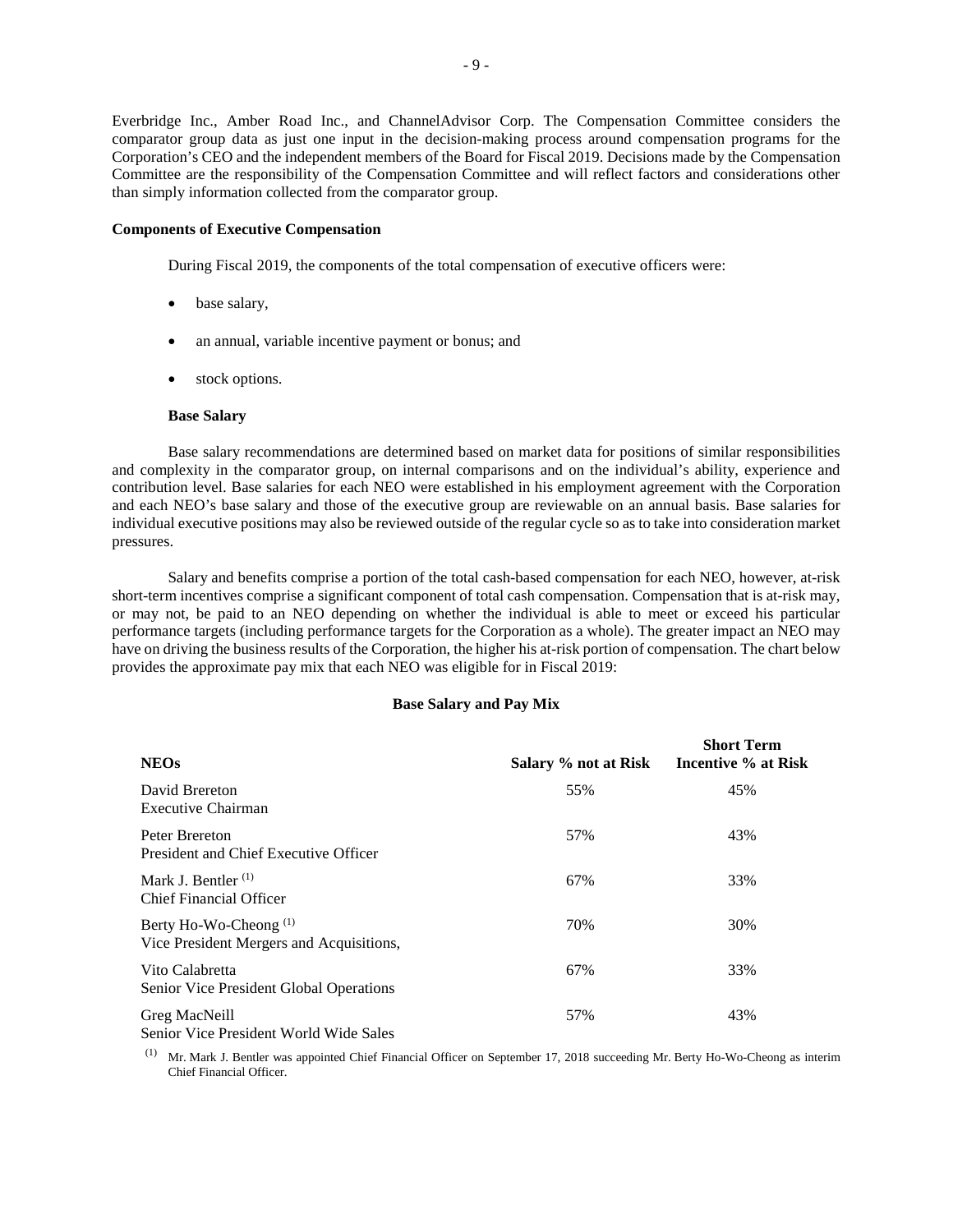### **Annual Incentive Compensation Arrangements**

The Corporation's annual incentive plans are intended to focus and reward executives on the achievement of current year financial targets, key Corporation and/or group objectives and some strategic individual performance objectives. Financial threshold targets are approved by the Board at the commencement of the fiscal year and are required to be met for payments to be made according to plan criteria.

The Board, on the recommendation of the Compensation Committee, may exceptionally award at-risk compensation to an NEO even if his financial targets have not been achieved. The Board has only exercised such discretion once since the financial year ended April 30, 2007.

The performance bonuses for Fiscal 2019 of the President and CEO as well as the Executive Chairman were partly based on meeting a value of total contract bookings target. The second component of the performance bonus was based on EBITDA. The third component of the performance bonus was based on gross margin. The fourth component of the performance bonus was based on license and proprietary technology bookings. The fifth component was based on recurring revenue. The sixth component was based on customer satisfaction. On that basis, performance bonuses were earned in Fiscal 2019 by the President and CEO as well as the Executive Chairman. For further information on the measures used to evaluate and compensate performance, see "General Principles of Executive Compensation", above.

The performance bonus of the CFO was based on nine criteria: (1) meeting a quarterly target for DSO; (2), (3), (4), (5), (6), (7) meeting an EBITDA, gross margin, recurring revenue, license and proprietary technology bookings, value of total contract bookings, customer satisfaction target similar to the President and CEO; (8) managing U.S. dollar economic hedging; and (9) other finance and accounting targets. For Fiscal 2019, Mark J. Bentler received a performance bonus based on the nine criteria established for the CFO. Berty Ho-Wo-Cheong received a performance bonus based on the following criteria  $(1)$  meeting merger and acquisition specific objectives,  $(2)$ ,  $(3)$ ,  $(4)$ ,  $(5)$ ,  $(6)$ ,  $(7)$ meeting an EBITDA, gross margin, recurring revenue, license and proprietary technology bookings, value of total contract bookings, customer satisfaction target similar to the President and CEO for his role as Vice President Mergers and Acquisitions**.** The performance bonus of the other executive officers was based on EBITDA, gross margin, recurring revenue, license and proprietary technology bookings, value of total contract bookings, customer satisfaction, and new customers in specific vertical markets.

The target incentive levels of the executive group are reviewed at the same time as the base salaries. The actual total cash compensation (salaries plus annual incentives) of the Corporation's executive group are currently competitive with those of the comparator group.

# **Equity Incentives**

On July 7, 2011, the Board authorized the establishment of the Executive Share Purchase Plan (as defined below) which provides for mandatory purchases of Common Shares by certain key executives of the Corporation in order to better align the Participants' (as defined below) financial interests with those of the holders of Common Shares, create ownership focus and build long-term commitment to the Corporation. Each Participant is required to make annual purchases of Common Shares through the facilities of the TSX secondary market having an aggregate purchase price equal to 10% of his or her annual base salary. Annual Purchases (as defined below) must be made within 90 days of May 1 of every fiscal year. Each Participant has the obligation to make Annual Purchases until he or she owns Common Shares having an aggregate market value equal to 50% of his or her base salary. See "Executive Share Purchase Plan", below.

On July 5, 2018, the Board authorized the establishment of the Stock Option Plan (as defined below) pursuant to which directors, NEOs and other key employees will be granted options to purchase Common Shares. For Fiscal 2019, an aggregate number of 188,700 Options (as defined below) were granted to the directors, NEOs and other key employees of the Corporation. See "Tecsys Stock Option Plan" below.

NEOs are not permitted to purchase financial instruments that are designed to hedge or offset a decrease in market value of equity securities granted to them as compensation or held by them (directly or indirectly).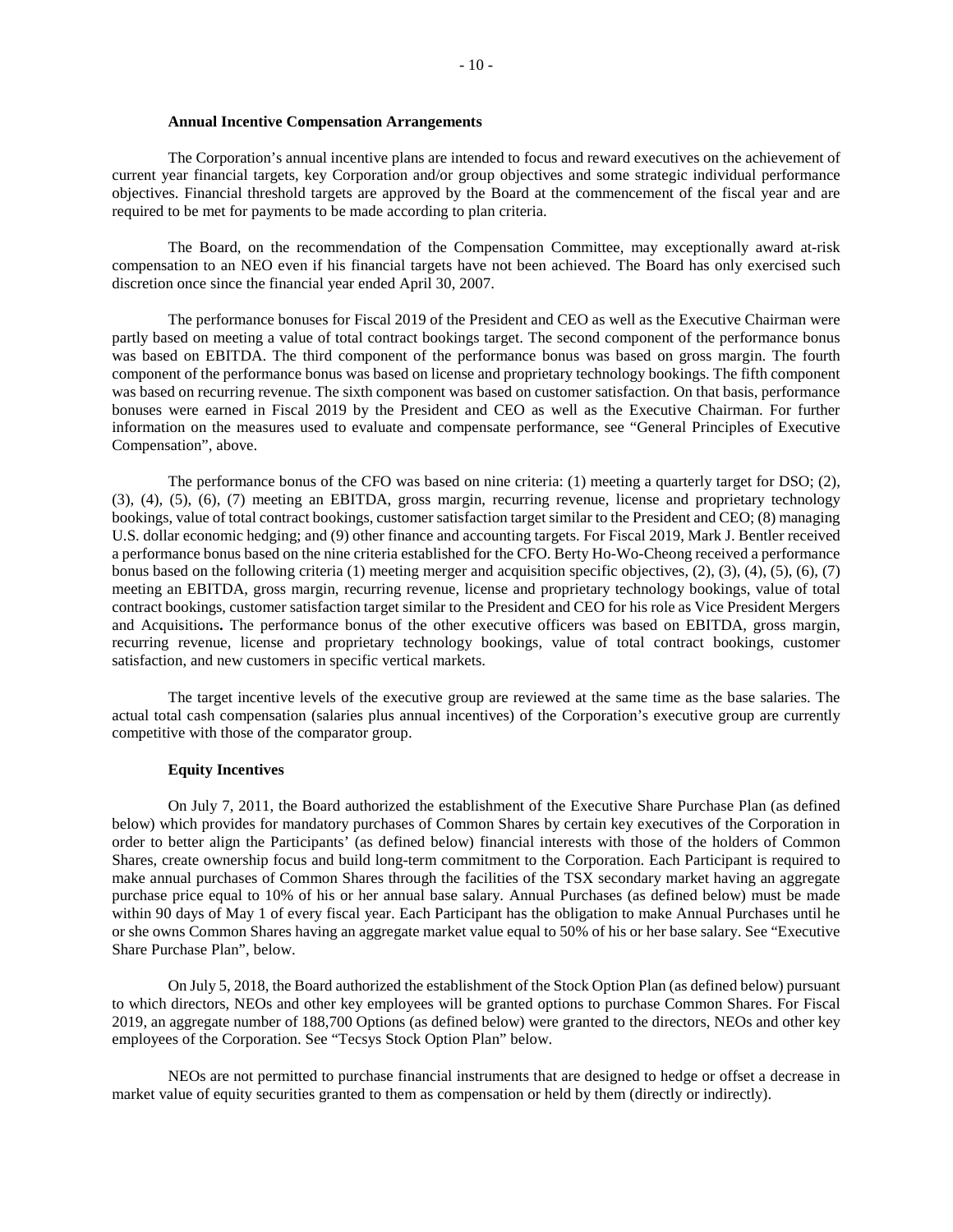# **Summary Compensation Table**

The following table sets forth the compensation information for the NEOs for the financial year ended April 30, 2017 ("Fiscal 2017"), the financial year ended April 30, 2018 ("Fiscal 2018") and Fiscal 2019. For NEO compensation for previous fiscal years, please refer to the Corporation's management proxy circulars filed with the Canadian securities regulators and available on SEDAR at www.sedar.com.

|                                                                                       |                      |                               |                                     | Non-equity incentive<br>plan compensation<br>\$) |                                     |                                     |                                    |                                  |                                         |
|---------------------------------------------------------------------------------------|----------------------|-------------------------------|-------------------------------------|--------------------------------------------------|-------------------------------------|-------------------------------------|------------------------------------|----------------------------------|-----------------------------------------|
| Name and<br>principal position                                                        | Year                 | <b>Salary</b><br>\$)          | <b>Share-based</b><br>awards<br>\$) | <b>Option-based</b><br>awards<br>\$)             | <b>Annual</b><br>incentive<br>plans | Long-<br>term<br>incentive<br>plans | <b>Pension</b><br>value<br>$($ \$) | All other<br>compensation<br>\$) | <b>Total</b><br>compensation<br>$($ \$) |
| David Brereton<br><b>Executive Chairman</b>                                           | 2019<br>2018<br>2017 | 200,000<br>200,000<br>200,000 | N/A<br>N/A<br>N/A                   | 219,674<br>N/A<br>N/A                            | 169,961<br>104,587<br>49,137        | N/A<br>N/A<br>N/A                   | N/A<br>N/A<br>N/A                  | N/A<br>N/A<br>N/A                | 589.635<br>304,587<br>249,137           |
| Peter Brereton<br>President and Chief<br><b>Executive Officer</b>                     | 2019<br>2018<br>2017 | 430,221<br>417,777<br>404,507 | N/A<br>N/A<br>N/A                   | 439,348<br>N/A<br>N/A                            | 339,921<br>209,174<br>98,300        | N/A<br>N/A<br>N/A                   | N/A<br>N/A<br>N/A                  | 12,446<br>12,395<br>12,135       | 1,221,936<br>639,346<br>514,942         |
| Mark J. Bentler <sup>(1)</sup><br><b>Chief Financial</b><br>Officer                   | 2019                 | 175,000                       | N/A                                 | N/A                                              | 64,685                              | N/A                                 | N/A                                | 5,250                            | 244,935                                 |
| Berty<br>Ho-Wo-Cheong <sup>(1)</sup><br>Vice President<br>Mergers and<br>Acquisitions | 2019<br>2018<br>2017 | 242,685<br>238,056<br>235,004 | N/A<br>N/A<br>N/A                   | N/A<br>N/A<br>N/A                                | 101,085<br>57,367<br>37,926         | N/A<br>N/A<br>N/A                   | N/A<br>N/A<br>N/A                  | 7,281<br>7,142<br>7,050          | 351,051<br>302,565<br>279,980           |
| Vito Calabretta<br>Senior Vice President 2018<br><b>Global Operations</b>             | 2019                 | 336,600<br>297,635            | N/A<br>N/A                          | N/A<br>N/A                                       | 169,297<br>108,993                  | N/A                                 | N/A                                | 10.098<br>8,510                  | 515,995<br>415,138                      |
| Greg MacNeill<br>Senior Vice President<br>World Wide Sales                            | 2019<br>2018<br>2017 | 306,000<br>295,333<br>282,333 | N/A<br>N/A<br>N/A                   | N/A<br>N/A<br>N/A                                | 331,376<br>140,693<br>117,470       | N/A<br>N/A<br>N/A                   | N/A<br>N/A<br>N/A                  | N/A<br>N/A<br>N/A                | 637,376<br>436,026<br>399,803           |

(1) Mark J. Bentler was appointed Chief Financial Officer on September 17, 2018 replacing Berty Ho-Wo-Cheong as interim Chief Financial Officer.

# **Incentive Plan Awards**

The following table provides information on all outstanding options for each NEO at the end of Fiscal 2019. No options were outstanding at the end of Fiscal 2019 for each of Mark J. Bentler, Berty Ho-Wo Cheong, Vito Calabretta and Greg MacNeill.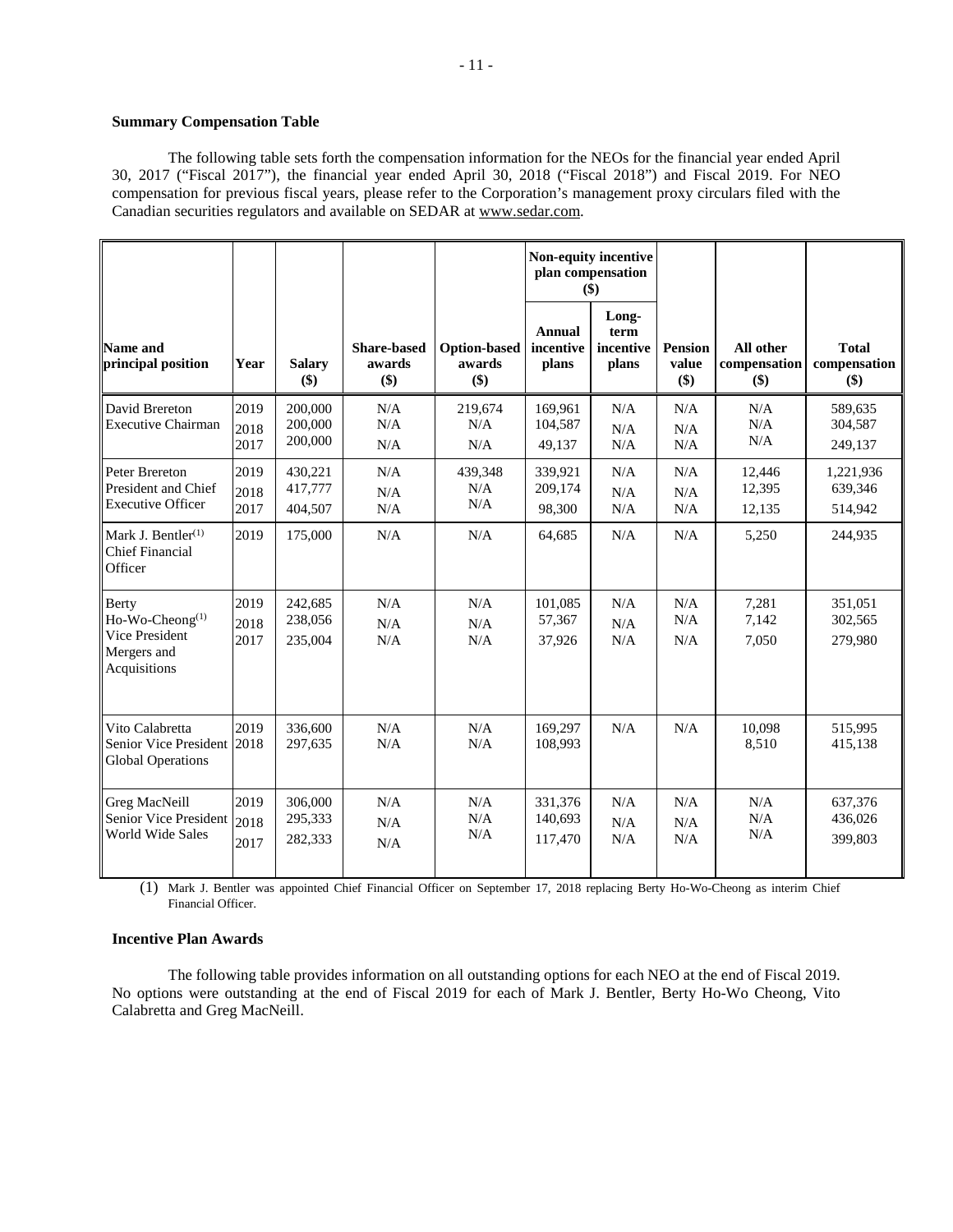| <b>Name</b>    | <b>Number of Securities</b><br>underlying<br><b>Unexercised Options #</b> | <b>Options exercise</b><br>price(\$) | <b>Options expiration date</b> | Value of<br>unexercised in-the-<br>money options $(\$)$ |
|----------------|---------------------------------------------------------------------------|--------------------------------------|--------------------------------|---------------------------------------------------------|
| David Brereton | 49,700                                                                    | 17.23                                | September 6, 2023              |                                                         |
| Peter Brereton | 99.400                                                                    | 17.23                                | September 6. 2023              |                                                         |

## **Incentive Plan Awards – Value Vested or Earned during the Year**

The following table summarizes, for each of the NEOs, the value of the options vested during Fiscal 2019 and the non-equity incentive plan compensation earned during Fiscal 2019.

| <b>Name</b>        | <b>Option-based</b><br>$awards -$<br>Value vested<br>during<br>Fiscal 2019<br>$(\$)$ | Non-equity incentive plan<br>compensation - Value earned<br>during Fiscal 2019<br>(\$) |
|--------------------|--------------------------------------------------------------------------------------|----------------------------------------------------------------------------------------|
| David Brereton     | 0                                                                                    | 169,961                                                                                |
| Peter Brereton     | $\Omega$                                                                             | 339,921                                                                                |
| Mark J. Bentler    | N/A                                                                                  | 64,685                                                                                 |
| Berty Ho-Wo-Cheong | N/A                                                                                  | 101,085                                                                                |
| Vito Calabretta    | N/A                                                                                  | 169,297                                                                                |
| Greg MacNeill      | N/A                                                                                  | 331,376                                                                                |

## **Tecsys Stock Option Plan**

The Corporation reintroduced a stock option plan (the "Stock Option Plan") to assist and encourage directors, officers, employees and consultants of the Corporation and its subsidiaries (the "Eligible Participants") to perform at their highest level in order to maximize shareholder value and to permit Eligible Participants to share in the growth and development of the Corporation by providing the opportunity, through stock options, to acquire an ownership interest in the Corporation. The Stock Option Plan's objective is to align compensation with returns to shareholders and to encourage stock ownership by directors, officers, employees and consultants of the Corporation and its subsidiaries, providing long-term incentives to Eligible Participants and facilitate recruitment, motivation and retention of highly qualified directors, officers and key employees to the Corporation.

On July 5, 2018, the Board adopted the Stock Option Plan pursuant to which the Corporation may grant options to acquire Common Shares ("Options") to Eligible Participants ("Optionholders"). Each option will be subject to the terms and conditions set forth in the Stock Option Plan and to those other terms and conditions specified by the Compensation Committee.

In Fiscal 2019, an aggregate of 188,700 Options were granted to Eligible Participants representing 1.44 % of the issued and outstanding Common Shares. A maximum aggregate of 1,308,237 Common Shares representing approximately 10% of the issued and outstanding Common Shares may be subject to Options granted under the Stock Option Plan.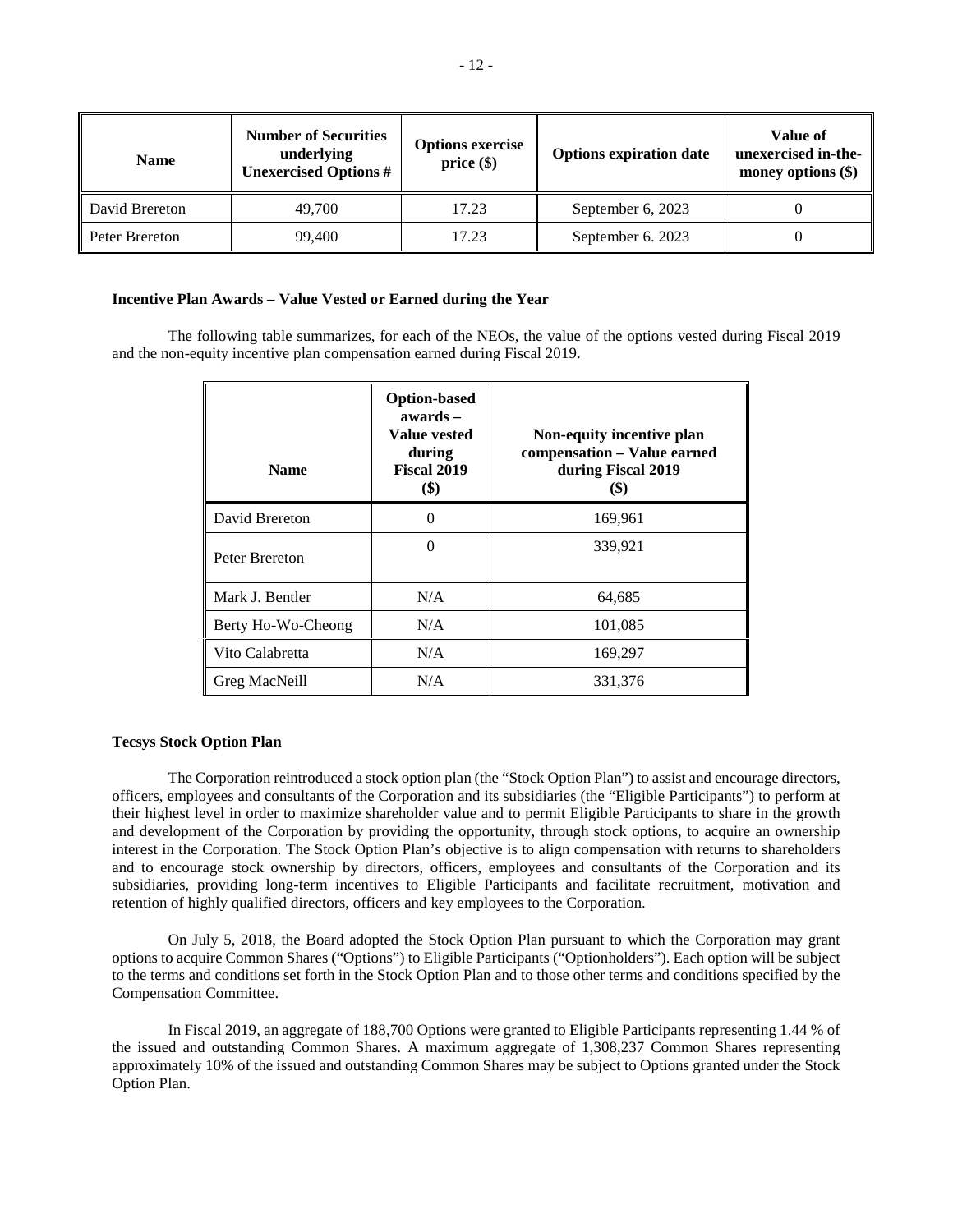Options are granted by the Board under the Stock Option Plan from time to time when considered appropriate by the Compensation Committee based on the recommendation from the CEO. In determining whether to grant Options to an employee or an officer, the Compensation Committee and the CEO evaluate the employee or the officer, having regard to the following factors (i) the employee or officer's demonstrated ability and leadership in taking initiatives to create value for the Corporation; (ii) the employee or officer's ability to properly represent the Corporation; (iii) the employee or officer's alignment with the Corporation's core values; and (iv) the employee or officer's potential to assume increased responsibilities with the Corporation. For the criteria to award Options to Board members, see "Compensation of Directors". The exercise price of Options is established by the Board at the time each Option is granted provided that such price shall not be less than the volume weighted average trading price of the Common Shares on the TSX for the five trading days immediately preceding the day the Option is granted.

The Board will determine at the time of the grant when and under what conditions a particular Option will vest and become exercisable. Options granted must be exercised within five years of the date of grant, but, in any event, no later than ten years after the date of grant or such lesser period as the applicable grant or regulations adopted pursuant to the Stock Option Plan may require. If the date on which an Option expires occurs during or within eight business days of the end of a Blackout Period applicable to the holder of such Option, the date of expiry of such Option will be extended automatically to the date that is nine business days following the end of the Blackout Period. "Blackout Period" means any period imposed by the Corporation pursuant to its insider trading policies or otherwise, during which its officers, directors, employees and insiders may be restricted from trading in securities of the Corporation.

Options granted pursuant to the Stock Option Plan are non-assignable and non-transferable.

Upon exercising their options, Optionholders may choose a "Share Election", a "Cash Election" or a "Cashless Election". If an Optionholder selects a "Share Election", he or she will receive, upon payment of the exercise price, a number of Common Shares corresponding to the number of Options exercised. If an Optionholder selects a "Cash Election" or a "Cashless Election", he or she will receive upon such exercise, instead of Common Shares, a cash amount equal to the number of Options being exercised multiplied by the difference between the Fair Market Value (as defined in the Stock Option Plan) as at the date of the notice of election and the exercise price of the Options exercised. The cash amount to be received pursuant to a "Cash Election" will be paid by the Corporation to the Optionholder. In the case of a "Cashless Election" the Corporation will (i) instruct the Corporation's transfer agent to issue in the name of such Optionholder the number of Common Shares issued pursuant to the exercise of the Options and (ii) instruct a broker selected by the Corporation to sell such Common Shares through the facilities of the TSX. Upon the sale of the Common Shares, the broker will remit the proceeds of the sale to the Corporation's transfer agent, less any commission. The sale proceeds will be allocated by the Corporation's transfer agent as follows (i) an amount equal to the exercise price plus any withholding tax to the Corporation, and (ii) an amount equal to the difference between the sale price for the Common Shares and the sum of the exercise price, the broker's commission and any withholding tax to the Optionholder. The Corporation may, but is not obliged to accept, any Cash Exercise or Cashless Exercise.

If an Optionholder is terminated by reason of his or her dismissal for fraud, wilful misconduct, gross fault or for any breach of any contractual or fiduciary obligation or duty to the Corporation relating to confidentiality or noncompetition or, in the case of director, is removed, then any Options held by him or her will immediately cease to be exercisable.

If an Optionholder resigns or is terminated without cause, or, in the case of director, whose term expires without renewal the portion of the Option that has not vested at the date of termination of office or employment expires immediately and the portion of the Option that has vested at the date of termination of employment may be exercised by the Optionholder during the period ending three months after the date of termination, provided that for any portion of the Option which may have vested in the Optionholder without having become exercisable, such portion may be exercised during the period ending three months after the date on which such portion of the Option becomes exercisable.

In the event of the termination of an Optionholder's employment or service as an employee, officer or director by the Corporation for disability or retirement, the Optionholder's Options that have vested at the date of retirement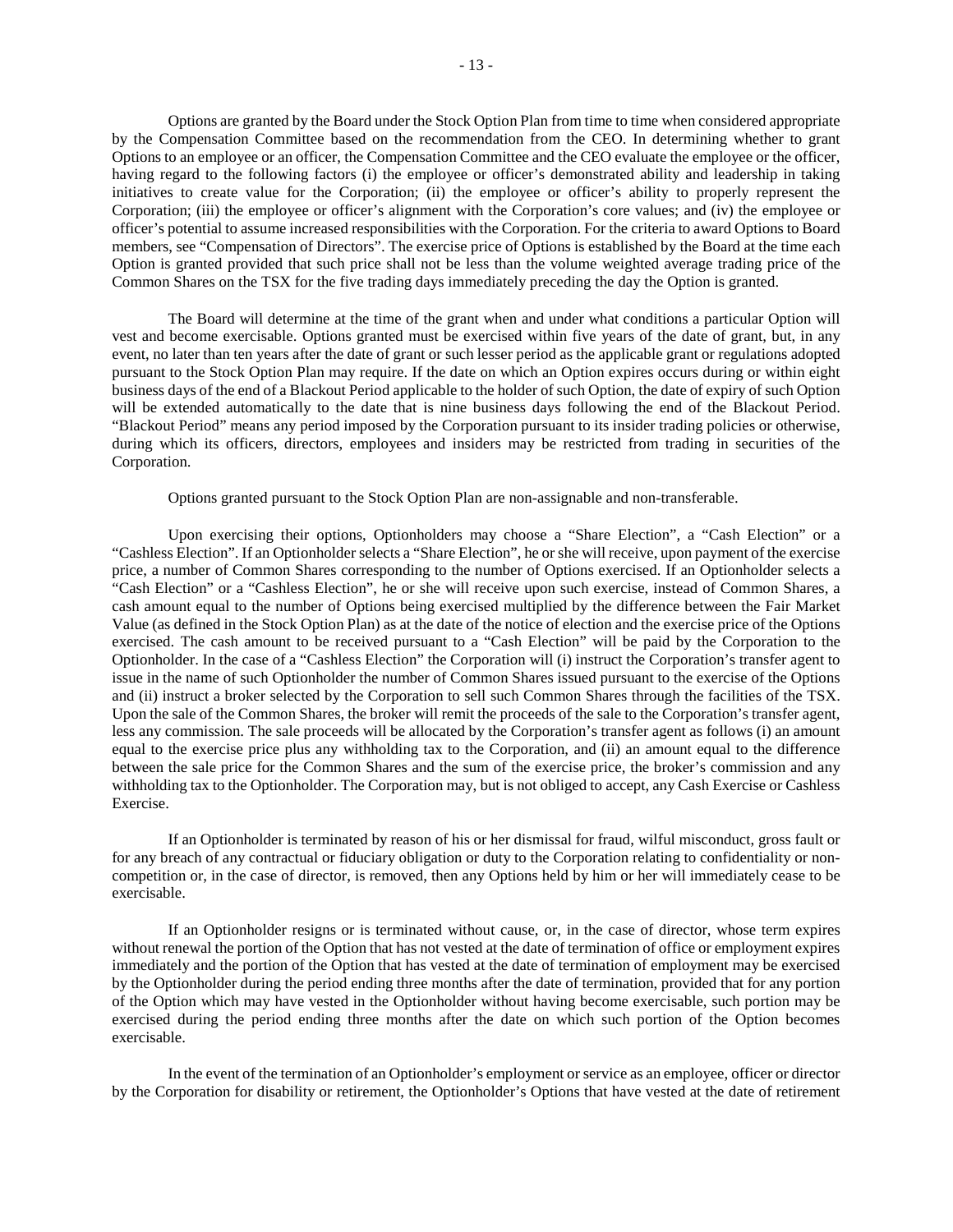or termination may be exercised by the Optionholder during the period ending 24 months after the date of retirement or termination, the portion of the Option that has not vested at the date of retirement or termination expires.

If an Optionholder dies, the legal representatives of the Optionholder may exercise the Options held by such Optionholder within a period of time after the date of the Optionholder's death determined by the Board, provided that no Option shall remain outstanding for any period which exceeds the earlier of (i) the expiry date of such Option and (ii) 24 months following the date of death, but only to the extend the Options were by their terms exercisable on the date of death. The Board may determine at any time, that such a portion of the option vests automatically or pursuant to a vesting schedule determined by the Board.

The Board may, subject to receipt of requisite shareholder and regulatory approvals, amend, suspend or terminate the Stock Option Plan or amend the terms of an Option as follows:

- to modify the maximum number of Common Shares reserved for issuance under the Stock Option Plan;
- to reduce the option price of an Option benefiting an insider;
- to extend a term of an Option benefiting an insider;
- to increase the maximum limit of the number of securities (a) issued to insiders within any one year period, or (b) issuable to insiders at any time under all security-based compensation arrangements, which could exceed 10% of all issued and outstanding securities;
- to add a cashless exercise feature where a deduction may not be made for the number of securities originally underlying the option;
- to modify the amending mechanism of the Stock Option Plan;
- to modify the definition of the Eligible Participant which would have the potential of broadening or increasing insider participation; or
- to provide for any form of financial assistance or any amendment to a financial assistance provision which is more favorable to Eligible Participants.

The Board may, subject to receipt of requisite regulatory approval, where required, in its sole discretion make all other amendments to the Stock Option Plan that are not of the type contemplated above including, without limitation:

- amendments of a "housekeeping" nature;
- a change to the vesting provisions of a security or the Stock Option Plan; and
- terminate the Stock Option Plan.

Notwithstanding the amendment provisions of the Stock Option Plan described above, the Corporation shall additionally obtain requisite shareholder approval in respect of amendments to the Stock Option Plan that are contemplated above, to the extent such approval is required by any applicable laws or regulations.

In the event of a Change of Control (as defined in the Stock Option Plan), all Options outstanding but not yet vested will become exercisable. The Corporation shall give notice to all Optionholders advising that their respective Options may be exercised only within 30 days after the date of the notice and not thereafter, and that all rights of the Optionholders not exercised will terminate at the expiration of the 30-day period, provided that a Change of Control is contemplated to become effective within 180 days after the date of the notice.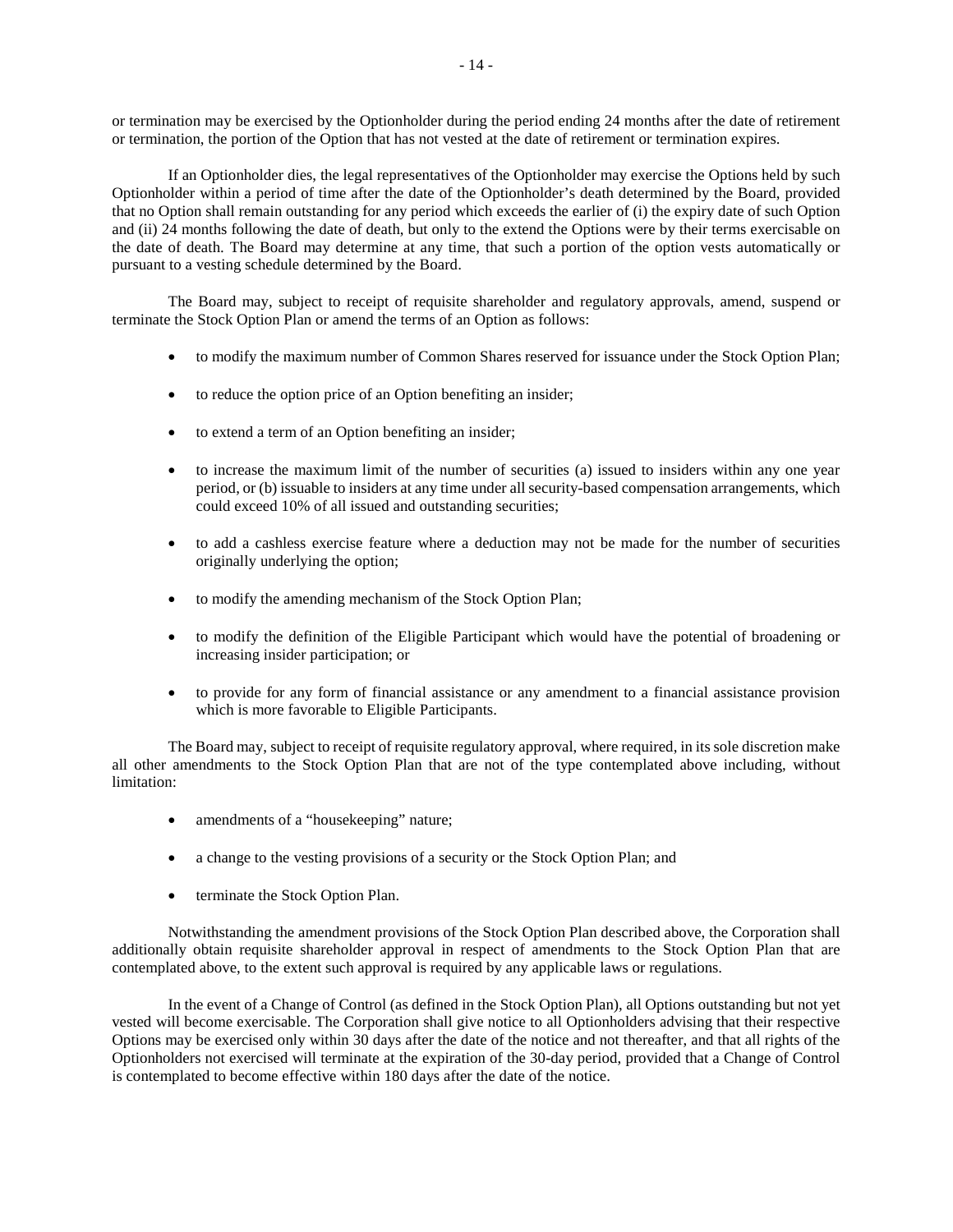The maximum aggregate number of Common Shares reserved and set aside for issue, including for payments in respect of Options, under the Stock Option Plan is equal to 10% of all Common Shares issued and outstanding from time to time. As at April 30, 2019, the aggregate number of Common Shares issuable under the Stock Options Plan was 1,308,237. The total number of issued and outstanding Common Shares as at April 30, 2019 was 13,082,376**.** No participant will be granted Options in any single fiscal year with respect to more than 5% of the issued and outstanding Common Shares. If, and to the extent, Options granted under the plan terminate, expire, cancel, or are forfeited without being exercised and/or delivered, Common Shares subject to such options will again be available for grant under the Stock Option Plan. In addition, if and to the extent an option is settled for cash, the Common Shares subject to the option will again be available for grant under the plan.

The maximum number of Common Shares issuable to insiders, at any time, pursuant to the Stock Option Plan may not be more than 10% of the total number of Common Shares then outstanding. In addition, the maximum number of Shares issued to insiders, within any one-year period, pursuant to the Stock Option Plan may not be more than 10% of the total number of Common Shares then outstanding.

In accordance with the requirements of the Toronto Stock Exchange ("TSX"), the unallocated Options under the Stock Option Plan as an evergreen plan which does not provide for a fixed number of Options must be approved by shareholders every three years.

#### **Executive Share Purchase Plan**

On July 7, 2011, the Board authorized the establishment of an executive share purchase plan (the "Purchase Plan" or the "ESPP") to provide for mandatory purchases of Common Shares by certain key executives of the Corporation (the "Participants") in order to better align the Participants' financial interests with those of the holders of Common Shares, create ownership focus and build long-term commitment to the Corporation. The names of the participants in Fiscal 2019 were Dimitrios Argitis, Monique Bielen, Marie-Soleil Boucher, Vito Calabretta, Yan Charbonneau, Stephen Lee, Greg MacNeill, John Mitropoulos, Catherine Sigmar and Randy Trimm. Other eligible participants are Patricia Barry, Peter Brereton, Berty Ho-Wo-Cheong, Mike Kalika, Laurie McGrath and Jason McDermot**t**. In sum, there are a total of 16 eligible participants, of which 10 participated in Fiscal 2019. Additional key executives or managers may be required to join the Purchase Plan as Participants, as may be determined by the Board or the CEO from time to time.

As of May 1, 2012, each Participant was required to make annual purchases of Common Shares through the facilities of the TSX secondary market having an aggregate purchase price equal to 10% of his or her annual base salary ("Annual Purchases") during the immediately preceding fiscal year (the "Base Salary"). Annual Purchases must be made within 90 days of May 1 of every fiscal year. Each Participant fulfilled his or her Annual Purchase requirement in Fiscal 2019 either through ownership of Common Shares previously purchased which the Participant continues to hold or by making an Annual Purchase in Fiscal 2019. If a Participant joins the Purchase Plan during a fiscal year, he or she has the option of making the first Annual Purchase within 90 days of the first fiscal year following the fiscal year in which he or she became a Participant or within 90 days following the date he or she became a Participant, and Annual Purchases must be made within 90 days of May 1 of every subsequent fiscal year. Each Participant will be allowed to meet its ownership requirement under the Purchase Plan by exercising his or her Options pursuant to the Stock Option Plan or by purchasing Common Shares through the facilities of the TSX.

Each Participant has the obligation to make Annual Purchases until he or she owns Common Shares having an aggregate market value equal to 50% of his or her Base Salary (the "Threshold"). If a Participant reached his or her Threshold and ceased making Annual Purchases but on any determination date for any subsequent fiscal year of the Corporation (i) the market value of the Common Shares owned by a Participant falls below his or her Threshold, whether as a result of a disposition of Common Shares or a decrease in the market value of the Common Shares he or she owns, such Participant will be required to make additional purchases of Common Shares in accordance with the Plan until his or her Threshold is reached, or (ii) the market value of the Common Shares owned by a Participant exceeds his or her Threshold, whether as a result of an acquisition of Common Shares or an increase in the market value of the Common Shares he or she owns, such Participant will be entitled to dispose of Common Shares having an aggregate market value equal to the amount in excess of his or her Threshold.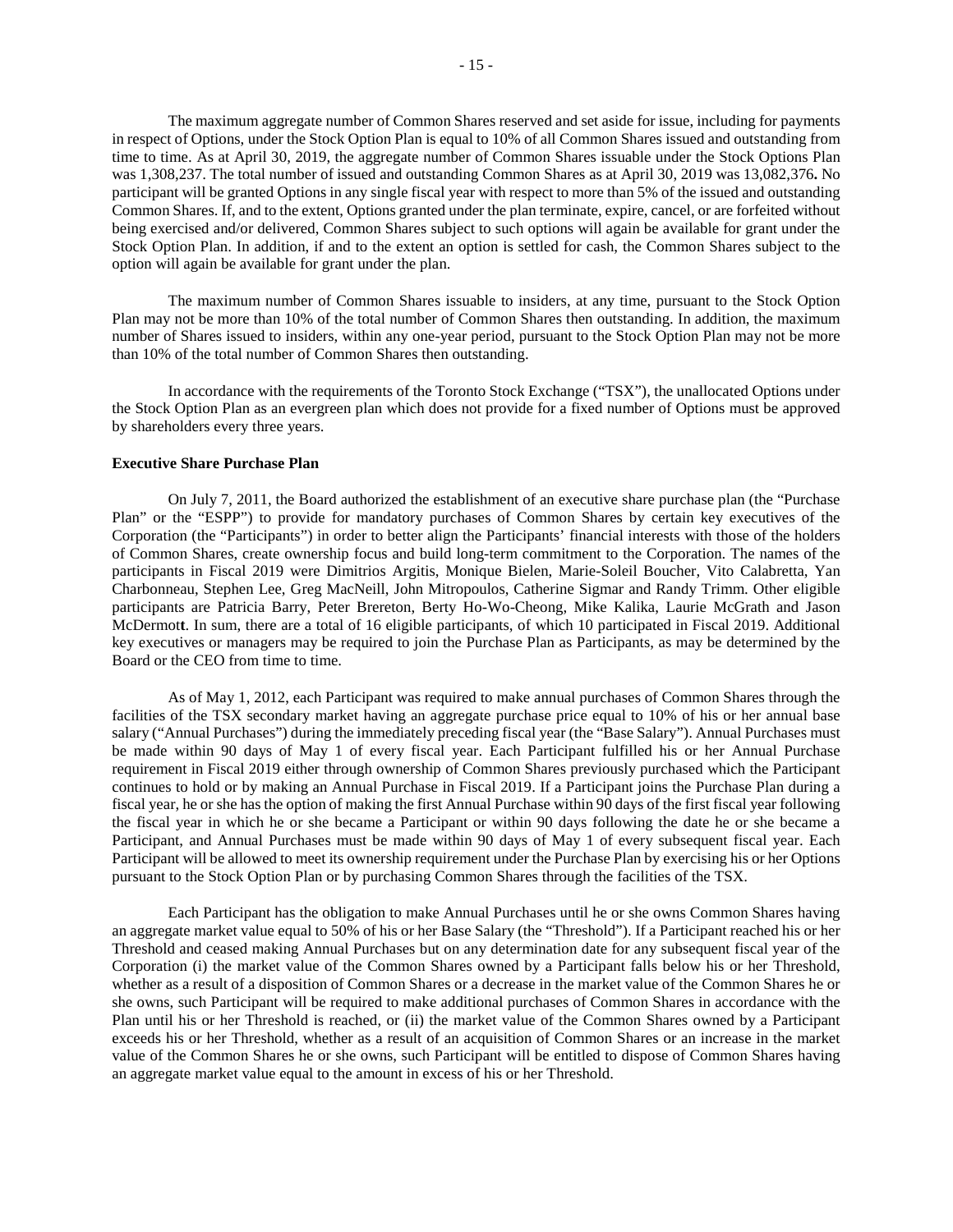Annual Purchases by Participants must be made in accordance with the Corporation's disclosure and insider trading policies (the "Insider Policies") as well as applicable insider trading prohibitions and reporting requirements under Canadian securities legislation. If an automatic share purchase plan (an "Automatic Plan") can be set up by any Participant to facilitate his or her Annual Purchase obligation and compliance with the provisions of the Insider Policies or applicable Canadian securities legislation, the Corporation will assume the costs of establishing the Automatic Plan, provided however, that the Participant selects the broker for the Automatic Plan and bears any trading commissions charged by the broker.

During each fiscal year a Participant is required to make an Annual Purchase, each Participant has the right to borrow from the Corporation, and the Corporation has the obligation to loan to each Participant, an amount not to exceed the Annual Purchase for such fiscal year for such Participant (a "Loan"). The Loans will bear no interest.

The principal of a Loan will be disbursed in one lump sum to the Participant by the Corporation forthwith following receipt by the Corporation of a proof of purchase of Common Shares having an aggregate purchase price equal to the principal amount of the requested Loan.

Each Loan must be reimbursed in full to the Corporation on or before the fiscal year end in which the Loan was made and must be reimbursed in equal amounts during its term through periodic deductions at source on each pay day of a Participant for the balance of the pay periods remaining in the fiscal year.

Each Participant will assume in full any and all tax consequences arising from his or her Loan and will include, in his or her income tax return for the relevant fiscal year, the amount of and prescribed tax benefit under the *Income Tax Act* (Canada) and equivalent provincial legislation relating to such Loan.

If a Participant fails to make his or her Annual Purchase in full in any fiscal year after the financial year ended April 30, 2012, the Corporation may withhold half of any bonus or other incentive payment earned by the Participant in that fiscal year until the Participant completes the required Annual Purchase.

If the employment of a Participant with the Corporation terminates for any reason whatsoever, including as a result of the death of a Participant, all amounts due under any outstanding Loan shall become immediately due and payable.

The Board is responsible for the administration of the Purchase Plan and the Board or any committee appointed by the Board may at any time amend, suspend or terminate the Purchase Plan upon notice to the Participants.

A copy of the Purchase Plan may be obtained on request from the Secretary of the Corporation at its head office, 1 Place Alexis Nihon, Suite 800, Montréal, Québec, H3Z 3B8.

### **Employment Agreements**

The Corporation has entered into employment agreements with Messrs. Bentler, Ho-Wo-Cheong, MacNeill and Calabretta with respect to these NEOs' current positions.

Mr. Bentler's employment agreement provides that, in the event that the Corporation terminates his employment without cause, he will be entitled to a payment in an amount equal one month per year of service of his then current annual base salary, not to exceed one year, but not less than six months of his then current annual base salary and target bonus.

Mr. Ho-Wo-Cheong's employment agreement provides that, in the event that the Corporation terminates his employment without cause, he will be entitled to a payment in an amount equal to twelve months of his then current annual base salary.

Mr. MacNeill's employment agreement provides that, in the event that the Corporation terminates his employment without cause, he will be entitled to a payment in an amount equal to three months of his then current annual base salary.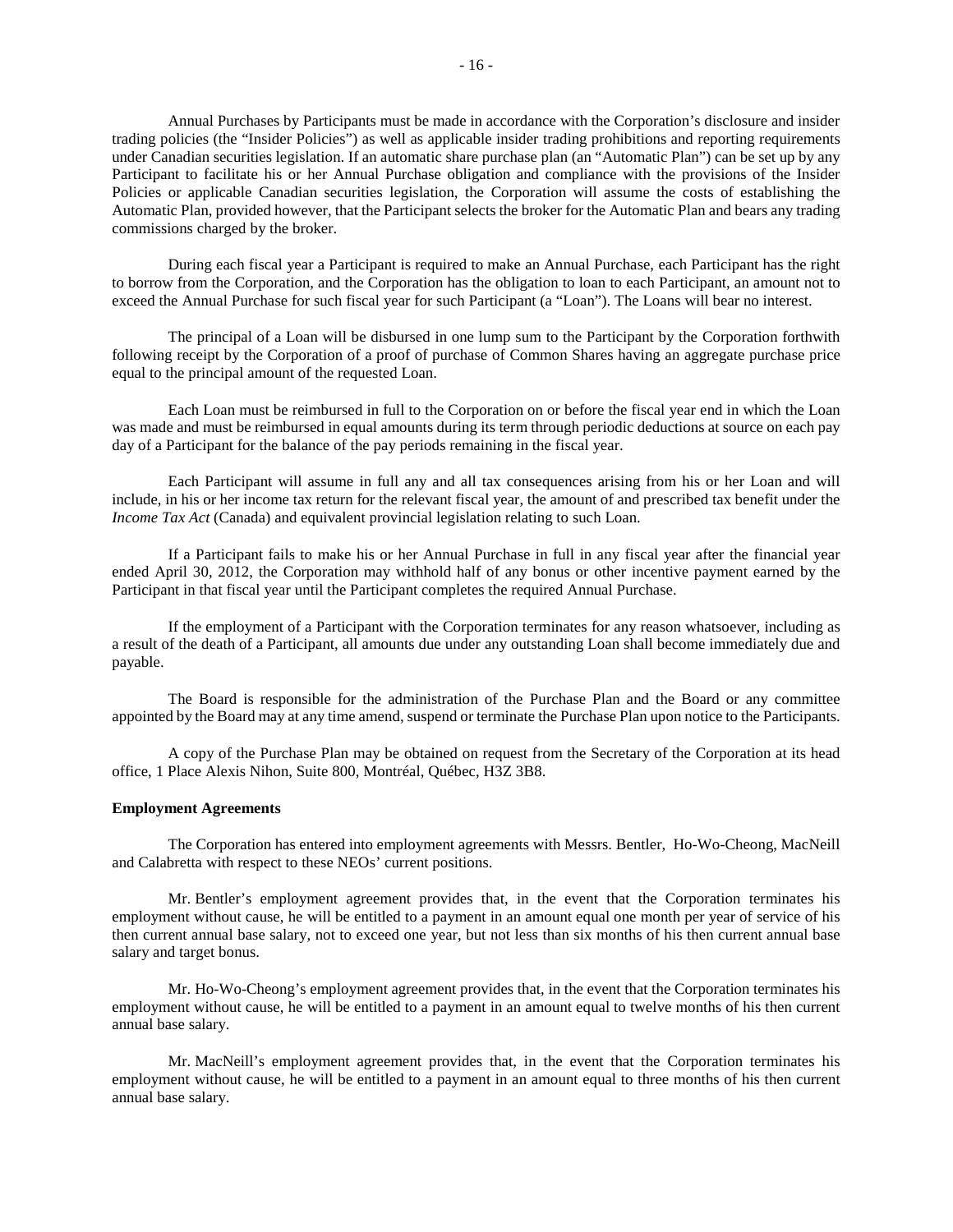Mr. Calabretta's employment agreement provides that, in the event that the Corporation terminates his employment without cause, he will be entitled to a payment in an amount equal to six months of his then current annual base salary and target bonus plus one additional month for each year of service, to a maximum of twelve months.

There is no other contract, arrangement or any other understanding with respect to employment, termination of employment, a change of control or a change in responsibilities following a change of control, between the Corporation or a subsidiary of the Corporation and any of the NEOs.

## **COMPENSATION OF DIRECTORS**

The Corporation's director compensation program is designed to (i) attract and retain the most qualified people to serve on the Board and its committees, (ii) align the interests of the directors with the interests of the shareholders and (iii) provide appropriate compensation for the risks and responsibilities related to being an effective director. The compensation of the directors of the Corporation is reviewed at least annually by the Compensation Committee.

The following table sets forth details of the total compensation earned by non-employee directors during Fiscal 2019.

| <b>Name</b>         | <b>Fees</b><br>earned<br>\$) | Share-<br><b>based</b><br>awards<br>\$) | Option-<br>based<br>awards<br>\$) | Non-equity<br>incentive plan<br>compensation<br>\$) | <b>Pension</b><br>value<br>\$) | All other<br>compensation<br>\$) | <b>Total</b><br>\$) |
|---------------------|------------------------------|-----------------------------------------|-----------------------------------|-----------------------------------------------------|--------------------------------|----------------------------------|---------------------|
| Frank J. Bergandi   | 30,000                       | N/A                                     | 29,172                            | N/A                                                 | N/A                            | N/A                              | 59,172              |
| David Booth         | 30,000                       | N/A                                     | 29,172                            | N/A                                                 | N/A                            | N/A                              | 59,172              |
| John Ensign         | 35,000                       | N/A                                     | 29,172                            | N/A                                                 | N/A                            | N/A                              | 64,172              |
| Vernon Lobo         | 35,000                       | N/A                                     | 29,172                            | N/A                                                 | N/A                            | N/A                              | 64,172              |
| <b>Steve Sasser</b> | 30,000                       | N/A                                     | 29,172                            | N/A                                                 | N/A                            | N/A                              | 59,172              |
| David Wayland       | 45,000                       | N/A                                     | 29,172                            | N/A                                                 | N/A                            | N/A                              | 74,172              |

During Fiscal 2019, each director of the Corporation who was not an employee of the Corporation was paid a flat rate of \$30,000 per annum with no attendance fees. Additionally, the Chair of the Audit Committee received \$15,000 per annum, and the chair of the Compensation Committee and Nominating Committee, each received \$5,000 per annum. No changes are expected to be made to the compensation of the directors for the fiscal year ending April 30, 2020 ("Fiscal 2020").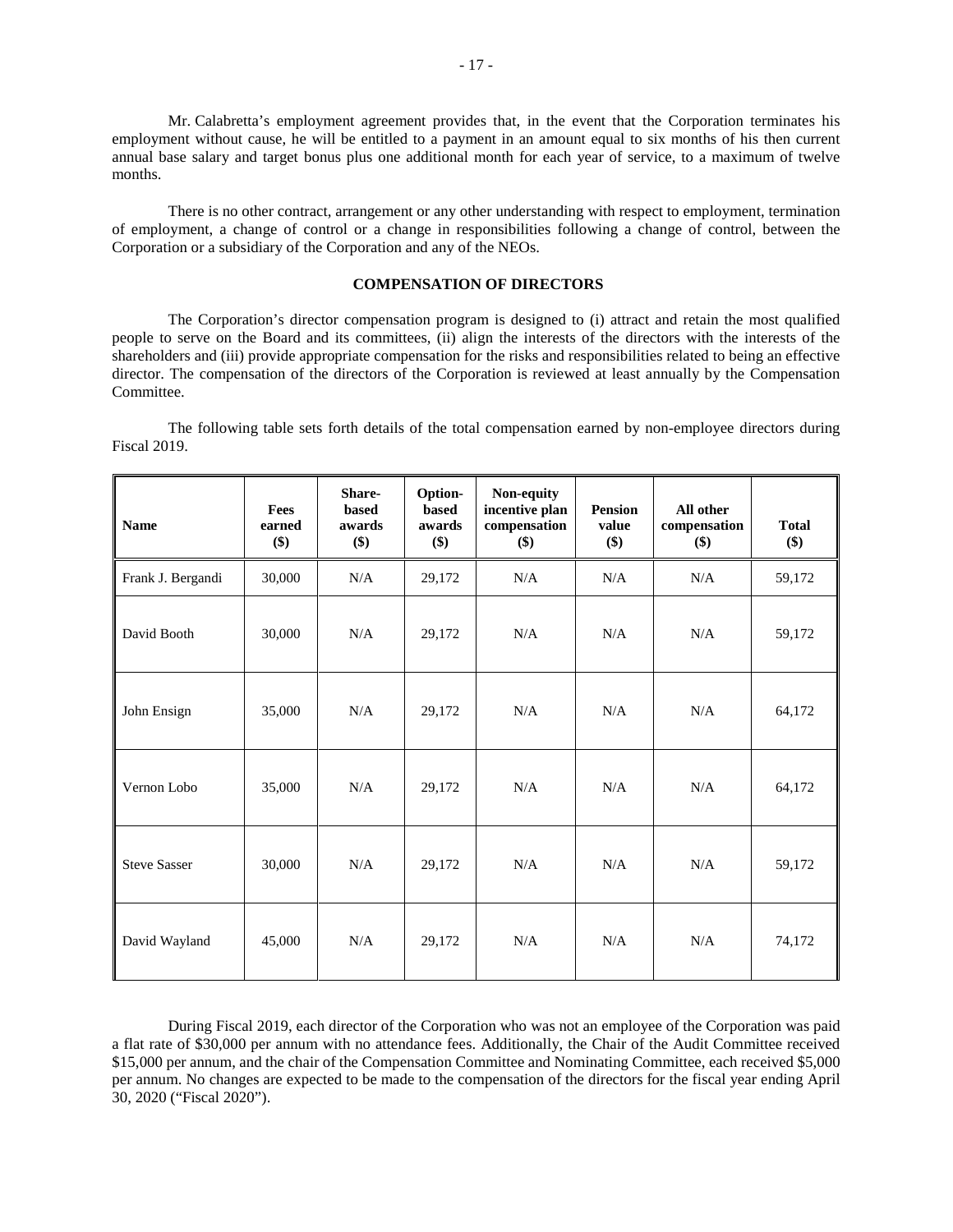Directors who are also officers of the Corporation do not receive any compensation in their capacity as directors.

The executive officers who are participants of the ESPP are prohibited from hedging the risk relating to their minimum share ownership under the ESPP. NEOs who hold in excess of the minimum share ownership requirements under the ESPP and directors may not enter into derivative transactions to minimize the risk of their share ownership without the consent of the Board.

As detailed under the heading "Tecsys Stock Option Plan", directors of the Corporation are entitled to receive Options of the Corporation. The Board granted to the directors of the Corporation, in accordance with the recommendation of the Arthur J. Gallagher & Co. CEO and Board Compensation study, 6,600 Options per director during the Fiscal 2019.

During Fiscal 2019, certain requirements were implemented to ensure the interests of Board members are aligned with those of shareholders and to maintain the trust of shareholders. Specifically, all directors are required to hold Common Shares with a total value equal to or greater than \$90,000. Each director has three years from the date he or she takes office or after the date of the first grant of Options to directors under the Stock Option Plan whichever is later to meet these requirements. Such threshold will be assessed at the end of each fiscal year. Beginning of the end of Fiscal 2019 and for each of the two subsequent fiscal years, each director will have to hold Common Shares in increasing increments of \$30,000 per fiscal year until the \$90,000 threshold is met. Common Shares may be obtained by purchase on the facilities of the TSX secondary market or by exercise of his or her Options granted under the Stock Option Plan.

The following table sets forth details of Fiscal 2019 director share ownership requirements. The market value of Common Shares outstanding is based on the closing share price of \$14.70 on the TSX as of April 30, 2019:

| <b>Name</b>         | <b>Common Shares</b><br>held<br>$^{(#)}$ | <b>Total value of all</b><br>equity holdings<br>$\left( \mathbb{S}\right)$ | <b>Conformity with</b><br>director share<br>ownership<br>requirements |
|---------------------|------------------------------------------|----------------------------------------------------------------------------|-----------------------------------------------------------------------|
| Frank J. Bergandi   | 2,200                                    | 32,340                                                                     | Has until April 30,<br>2021 to comply                                 |
| David Booth         | 5,600                                    | 82,320                                                                     | Has until April 30,<br>2021to comply                                  |
| David Brereton      | 2,114,638                                | 31,085,179                                                                 | Yes                                                                   |
| Peter Brereton      | 356,671                                  | 5,243,064                                                                  | Yes                                                                   |
| John Ensign         | 1,500                                    | 22,050                                                                     | Has until April 30,<br>2021 to comply                                 |
| Vernon Lobo         | 59,400                                   | 873,180                                                                    | Yes                                                                   |
| <b>Steve Sasser</b> | 42,000                                   | 617,400                                                                    | Yes                                                                   |
| David Wayland       | 16,000                                   | 235,200                                                                    | Yes                                                                   |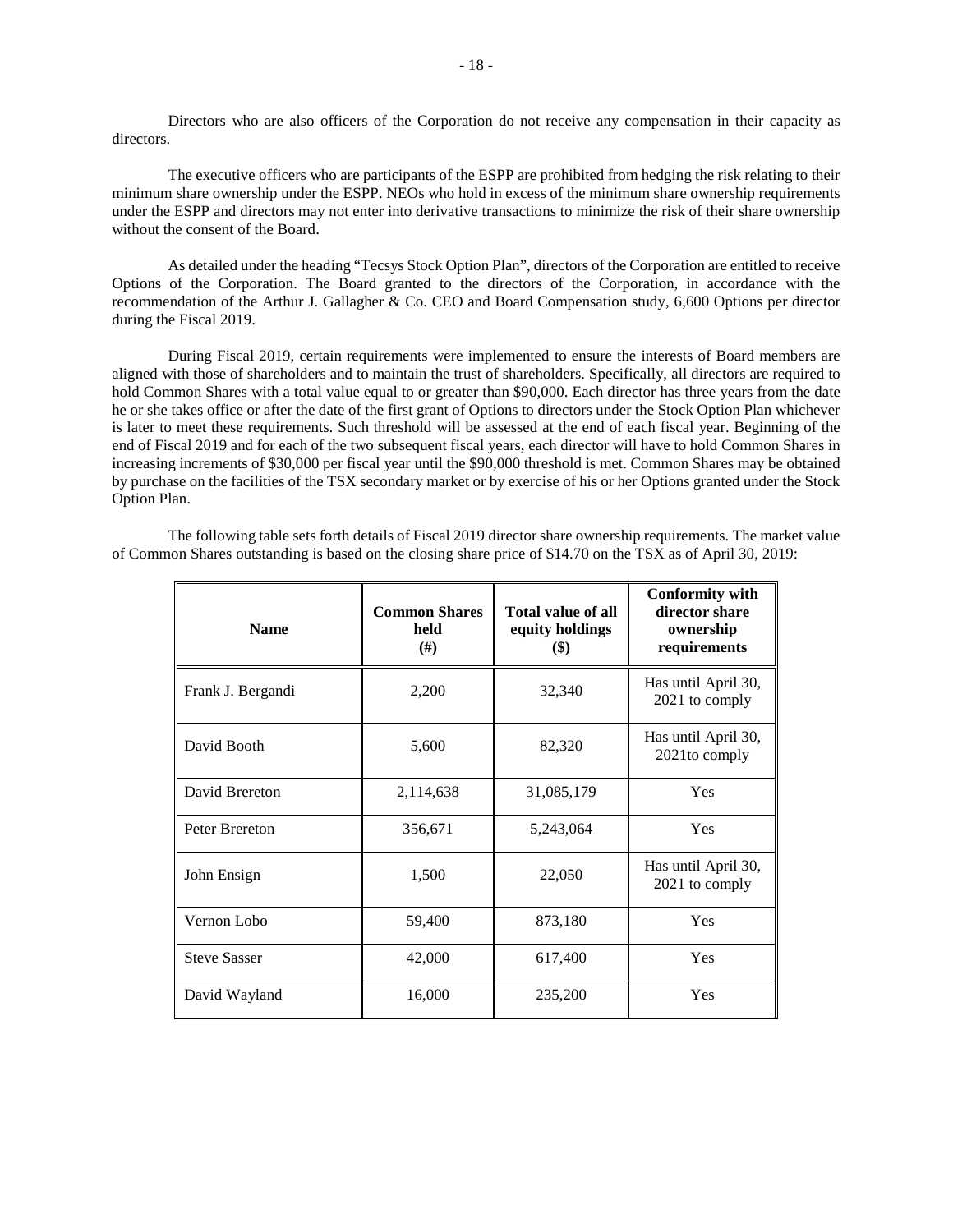# **Directors' and Officers' Liability Insurance**

The Corporation carries liability insurance in an amount limited to \$5 million with respect to its directors and officers as a group, with each claim being subject to a \$25,000 deductible. For Fiscal 2019, the total annual premium in respect of such insurance was approximately \$27,000, all of which was paid by the Corporation and charged to income.

# **Performance Graph**

The following graph compares the yearly percentage change in the Corporation's total cumulative shareholder return for \$100 invested in Common Shares with the total cumulative return of the S&P/TSX Composite Index of the TSX ("SPTSX"), assuming reinvestment of all dividends, during the period starting April 30, 2014 and ending April 30, 2019.



|                     | April<br>30,<br>2014 | April<br>30,<br>2015 | <b>April</b><br>30,<br>2016 | April<br>30,<br>2017 | April<br>30.<br>2018 | April<br>30,<br>2019 |
|---------------------|----------------------|----------------------|-----------------------------|----------------------|----------------------|----------------------|
| Tecsys<br>(Toronto) | \$100                | \$146                | \$127                       | \$190                | \$265                | \$256                |
| <b>SPTSX</b>        | \$100                | \$104                | \$95                        | \$106                | \$107                | \$113                |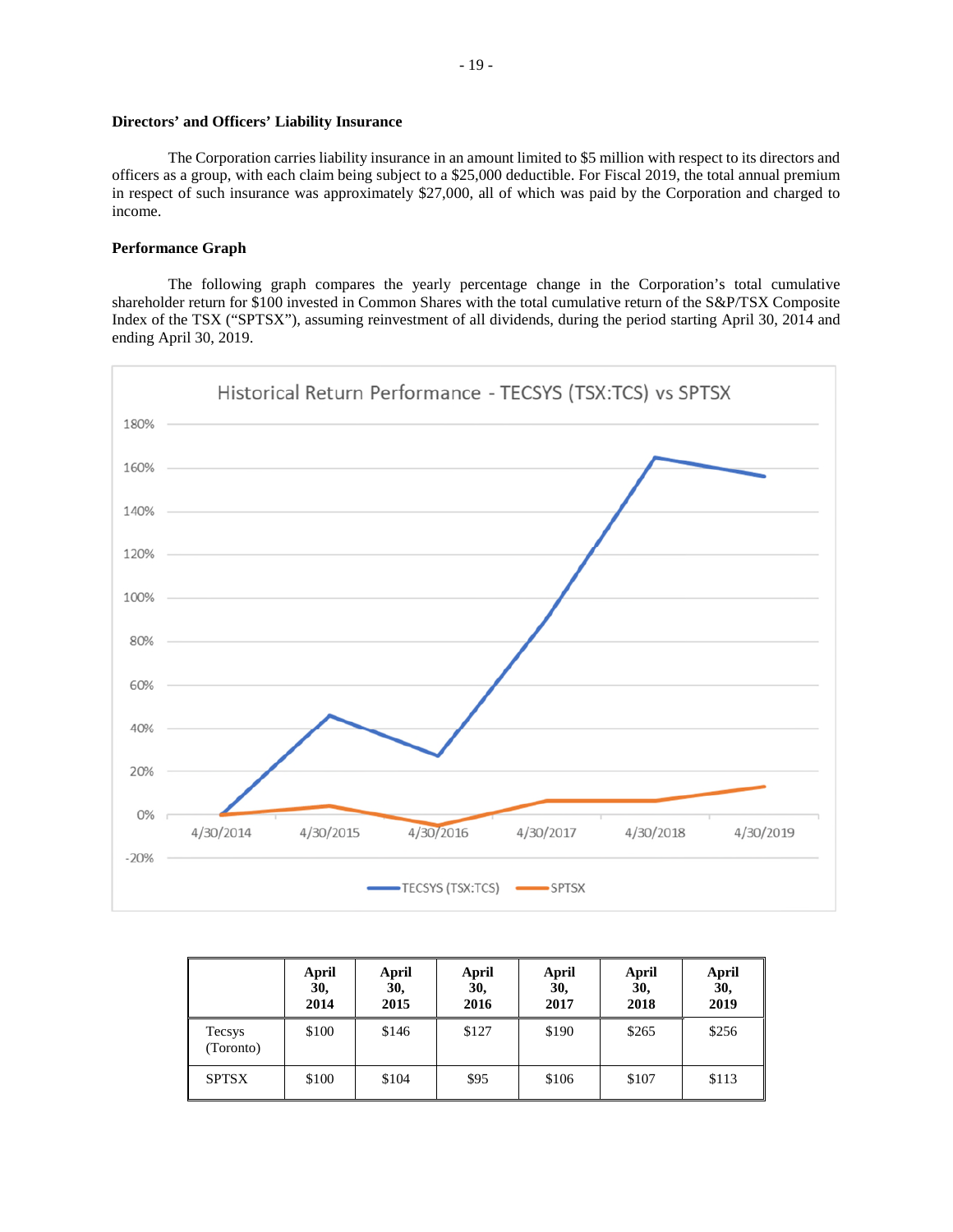On the basis that the total compensation for the five NEOs had an initial value of \$100 as of April 30, 2014, the values were \$130, \$129, \$122, \$128 and \$182 in the financial year ended April 30, 2015 ("Fiscal 2015"), Fiscal 2016, Fiscal 2017, Fiscal 2018 and Fiscal 2019 respectively. For Fiscal year 2019, the significant increase from 128 to 182 is primarily due to the option based awards. The Corporation achieved net earnings of \$1.8 million in Fiscal 2014, \$1.5 million in Fiscal 2015, \$4.8 million in Fiscal 2016, \$6.0 million in Fiscal 2017, \$3.9 million in Fiscal 2018 and a loss of \$741,000 in Fiscal 2019.

## **EQUITY COMPENSATION PLAN INFORMATION**

As of July 3, 2019, there were no outstanding options, warrants and rights under the Corporation's equity compensation plans other than 188,700 Options under the Stock Option Plan. See "Tecsys Stock Option Plan".

# **INDEBTEDNESS OF DIRECTORS, EXECUTIVE OFFICERS AND EMPLOYEES OF THE CORPORATION**

## **Aggregate Indebtedness**

As at July 3, 2019, no current or former director, executive officer or employee of the Corporation or its subsidiaries was indebted to the Corporation or its subsidiaries, excluding routine indebtedness, except with respect to Participants' loans under the ESPP.

| <b>Aggregate Indebtedness</b> |                                                  |                          |  |  |
|-------------------------------|--------------------------------------------------|--------------------------|--|--|
| <b>Purpose</b>                | To the Corporation or its<br><b>Subsidiaries</b> | <b>To Another Entity</b> |  |  |
| Share Purchases               | Nil                                              | Nil                      |  |  |
| Other                         | Nil                                              | Nil                      |  |  |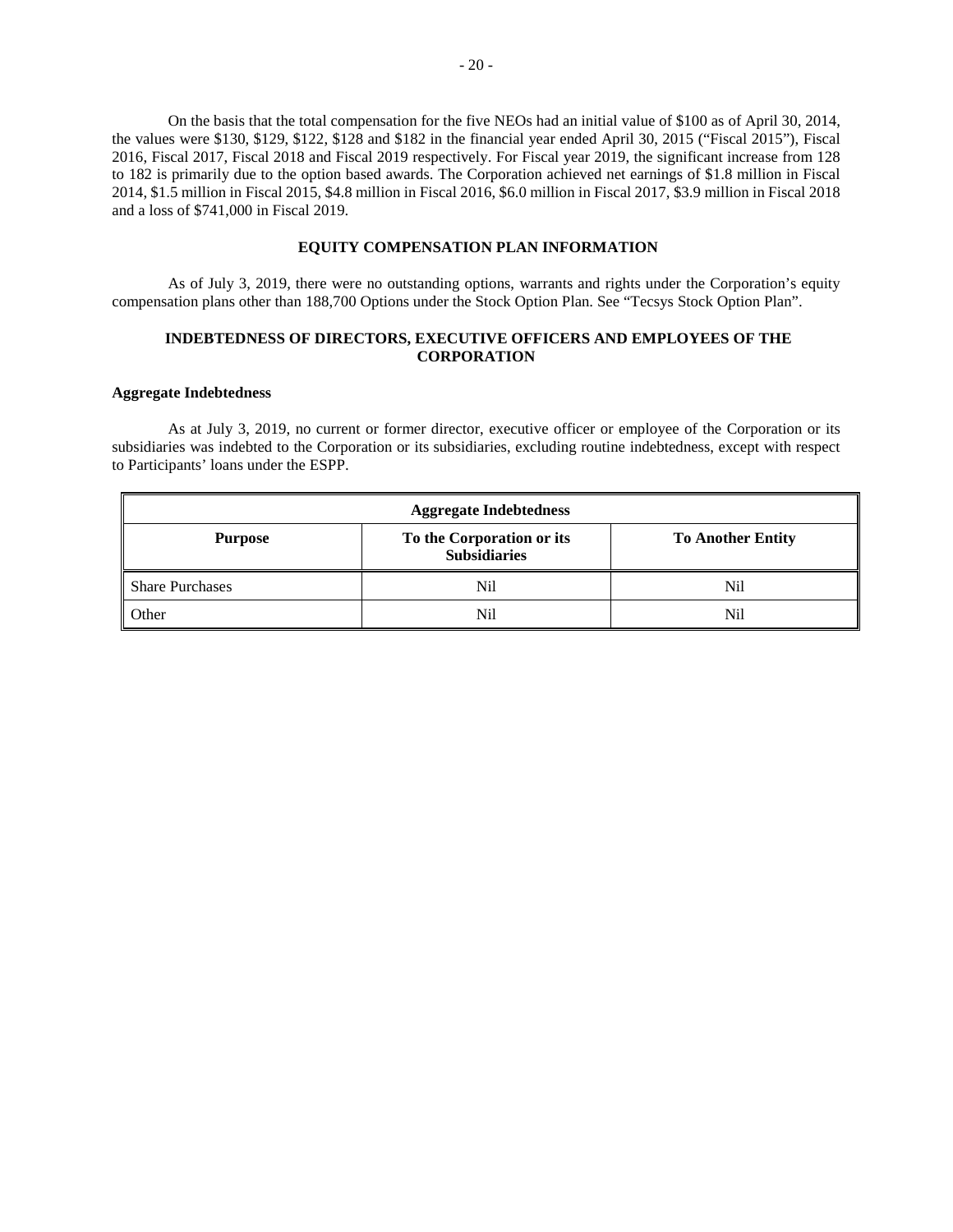# **Indebtedness of Directors and Executive Officers under Share Purchase and Other Programs**

During Fiscal 2019, no director or executive officer of the Corporation or associate of such persons was indebted to the Corporation or its subsidiaries, excluding routine indebtedness, except with respect to Participants' loans under the ESPP. Each of the loans is subject to the same terms, as described in "Executive Share Purchase Plan", above. In June 2019, through an employee loan agreement, Bill King borrowed US \$300,000 or CA \$393,297 from the Corporation for the purchase of shares under the ESPP. Shares purchased under this agreement will be pledged to the Corporation. The following table contains details of such loans during Fiscal 2019 and up to July  $3<sup>rd</sup>$  2019:

|                                                                                  | Indebtedness of Directors and Executive Officers under the Executive Share Purchase Plan |                                                                                       |                                                              |                                                                                                                          |                                            |                                                                         |
|----------------------------------------------------------------------------------|------------------------------------------------------------------------------------------|---------------------------------------------------------------------------------------|--------------------------------------------------------------|--------------------------------------------------------------------------------------------------------------------------|--------------------------------------------|-------------------------------------------------------------------------|
| Name and<br>Principal<br><b>Position</b>                                         | <b>Involvement</b><br>of<br>Corporation<br>or<br><b>Subsidiary</b>                       | Largest<br><b>Amount</b><br>Outstanding<br><b>During</b><br><b>Fiscal 2019</b><br>\$) | <b>Amount</b><br>Outstanding<br>as at July 3,<br>$2019($ \$) | Financially<br><b>Assisted</b><br><b>Securities</b><br><b>Purchases</b><br><b>During</b><br><b>Fiscal 2019</b><br>$(\#)$ | <b>Security for</b><br><b>Indebtedness</b> | <b>Amount</b><br>Forgiven<br><b>During</b><br><b>Fiscal 2019</b><br>\$) |
| Greg<br>MacNeill<br>Vice<br>Senior<br>President<br>Wide<br>World<br><b>Sales</b> | Lender                                                                                   | 30,000                                                                                | 25,750                                                       | 1,990                                                                                                                    | None                                       | <b>Nil</b>                                                              |
| Vito<br>Calabretta<br><b>VP</b><br>Senior<br>Global<br>Operations                | Lender                                                                                   | 309,921                                                                               | 223,427                                                      | 2,189                                                                                                                    | None                                       | <b>Nil</b>                                                              |
| J <sub>r</sub><br>Mark<br>Bentler<br>Chief<br>Financial<br>Officer               | Lender                                                                                   | $\Omega$                                                                              | 23,333                                                       | $\theta$                                                                                                                 | None                                       | <b>Nil</b>                                                              |
| <b>Bill King</b><br>Chief<br>Revenue<br>Officer                                  | Lender                                                                                   | $\overline{0}$                                                                        | 393,297                                                      | $\mathbf{0}$                                                                                                             | Shares to be<br>Acquired                   | Nil                                                                     |

## **INTEREST OF INFORMED PERSONS IN MATERIAL TRANSACTIONS**

No director or executive officer of the Corporation and its subsidiaries, or person or company who beneficially owns, directly or indirectly, or who exercises control or direction over more than 10% of the outstanding Common Shares, or director or executive officer of such person (each an "Informed Person"), or proposed director of the Corporation or associate or affiliate of any Informed Person or proposed director of the Corporation has any material interest, direct or indirect, in any transaction since April 30, 2018 or in any proposed transaction which has materially affected or would materially affect the Corporation or any of its subsidiaries.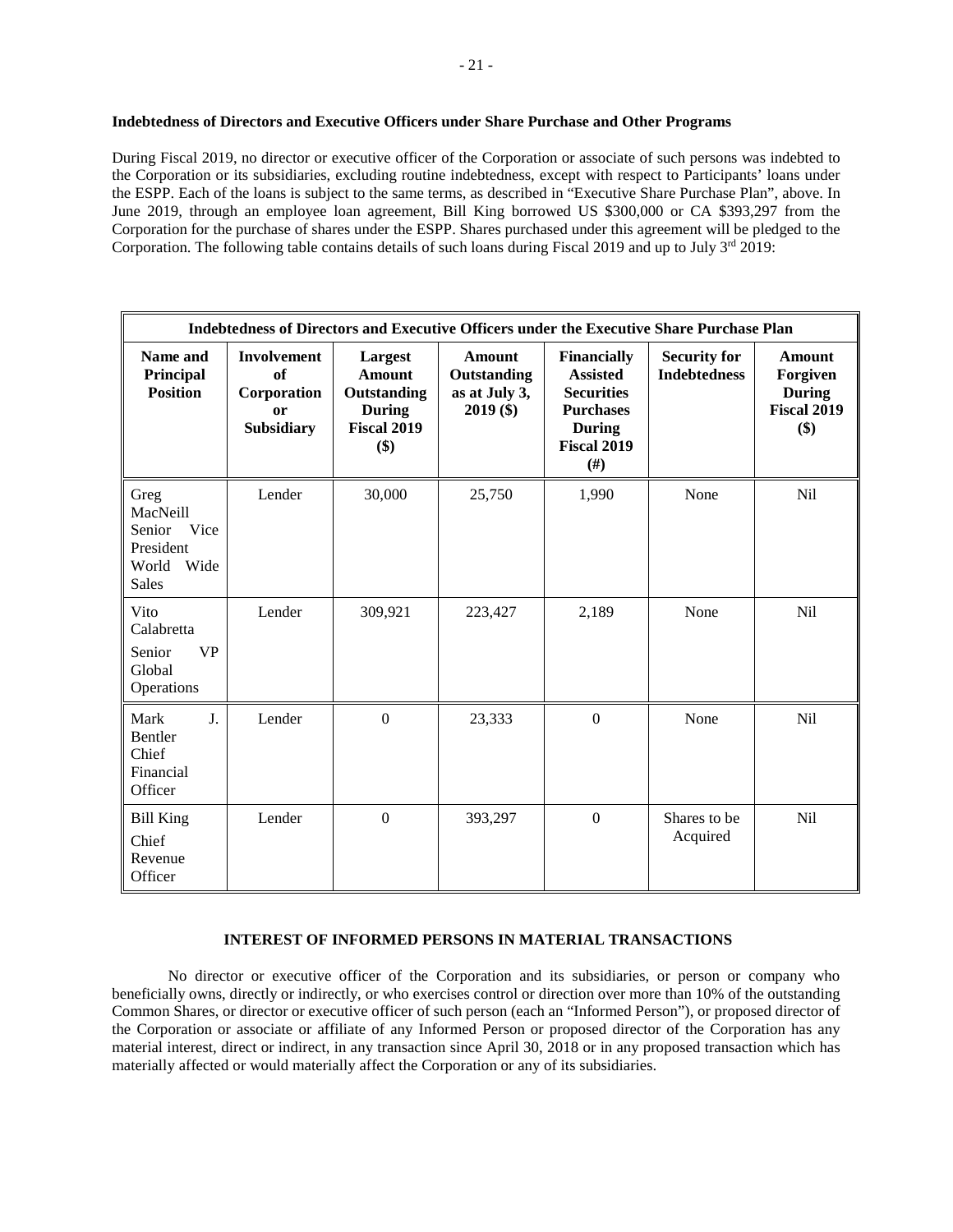# **PRINCIPAL SHAREHOLDERS**

As at July 3, 2019, to the knowledge of the directors and officers of the Corporation, the only persons who beneficially owned, directly or indirectly, or controlled or directed more than 10% of the outstanding Common Shares, were the following:

| Name of shareholder     | <b>Type of</b><br>Ownership | Number of<br><b>Common Shares held</b> | % of the Outstanding<br><b>Common Shares</b> |
|-------------------------|-----------------------------|----------------------------------------|----------------------------------------------|
| David Brereton          | <b>Beneficial</b>           | 2,114,638                              | 16.16                                        |
| Kathryn Ensign-Brereton | <b>Beneficial</b>           | 1,029,102                              | 7.87                                         |

As of July 3, 2019, the directors and executive officers of the Corporation, as a group, beneficially owned, directly or indirectly, 20.49% of the Common Shares.

# **AVAILABILITY OF DISCLOSURE DOCUMENTS**

Financial information is provided in the Corporation's comparative financial statements and management's discussion and analysis for its most recently completed financial year. Copies of the Notice of Meeting and of the Corporation's latest annual information form, together with any document incorporated therein by reference, annual report, including audited financial statements and management's discussion and analysis, and management proxy circular may be obtained on request from the Secretary of the Corporation. The Corporation may require the payment of a reasonable charge when the request is made by someone other than a shareholder. Additional information relating to the Corporation is available on SEDAR at www.sedar.com.

# **DIRECTORS' APPROVAL**

The content and the sending of this Proxy Circular on behalf of the management of the Corporation have been approved by the Board of the Corporation.

DATED at Montréal, Québec, this 25<sup>th</sup> day of July, 2019.

Mark J. Bentler Secretary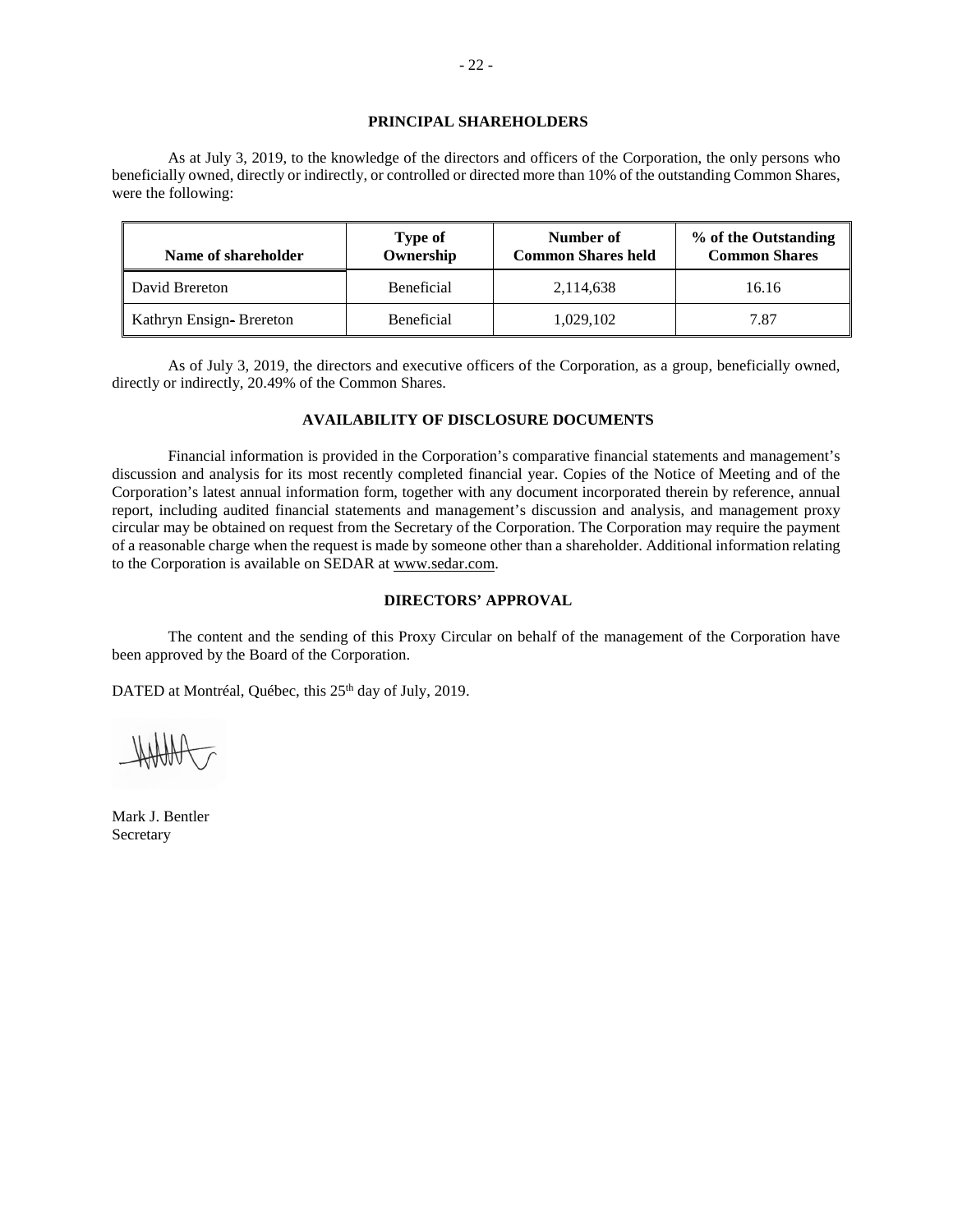# **SCHEDULE A STATEMENT OF CORPORATE GOVERNANCE PRACTICES**

Effective June 30, 2005, the Canadian Securities Administrators have adopted NI 58-101 and the associated National Policy 58-201 – *Corporate Governance Guidelines* ("NP 58-201") which require the Corporation to disclose its corporate governance practices.

|     | <b>Disclosure Requirements</b>                                                                                                                                                                                                                                                                                                                                                                                                                                                                                                                     | Compliance | <b>Description of Approach</b>                                                                                                                                                                                                                                                                                                                                                                                                                                                                                                                                                                                                                                                                                                                                                                                                                                                                                                                                               |
|-----|----------------------------------------------------------------------------------------------------------------------------------------------------------------------------------------------------------------------------------------------------------------------------------------------------------------------------------------------------------------------------------------------------------------------------------------------------------------------------------------------------------------------------------------------------|------------|------------------------------------------------------------------------------------------------------------------------------------------------------------------------------------------------------------------------------------------------------------------------------------------------------------------------------------------------------------------------------------------------------------------------------------------------------------------------------------------------------------------------------------------------------------------------------------------------------------------------------------------------------------------------------------------------------------------------------------------------------------------------------------------------------------------------------------------------------------------------------------------------------------------------------------------------------------------------------|
| 1.  | <b>Board of Directors</b>                                                                                                                                                                                                                                                                                                                                                                                                                                                                                                                          |            |                                                                                                                                                                                                                                                                                                                                                                                                                                                                                                                                                                                                                                                                                                                                                                                                                                                                                                                                                                              |
| (a) | Disclose the identity of directors who are<br>independent.                                                                                                                                                                                                                                                                                                                                                                                                                                                                                         | Yes        | The directors of the Corporation have examined the<br>definition of independence within the meaning of NI<br>58-101 and have individually considered their<br>respective interests in and relationships with the<br>Corporation. A director is "independent" for purposes<br>of NI 58-101 if he or she has no direct or indirect<br>material relationship with the Corporation. A<br>"material relationship" is one that could, in the view<br>of the Board, be reasonably expected to interfere with<br>the exercise of a director's independent judgment. As<br>a consequence, the Board has determined, after<br>reviewing the role and relationships of each of the<br>directors, that six of the eight nominees proposed by<br>management for election to the Board are<br>independent. The following nominees have been<br>affirmatively determined to be independent: Frank J.<br>Bergandi, David Wayland, Vernon Lobo, Steve<br>Sasser, David Booth and John Ensign. |
| (b) | Disclose the identity of directors who are not<br>independent, and describe the basis for that<br>determination.                                                                                                                                                                                                                                                                                                                                                                                                                                   | Yes        | The Board has determined, after reviewing the role<br>and relationships of each of the directors, that the<br>following two out of eight nominees proposed by<br>management for election to the Board are not<br>independent: David Brereton and Peter Brereton,<br>since they are officers of the Corporation.                                                                                                                                                                                                                                                                                                                                                                                                                                                                                                                                                                                                                                                              |
| (c) | Disclose whether or not a majority of the<br>directors are independent.                                                                                                                                                                                                                                                                                                                                                                                                                                                                            | Yes        | Six of the eight nominees proposed by management<br>for election to the Board are independent. See Section<br>$1(a)$ above.                                                                                                                                                                                                                                                                                                                                                                                                                                                                                                                                                                                                                                                                                                                                                                                                                                                  |
| (d) | Disclose the names of directors who are<br>directors of any other reporting issuer (or the<br>equivalent in a foreign jurisdiction) and the<br>name of the reporting issuer.                                                                                                                                                                                                                                                                                                                                                                       | Yes        | This information is provided under the heading<br>"Election of Directors" of this Proxy Circular.                                                                                                                                                                                                                                                                                                                                                                                                                                                                                                                                                                                                                                                                                                                                                                                                                                                                            |
| (e) | Disclose whether or not the independent<br>directors hold regularly scheduled meetings at<br>non-independent<br>which<br>directors<br>and<br>members of management are not in<br>attendance. If the independent directors hold<br>such meetings, disclose the number of<br>meetings held since the beginning of the<br>issuer's most recently completed financial<br>year. If the independent directors do not hold<br>such meetings, describe what the Board does<br>to facilitate open and candid discussion<br>among its independent directors. | Yes        | The written Board mandate, which is attached as<br>Schedule B, provides that the Board, at least twice per<br>year, will hold unscheduled or regularly scheduled<br>meetings, or portions of regularly scheduled<br>meetings, at which directors who form part of<br>management are not present. Since the beginning of<br>Fiscal 2019, the independent directors held four<br>meetings at which non-independent directors and<br>members of management were not in attendance.                                                                                                                                                                                                                                                                                                                                                                                                                                                                                              |
| (f) | Disclose whether or not the chair of the Board<br>is an independent director. If the Board has a<br>chair or lead director who is an independent<br>director, disclose the identity of the                                                                                                                                                                                                                                                                                                                                                         | No         | The Chairman was previously the Co-CEO of the<br>Corporation and is not independent. However, the<br>roles of Chairman and CEO have been divided<br>permitting the Chairman to focus on the strategic                                                                                                                                                                                                                                                                                                                                                                                                                                                                                                                                                                                                                                                                                                                                                                        |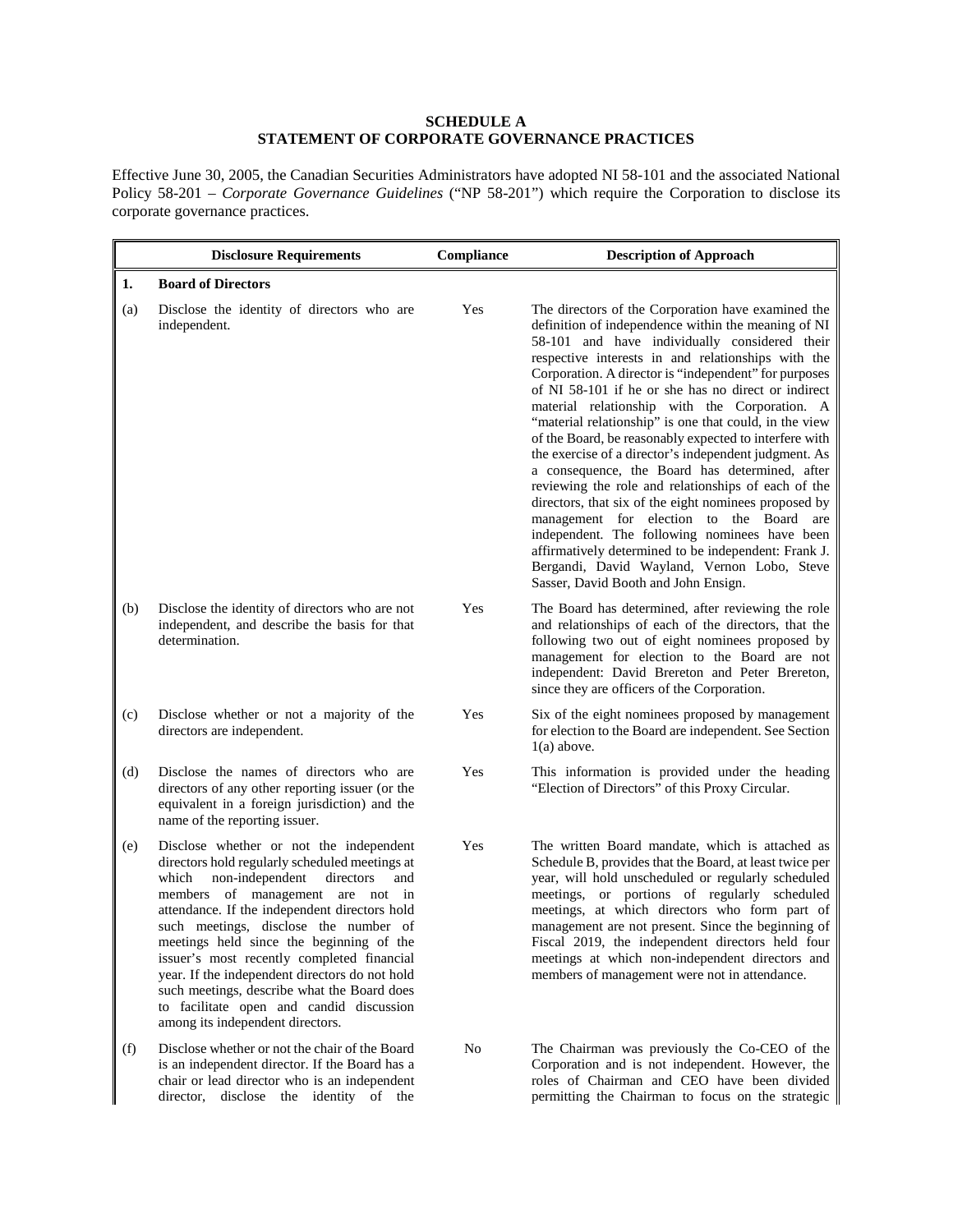|     | <b>Disclosure Requirements</b>                                                                                                                                                                                                                                                                                                                                                              | Compliance | <b>Description of Approach</b>                                                                                                                                                                                                                                                                                                                                                                                                                                                                                                                                                                                                                                                                                                                                                                                                                                                                                                                                                                                                                                                                                                                                         |
|-----|---------------------------------------------------------------------------------------------------------------------------------------------------------------------------------------------------------------------------------------------------------------------------------------------------------------------------------------------------------------------------------------------|------------|------------------------------------------------------------------------------------------------------------------------------------------------------------------------------------------------------------------------------------------------------------------------------------------------------------------------------------------------------------------------------------------------------------------------------------------------------------------------------------------------------------------------------------------------------------------------------------------------------------------------------------------------------------------------------------------------------------------------------------------------------------------------------------------------------------------------------------------------------------------------------------------------------------------------------------------------------------------------------------------------------------------------------------------------------------------------------------------------------------------------------------------------------------------------|
|     | independent chair or lead director, and<br>describe his or her role and responsibilities. If<br>the Board has neither a chair that is<br>independent nor a lead member that is<br>independent, describe what the Board does to<br>provide leadership for its independent<br>directors.                                                                                                      |            | direction of the Corporation and its governance. See<br>Section 1(e) above.                                                                                                                                                                                                                                                                                                                                                                                                                                                                                                                                                                                                                                                                                                                                                                                                                                                                                                                                                                                                                                                                                            |
| (g) | Disclose the attendance record of each<br>director for all Board meetings held since the<br>beginning of the most recently completed<br>financial year.                                                                                                                                                                                                                                     | Yes        | This information is provided under the heading<br>"Election of Directors - Directors Attendance<br>Record" of this Proxy Circular.                                                                                                                                                                                                                                                                                                                                                                                                                                                                                                                                                                                                                                                                                                                                                                                                                                                                                                                                                                                                                                     |
| 2.  | <b>Board Mandate</b>                                                                                                                                                                                                                                                                                                                                                                        |            |                                                                                                                                                                                                                                                                                                                                                                                                                                                                                                                                                                                                                                                                                                                                                                                                                                                                                                                                                                                                                                                                                                                                                                        |
|     | Disclose the text of the Board's written<br>mandate. If the Board does not have a written<br>mandate, describe how the Board delineates<br>its role and responsibilities.                                                                                                                                                                                                                   | Yes        | The mandate of the Board is reproduced under<br>Schedule B to this Proxy Circular.                                                                                                                                                                                                                                                                                                                                                                                                                                                                                                                                                                                                                                                                                                                                                                                                                                                                                                                                                                                                                                                                                     |
| 3.  | <b>Position Descriptions</b>                                                                                                                                                                                                                                                                                                                                                                |            |                                                                                                                                                                                                                                                                                                                                                                                                                                                                                                                                                                                                                                                                                                                                                                                                                                                                                                                                                                                                                                                                                                                                                                        |
| (a) | Disclose whether or not the Board has<br>developed written position descriptions for<br>the chair of the Board and the chair of each<br>Board committee. If the Board has not<br>developed written position descriptions for<br>the chair and/or the chair of each Board<br>committee, briefly describe how the Board<br>delineates the role and responsibilities of each<br>such position. | Yes        | The Board has developed and adopted a written<br>position description for the Chairman of the Board,<br>which provides that the Executive Chairman, among<br>other things, reviews annually the strategic initiatives<br>of management, sets the Board meeting agendas,<br>reviews the shareholder communication plan and<br>spearheads the annual Board assessment process.<br>As the Board is of the view that the role and duties of<br>the Chair of each of the Audit Committee,<br>Compensation Committee and the Nominating<br>Committee are adequately delineated in the charters<br>of each committee, it has not developed a separate<br>written description for these positions. The Board<br>reviews the mandate of each committee on an annual<br>basis.                                                                                                                                                                                                                                                                                                                                                                                                   |
|     |                                                                                                                                                                                                                                                                                                                                                                                             |            | The Audit Committee Charter provides that the Chair<br>is appointed by the Board from among the Audit<br>Committee members at the time of the annual<br>appointment of members of the Audit Committee.<br>The Chair, in consultation with the Executive<br>Chairman, the CEO, CFO and the Corporate<br>Secretary, determines the frequency, dates and<br>locations of meetings of the Audit Committee. The<br>Chair of the Audit Committee presides over all<br>meetings at which he is present, coordinates the Audit<br>Committee's compliance with its mandate, develops<br>the Audit Committee's annual work plan and meeting<br>agendas with management to ensure that all business<br>requiring Audit Committee approval is tabled and<br>provides reports of the Audit Committee to the Board<br>as required at regular Board meetings.<br>The Compensation Committee Charter provides that<br>the Chair is appointed by the Board from among the<br>Compensation Committee members at the time of the<br>annual appointment of members of the Compensation<br>Committee. The Chair, in consultation with the<br>Executive Chairman, CEO, CFO and the Corporate |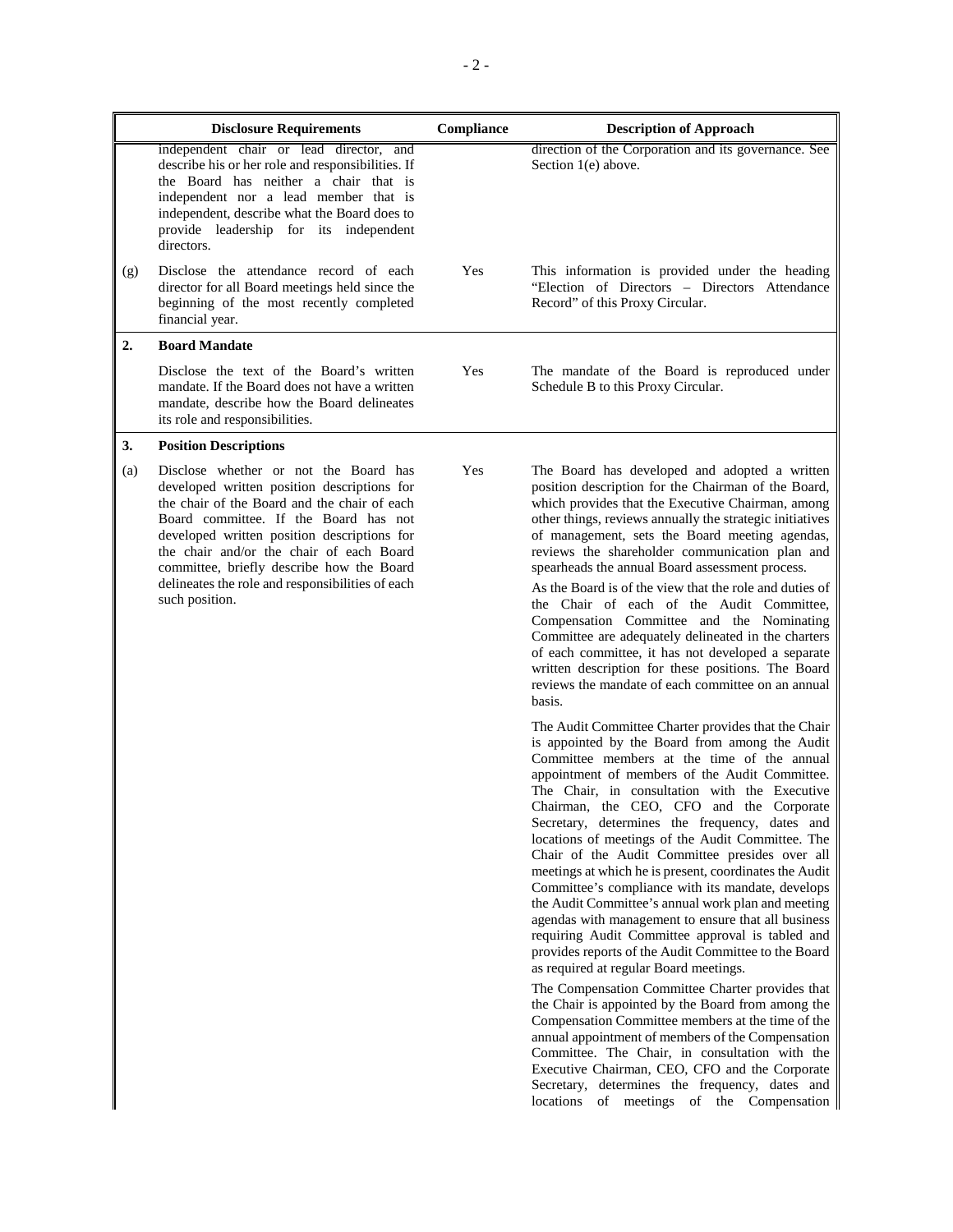|     | <b>Disclosure Requirements</b>                                                                                                                                                                                                                                               | Compliance | <b>Description of Approach</b>                                                                                                                                                                                                                                                                                                                                                                                                                                                                                                                                                                                                                                                                                                                                                                                                                                                                          |
|-----|------------------------------------------------------------------------------------------------------------------------------------------------------------------------------------------------------------------------------------------------------------------------------|------------|---------------------------------------------------------------------------------------------------------------------------------------------------------------------------------------------------------------------------------------------------------------------------------------------------------------------------------------------------------------------------------------------------------------------------------------------------------------------------------------------------------------------------------------------------------------------------------------------------------------------------------------------------------------------------------------------------------------------------------------------------------------------------------------------------------------------------------------------------------------------------------------------------------|
|     |                                                                                                                                                                                                                                                                              |            | The Chair of the Compensation<br>Committee.<br>Committee presides over all meetings at which he is<br>present, coordinates the Compensation Committee's<br>compliance with its mandate, develops<br>the<br>Compensation Committee's annual work plan and<br>meeting agendas with management to ensure that all<br>business requiring the Compensation Committee<br>approval is properly tabled and provides reports of the<br>Compensation Committee to the Board as required at<br>regular Board meetings.                                                                                                                                                                                                                                                                                                                                                                                             |
|     |                                                                                                                                                                                                                                                                              |            | The Nominating Committee Charter provides that the<br>Chair is appointed by the Board from among the<br>Nominating Committee members at the time of the<br>annual appointment of members of the Nominating<br>Committee. The Chair, in consultation with the<br>Executive Chairman, CEO, CFO and the Corporate<br>Secretary, determines the frequency, dates and<br>locations of meetings of the Nominating Committee.<br>The Chair of the Nominating Committee presides<br>over all meetings at which he is present, coordinates<br>the Nominating Committee's compliance with its<br>mandate, develops the Nominating Committee's<br>annual work plan and meeting agendas with<br>management to ensure that all business requiring the<br>Nominating Committee approval is properly tabled<br>and provides reports of the Nominating Committee to<br>the Board as required at regular Board meetings. |
| (b) | Disclose whether or not the Board and CEO<br>have developed a written position description<br>for the CEO. If the Board and CEO have not<br>developed such a position description, briefly<br>describe how the Board delineates the role and<br>responsibilities of the CEO. | Yes        | The Board has delegated to the President and CEO<br>and the senior management the responsibility for day-<br>to-day management of the business of the<br>Corporation, subject to compliance with the plans<br>approved from time to time by the Board. The Board<br>has specified limits to the authority of the CEO in the<br>position descriptions, in addition to those matters<br>which must by law or by the Articles of the<br>Corporation be approved by the Board, and the Board<br>retains responsibility for significant changes in the<br>Corporation's affairs such as approval of major new<br>product development programs, major capital<br>expenditures, debt and equity financing arrangements<br>and significant acquisitions and divestitures.                                                                                                                                       |
| 4.  | <b>Orientation and Continuing Education</b>                                                                                                                                                                                                                                  |            |                                                                                                                                                                                                                                                                                                                                                                                                                                                                                                                                                                                                                                                                                                                                                                                                                                                                                                         |
| (a) | Briefly describe what measures the Board<br>takes to orient new members regarding:<br>the role of the Board, its committees<br>(i)                                                                                                                                           | Yes        | In addition to having extensive discussions with the<br>Chairman of the Board and the CEO with respect to<br>the business and operations of the Corporation, all<br>new directors receive a record of public and other                                                                                                                                                                                                                                                                                                                                                                                                                                                                                                                                                                                                                                                                                  |
|     | and its directors, and<br>(ii)<br>the nature and operation of the<br>issuer's business.                                                                                                                                                                                      |            | information concerning the Corporation and prior<br>minutes of meetings of the Board and applicable<br>committees.                                                                                                                                                                                                                                                                                                                                                                                                                                                                                                                                                                                                                                                                                                                                                                                      |
|     |                                                                                                                                                                                                                                                                              |            | New directors are also provided with a copy of the<br>mandate of the Board and the charters of the board<br>committees which they will join.                                                                                                                                                                                                                                                                                                                                                                                                                                                                                                                                                                                                                                                                                                                                                            |
|     |                                                                                                                                                                                                                                                                              |            | The Nominating Committee facilitates continuing<br>education programs for directors.                                                                                                                                                                                                                                                                                                                                                                                                                                                                                                                                                                                                                                                                                                                                                                                                                    |
| (b) | Briefly describe what measures, if any, the<br>Board takes to provide continuing education<br>for its directors. If the Board does not provide                                                                                                                               | Yes        | Management presentations are made to the Board<br>from time to time to educate and keep them informed                                                                                                                                                                                                                                                                                                                                                                                                                                                                                                                                                                                                                                                                                                                                                                                                   |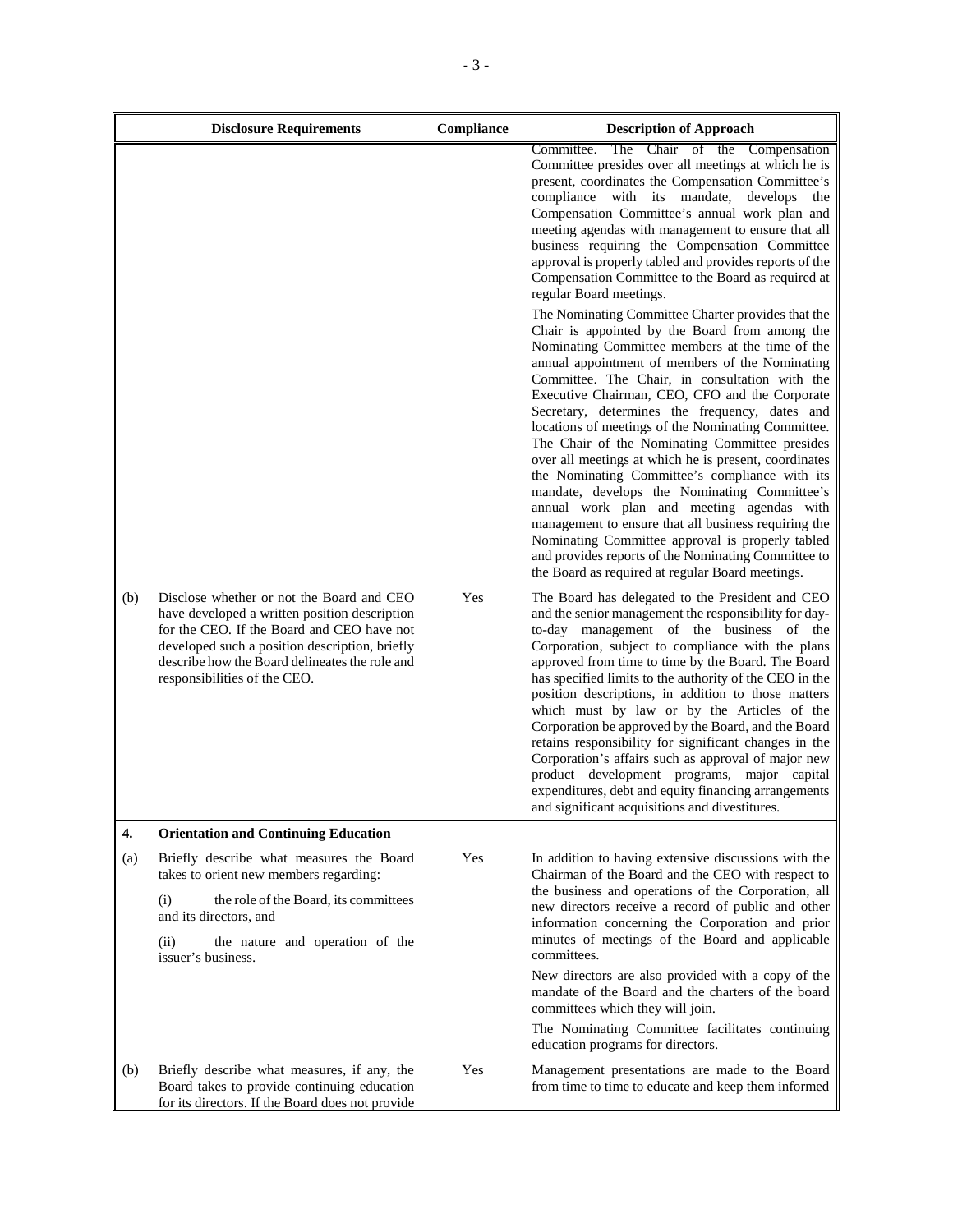|     | <b>Disclosure Requirements</b>                                                                                                                                                                                                         | Compliance | <b>Description of Approach</b>                                                                                                                                                                                                                                                                                                                                                                                                                                                                                                                                                                                                                                                                                                                                                                                                                                                                                                                                                                                                                                                                                                                                                                                                                                                                                                                                                                                                                                                                                                                                            |
|-----|----------------------------------------------------------------------------------------------------------------------------------------------------------------------------------------------------------------------------------------|------------|---------------------------------------------------------------------------------------------------------------------------------------------------------------------------------------------------------------------------------------------------------------------------------------------------------------------------------------------------------------------------------------------------------------------------------------------------------------------------------------------------------------------------------------------------------------------------------------------------------------------------------------------------------------------------------------------------------------------------------------------------------------------------------------------------------------------------------------------------------------------------------------------------------------------------------------------------------------------------------------------------------------------------------------------------------------------------------------------------------------------------------------------------------------------------------------------------------------------------------------------------------------------------------------------------------------------------------------------------------------------------------------------------------------------------------------------------------------------------------------------------------------------------------------------------------------------------|
|     | continuing education, describe how the Board<br>ensures that the directors maintain the skill<br>and knowledge necessary to meet their<br>obligations as directors.                                                                    |            | of changes within the business of the Corporation, the<br>market as well as competitive conditions.                                                                                                                                                                                                                                                                                                                                                                                                                                                                                                                                                                                                                                                                                                                                                                                                                                                                                                                                                                                                                                                                                                                                                                                                                                                                                                                                                                                                                                                                       |
| 5.  | <b>Ethical Business Conduct</b>                                                                                                                                                                                                        |            |                                                                                                                                                                                                                                                                                                                                                                                                                                                                                                                                                                                                                                                                                                                                                                                                                                                                                                                                                                                                                                                                                                                                                                                                                                                                                                                                                                                                                                                                                                                                                                           |
| (a) | Disclose whether or not the Board has adopted<br>a written code for its directors, officers and<br>employees. If the Board has adopted a written<br>code:<br>(i)<br>disclose how a person or company<br>may obtain a copy of the code; | Yes        | The objective of the Board is to maximize shareholder<br>value in a manner which is consistent with good<br>corporate citizenship, including fair treatment of the<br>Corporation's employees, customers and suppliers.<br>The Board expects management to perform in a<br>manner consistent with achieving these objectives.<br>The Board has adopted an exhaustive written code of<br>business conduct and ethics (the "Code of Business"<br>Conduct") for its directors, officers and employees.<br>The Code of Business Conduct addresses matters that<br>NP 58-201 recommends be included in a code of<br>business conduct and ethics, such as the protection of<br>corporate assets and opportunities, the confidentiality<br>of corporate information and the reporting of any<br>illegal or unethical behaviour. Other internal policies<br>adopted by the Corporation which are intended to<br>promote a culture of ethical business conduct are the<br>following: the Audit Committee Procedure for<br>Treatment of Complaints Policy (the "Whistle Blower"<br>Policy":<br>the Invention<br>and<br>Confidentiality<br>Agreement signed by employees at the time of hire;<br>the Online Systems Usage Policy; and the<br>Discrimination and Harassment Prevention Policy.<br>Copies of the foregoing policies may be obtained                                                                                                                                                                                                                                    |
|     | (ii)<br>describe how the Board monitors<br>compliance with its code, or if the Board does<br>not monitor compliance, explain whether and<br>how the Board satisfies itself regarding<br>compliance with its code; and                  |            | from the Secretary of the Corporation upon request at<br>1 Place Alexis Nihon, Suite 800, Montréal, Québec,<br>H3Z 3B8, telephone: (514) 866-0001.<br>The Code of Business Conduct reflects the<br>Corporation's commitment to integrity and ethical<br>behaviour. The Board's charter provides that at least<br>annually the Board must review a management report<br>on compliance with or material deficiencies relating<br>to the Code of Business Conduct. The Nominating<br>Committee's charter provides that the Nominating<br>Committee must review the Code of Business<br>Conduct from time to time. The Board with the<br>assistance of the Nominating Committee is<br>responsible for granting any waivers to the Code of<br>Business Conduct for any director or executive<br>officer. The Code of Business Conduct is posted on<br>the Corporation's intranet website. An employee that<br>becomes aware of a violation or possible violation of<br>the Code of Business Conduct must report that<br>information immediately to his or her supervisor or a<br>senior officer of the Corporation. Any complaint with<br>respect to accounting or auditing matters submitted<br>under the Whistle Blower Policy is directed to the<br>Chair of the Audit Committee who generally<br>conducts any investigation, and reports to the Audit<br>Committee and the Board, as required. The<br>Corporation believes that this policy is fundamental<br>to helping the Corporation to foster and maintain an<br>environment where employees or third parties can act |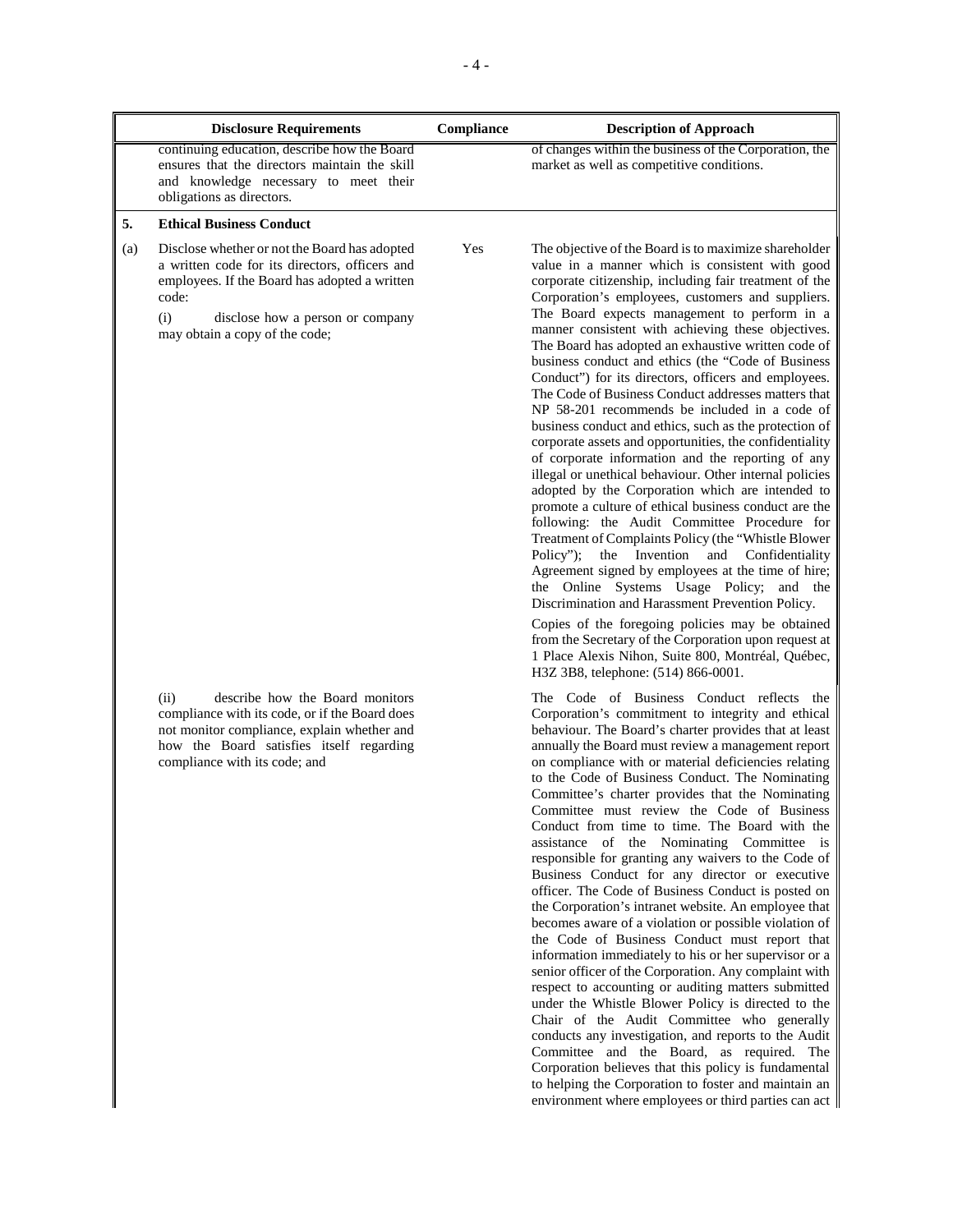|     | <b>Disclosure Requirements</b>                                                                                                                                                                                                                                                                        | Compliance | <b>Description of Approach</b>                                                                                                                                                                                                                                                                                                                                                                                                                                                                                                                                                                                                                                                                                                                                                                                                                                                                                                                                                      |
|-----|-------------------------------------------------------------------------------------------------------------------------------------------------------------------------------------------------------------------------------------------------------------------------------------------------------|------------|-------------------------------------------------------------------------------------------------------------------------------------------------------------------------------------------------------------------------------------------------------------------------------------------------------------------------------------------------------------------------------------------------------------------------------------------------------------------------------------------------------------------------------------------------------------------------------------------------------------------------------------------------------------------------------------------------------------------------------------------------------------------------------------------------------------------------------------------------------------------------------------------------------------------------------------------------------------------------------------|
|     |                                                                                                                                                                                                                                                                                                       |            | appropriately, without fear of retaliation with respect<br>to any accounting or auditing irregularity.                                                                                                                                                                                                                                                                                                                                                                                                                                                                                                                                                                                                                                                                                                                                                                                                                                                                              |
|     | (iii)<br>provide a cross-reference to any<br>material change report filed since the<br>beginning of the issuer's most recently<br>completed financial year that pertains to any<br>conduct of a director or executive officer that<br>constitutes a departure from the code.                          |            | N/A                                                                                                                                                                                                                                                                                                                                                                                                                                                                                                                                                                                                                                                                                                                                                                                                                                                                                                                                                                                 |
| (b) | Describe any other steps the Board takes to<br>directors<br>exercise<br>independent<br>ensure<br>judgment in considering transactions and<br>agreements in respect of which a director or<br>executive officer has a material interest.                                                               | Yes        | The Chair of the Audit Committee ensures that a new<br>director is informed of his obligations under the<br>Canada Business Corporations Act pursuant to which<br>he may not vote or participate in a discussion on a<br>matter in respect of which such director has a material<br>interest.                                                                                                                                                                                                                                                                                                                                                                                                                                                                                                                                                                                                                                                                                       |
| (c) | Describe any other steps the Board takes to<br>encourage and promote a culture of ethical<br>business conduct.                                                                                                                                                                                        | Yes        | See Section 5(a) above.                                                                                                                                                                                                                                                                                                                                                                                                                                                                                                                                                                                                                                                                                                                                                                                                                                                                                                                                                             |
| 6.  | <b>Nomination of Directors</b>                                                                                                                                                                                                                                                                        |            |                                                                                                                                                                                                                                                                                                                                                                                                                                                                                                                                                                                                                                                                                                                                                                                                                                                                                                                                                                                     |
| (a) | Describe the process by which the Board<br>candidates<br>identifies<br>new<br>for<br>Board<br>nomination. If the Board does not have a<br>nominating committee composed entirely of<br>independent directors, describe what steps the<br>Board takes to encourage an objective<br>nomination process. | Yes        | The Board based on the recommendations of its<br>Nominating Committee is responsible for the<br>recruiting, orientation and training of the directors.<br>The recruiting is based on the capabilities and<br>experience of the candidates in relation with the needs<br>of the Corporation and the adequacy of the time<br>commitment of individuals to the Corporation's<br>matters.<br>During Fiscal 2018, the Board has formed a separate<br>Nominating Committee. New candidates for the<br>Board are identified by the Nominating Committee<br>who must develop, review and monitor criteria for<br>selecting directors by regularly assessing the<br>competencies, skills, personal qualities, availability,<br>geographical representation, business background,<br>varied experiences and diversity of the Board<br>members. On July 3, 2019, the Board adopted, as<br>recommended by the Nominating Committee, a<br>gender diversity policy, which provides for guidelines |
|     |                                                                                                                                                                                                                                                                                                       |            | with respect to nominating at least one woman to the<br>Board and adopting a skill matrix for Board<br>nominees. The Nominating Committee shall follow<br>the policy when identifying new candidates to the<br>Board. Once a new Board candidate has been<br>identified and recommended by the Nominating<br>Committee, all members of the Board are provided<br>with a written description of the competencies and<br>skills of the candidate and are given the opportunity<br>to discuss with the candidate in an informal interview<br>process.<br>When considering a new Board candidate, the<br>Nominating Committee reviews not only his or her<br>competencies and skills but also other qualities which<br>may impact the boardroom dynamic. New Board<br>candidates must be approved by a majority of the<br>Board.                                                                                                                                                        |
| (b) | Disclose whether or not the Board has a<br>nominating committee composed entirely of                                                                                                                                                                                                                  | Yes        | The Board constituted a Nominating Committee<br>which is currently composed of Vernon Lobo, David                                                                                                                                                                                                                                                                                                                                                                                                                                                                                                                                                                                                                                                                                                                                                                                                                                                                                   |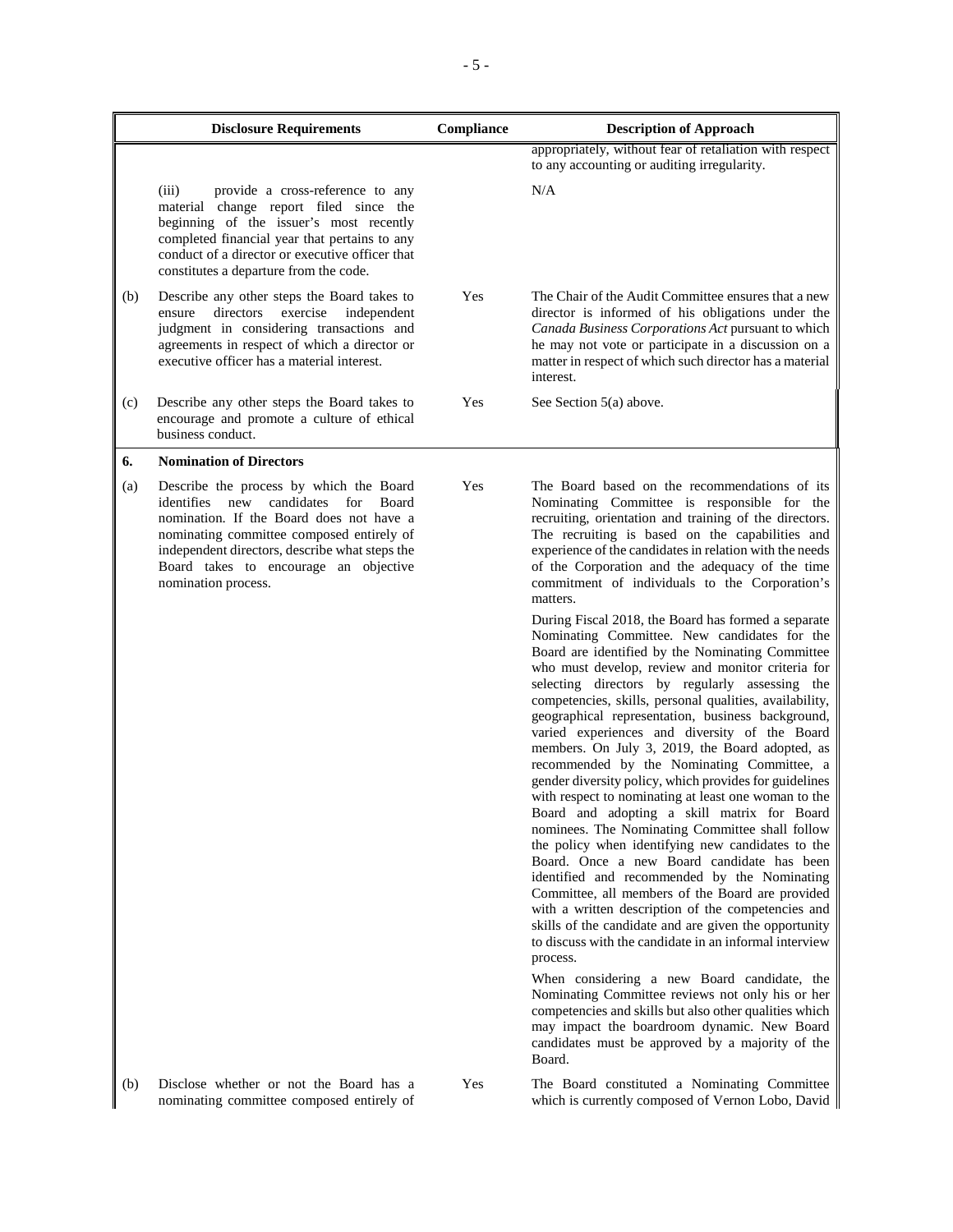|     | <b>Disclosure Requirements</b>                                                                                                                                                                                     | Compliance | <b>Description of Approach</b>                                                                                                                                                                                                                                                                                                                                                                                                                                                                                                                                                                                                                                                               |
|-----|--------------------------------------------------------------------------------------------------------------------------------------------------------------------------------------------------------------------|------------|----------------------------------------------------------------------------------------------------------------------------------------------------------------------------------------------------------------------------------------------------------------------------------------------------------------------------------------------------------------------------------------------------------------------------------------------------------------------------------------------------------------------------------------------------------------------------------------------------------------------------------------------------------------------------------------------|
|     | independent directors. If the Board does not<br>have a nominating committee composed<br>entirely of independent directors, describe<br>what steps the Board takes to encourage an<br>objective nomination process. |            | Booth and John Ensign, each of whom is an<br>independent director. The Chair of the Nominating<br>Committee is John Ensign.                                                                                                                                                                                                                                                                                                                                                                                                                                                                                                                                                                  |
| (c) | If the Board has a nominating committee,<br>describe the responsibilities, powers and                                                                                                                              | Yes        | With respect to its recruitment of Board members<br>role, the Nominating Committee is in charge of                                                                                                                                                                                                                                                                                                                                                                                                                                                                                                                                                                                           |
|     | operation of the nominating committee.                                                                                                                                                                             |            | examining the size and composition of the<br>Board and recommend adjustments from time to time<br>with a view to enabling the Board's size and<br>composition to facilitate effective decision making;                                                                                                                                                                                                                                                                                                                                                                                                                                                                                       |
|     |                                                                                                                                                                                                                    |            | developing, reviewing and monitoring<br>criteria for selecting directors by regularly assessing<br>the competencies, skills, personal<br>qualities,<br>availability, geographical representation, business<br>background, varied experience, and diversity of the<br>Board members and Tecsys' circumstances and needs<br>and, in particular, developing a competency and skills<br>matrix for the Board:                                                                                                                                                                                                                                                                                    |
|     |                                                                                                                                                                                                                    |            | developing, reviewing, and monitoring a<br>gender diversity policy for Board members and<br>executive officers:                                                                                                                                                                                                                                                                                                                                                                                                                                                                                                                                                                              |
|     |                                                                                                                                                                                                                    |            | developing, reviewing and monitoring a<br>diversity policy based on factors other than gender for<br>Board members and executive officers;                                                                                                                                                                                                                                                                                                                                                                                                                                                                                                                                                   |
|     |                                                                                                                                                                                                                    |            | identifying individuals qualified to become<br>members of the Board;                                                                                                                                                                                                                                                                                                                                                                                                                                                                                                                                                                                                                         |
|     |                                                                                                                                                                                                                    |            | when vacancies occur or otherwise at the<br>direction of the Board, the Nominating Committee<br>shall actively seek individuals whom the Nominating<br>Committee determines meet such criteria and<br>standards for recommendation for appointment to the<br>Board;                                                                                                                                                                                                                                                                                                                                                                                                                          |
|     |                                                                                                                                                                                                                    |            | making recommendations to the Board for<br>the appointment or election of director nominees; and                                                                                                                                                                                                                                                                                                                                                                                                                                                                                                                                                                                             |
|     |                                                                                                                                                                                                                    |            | making recommendations to the Board with<br>respect to membership on committees of the Board.                                                                                                                                                                                                                                                                                                                                                                                                                                                                                                                                                                                                |
| 7.  | Compensation                                                                                                                                                                                                       |            |                                                                                                                                                                                                                                                                                                                                                                                                                                                                                                                                                                                                                                                                                              |
| (a) | Describe the process by which the Board<br>determines the compensation for the issuer's<br>directors and officers.                                                                                                 | Yes        | The Board reviews annually the adequacy and form<br>of compensation of directors and members of Board<br>committees at the same time as it reviews the<br>management proxy circular prior to its issue.                                                                                                                                                                                                                                                                                                                                                                                                                                                                                      |
|     |                                                                                                                                                                                                                    |            | Through its Compensation Committee, the Board<br>reviews all<br>appointments of officers.<br>The<br>Compensation Committee also has responsibility for<br>assessing the requirements and performance, on an<br>overall basis, of the Executive Chairman, CEO and<br>officers in order to recommend salaries and incentive<br>awards for performance. An outline of<br>the<br>compensation<br>criteria<br>is<br>provided<br>in<br>the<br>Compensation Committee Charter. For more<br>information with respect to the Compensation<br>Committee Charter, see the Corporation's response to<br>Section 3(a) and the Proxy Circular under the<br>Committee"<br>headings<br>"Compensation"<br>and |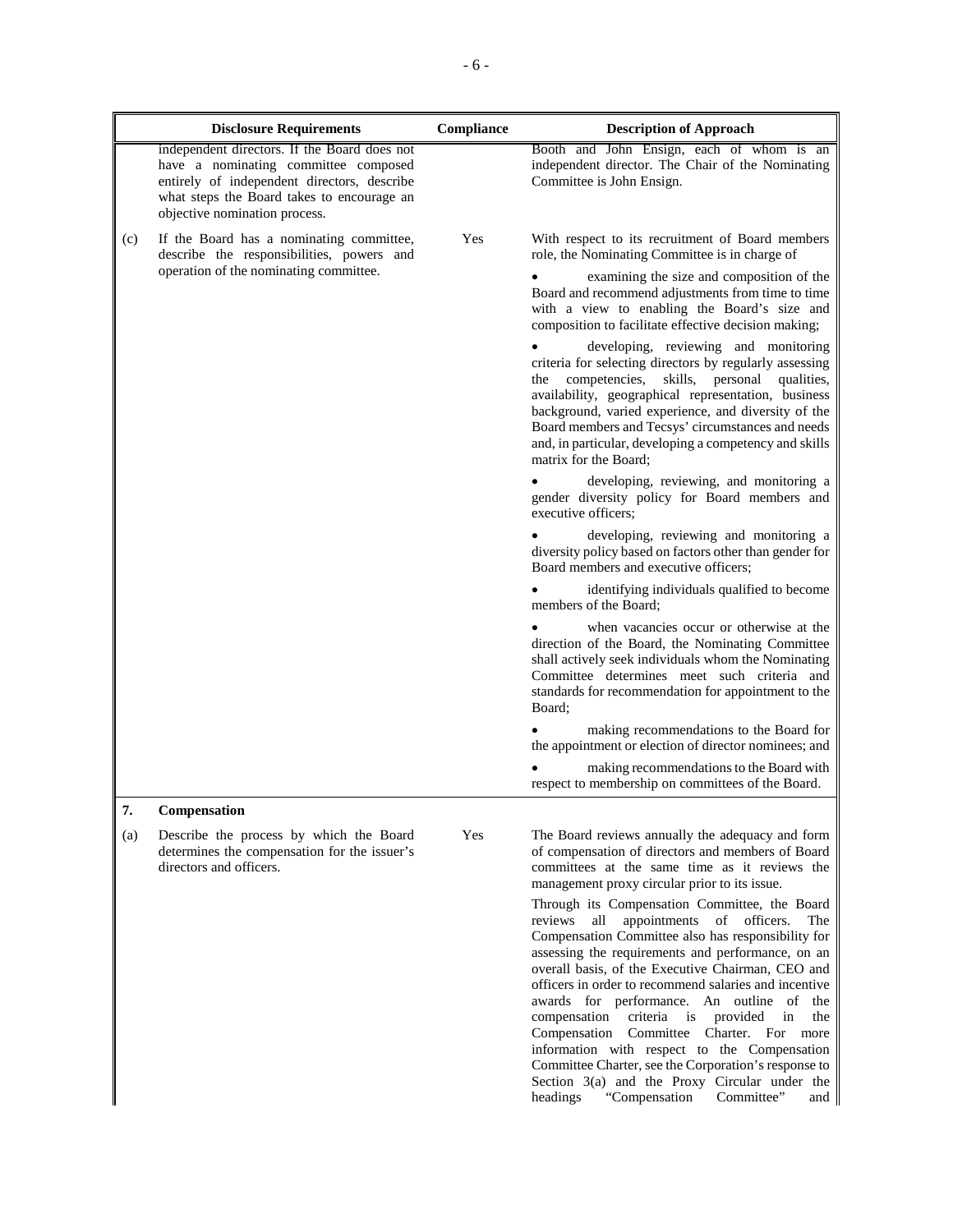|     | <b>Disclosure Requirements</b>                                                                                                                                                                                                                                                                                                        | Compliance | <b>Description of Approach</b>                                                                                                                                                                                                                                                                                                                                                                                                                                                                                                                                                                                                                                                                                                                                                                                                                                                                                                                                                                                                                                                                                                                                                                                                                                                                                                                                                                                                 |
|-----|---------------------------------------------------------------------------------------------------------------------------------------------------------------------------------------------------------------------------------------------------------------------------------------------------------------------------------------|------------|--------------------------------------------------------------------------------------------------------------------------------------------------------------------------------------------------------------------------------------------------------------------------------------------------------------------------------------------------------------------------------------------------------------------------------------------------------------------------------------------------------------------------------------------------------------------------------------------------------------------------------------------------------------------------------------------------------------------------------------------------------------------------------------------------------------------------------------------------------------------------------------------------------------------------------------------------------------------------------------------------------------------------------------------------------------------------------------------------------------------------------------------------------------------------------------------------------------------------------------------------------------------------------------------------------------------------------------------------------------------------------------------------------------------------------|
|     |                                                                                                                                                                                                                                                                                                                                       |            | "Components of Executive Compensation". The<br>Corporation has put into place a process whereby<br>senior managers develop objectives, review them<br>with the CEO and are measured against them.                                                                                                                                                                                                                                                                                                                                                                                                                                                                                                                                                                                                                                                                                                                                                                                                                                                                                                                                                                                                                                                                                                                                                                                                                              |
| (b) | Disclose whether or not the Board has a<br>compensation committee composed entirely<br>of independent directors. If the Board does not<br>have a compensation committee composed<br>entirely of independent directors, describe<br>what steps the Board takes to ensure an<br>objective process for determining such<br>compensation. | Yes        | The Board constituted a Compensation Committee<br>which is currently composed of Vernon Lobo, Chair,<br>Steve Sasser and John Ensign, each of whom is an<br>independent director.                                                                                                                                                                                                                                                                                                                                                                                                                                                                                                                                                                                                                                                                                                                                                                                                                                                                                                                                                                                                                                                                                                                                                                                                                                              |
| (c) | Describe the responsibilities, powers and<br>operation of the compensation committee.                                                                                                                                                                                                                                                 | Yes        | The<br>Compensation<br>Committee<br>reviews<br>the<br>Corporation's overall compensation philosophy and<br>corporate succession and development plans at the<br>executive officer level. This Committee has also been<br>mandated to recommend to the Board the corporate<br>objectives which the President and CEO is<br>responsible for meeting, to review the annual<br>performance of this officer in light of these<br>objectives, and to make recommendations to the<br>Board with respect to his remuneration.                                                                                                                                                                                                                                                                                                                                                                                                                                                                                                                                                                                                                                                                                                                                                                                                                                                                                                          |
| 8.  | <b>Other Board Committees</b>                                                                                                                                                                                                                                                                                                         |            |                                                                                                                                                                                                                                                                                                                                                                                                                                                                                                                                                                                                                                                                                                                                                                                                                                                                                                                                                                                                                                                                                                                                                                                                                                                                                                                                                                                                                                |
|     | If the Board has standing committees other<br>than the audit, compensation and nominating<br>committees, identify the committees and<br>describe their function.                                                                                                                                                                      | N/A        | The Board has established three standing committees,<br>the Audit Committee, the Compensation Committee,<br>and the Nominating Committee and has no other<br>permanent standing committee.                                                                                                                                                                                                                                                                                                                                                                                                                                                                                                                                                                                                                                                                                                                                                                                                                                                                                                                                                                                                                                                                                                                                                                                                                                     |
| 9.  | <b>Assessments</b>                                                                                                                                                                                                                                                                                                                    |            |                                                                                                                                                                                                                                                                                                                                                                                                                                                                                                                                                                                                                                                                                                                                                                                                                                                                                                                                                                                                                                                                                                                                                                                                                                                                                                                                                                                                                                |
|     | Disclose whether or not the Board, its<br>committees and individual directors are<br>regularly assessed with respect to their<br>effectiveness and contribution. If assessments<br>are regularly conducted, describe the process<br>used for the assessments.                                                                         | Yes        | The responsibility for assessing the effectiveness of<br>the Board as a whole, the committees of the Board<br>and the contribution of individual directors is the<br>responsibility of the Nominating Committee that<br>must report to the Board. Each director is required to<br>complete a self-evaluation and an evaluation of the<br>Board's performance as a whole periodically. Each<br>committee of the Board must review its own<br>performance periodically.<br>The Nominating Committee is in charge of reviewing<br>the adequacy of the Board's structures and procedures<br>with a view to facilitating the Board to function with<br>the proper degree of independence from management.<br>It is also in charge of receiving comments from all<br>directors as to the Board's performance, overseeing<br>the execution of a process assessing the effectiveness<br>of the Board and the Board committees as a whole,<br>with particular reference to the Mandate of the Board<br>and appropriate committee charters, where applicable<br>and report periodically to the Board on such<br>assessments.<br>The Nominating Committee assess periodically the<br>contribution and effectiveness of each individual<br>director, with particular reference to any applicable<br>position description as well as the competencies and<br>characteristics each individual director is expected to<br>bring to the board. |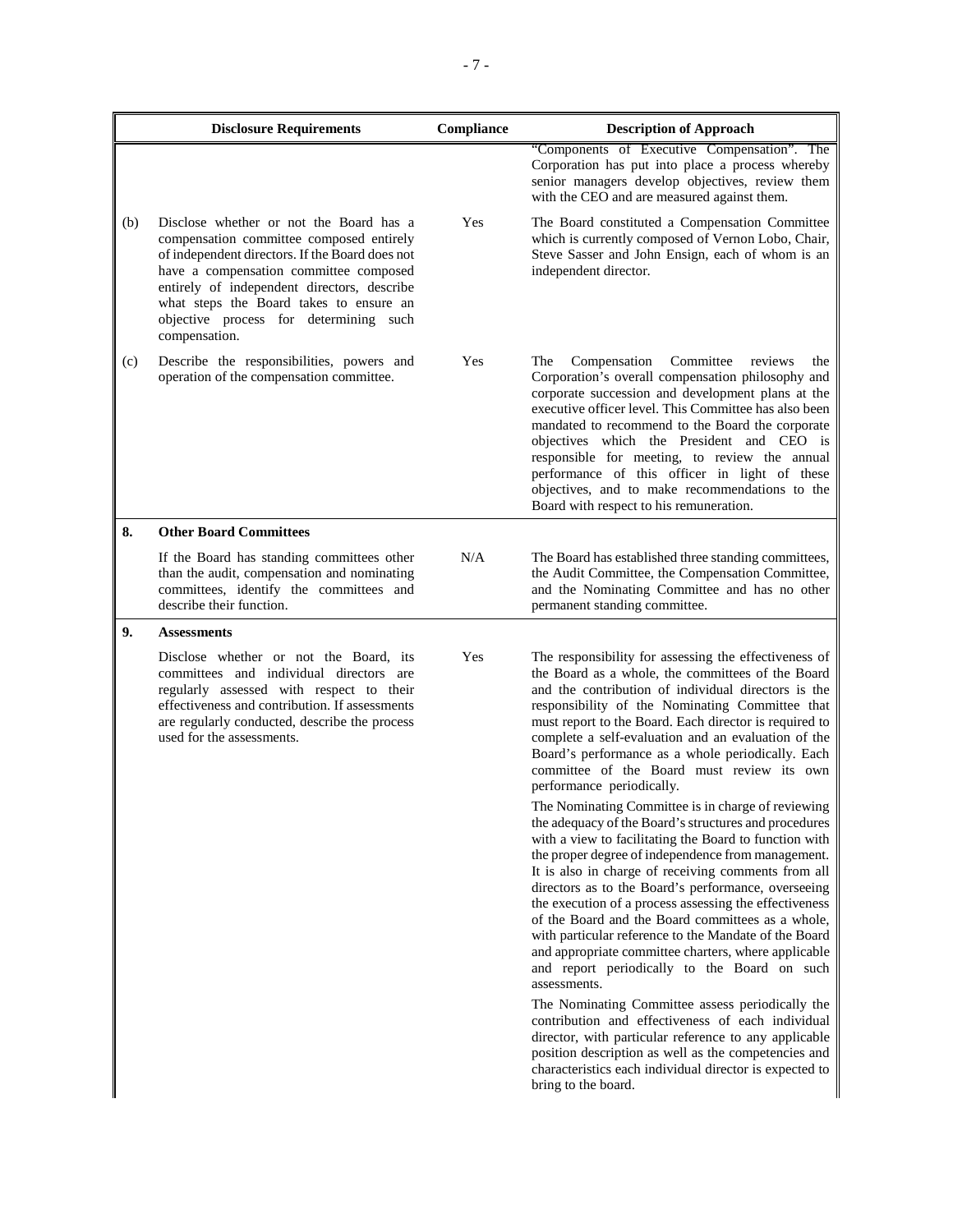|     | <b>Disclosure Requirements</b>                                                                                                                                                                                                                                                                                                                                                                                 | Compliance | <b>Description of Approach</b>                                                                                                                                                                                                                                                                                                                                                                                                                                                                                                                                                                                                         |
|-----|----------------------------------------------------------------------------------------------------------------------------------------------------------------------------------------------------------------------------------------------------------------------------------------------------------------------------------------------------------------------------------------------------------------|------------|----------------------------------------------------------------------------------------------------------------------------------------------------------------------------------------------------------------------------------------------------------------------------------------------------------------------------------------------------------------------------------------------------------------------------------------------------------------------------------------------------------------------------------------------------------------------------------------------------------------------------------------|
| 10. | <b>Term Limits</b><br>Other<br><b>Director</b><br>and<br><b>Mechanisms of Board Renewal</b>                                                                                                                                                                                                                                                                                                                    |            |                                                                                                                                                                                                                                                                                                                                                                                                                                                                                                                                                                                                                                        |
|     | <b>New</b><br>Brunswick,<br>(Alberta,<br>Manitoba,<br>Newfoundland and Labrador, Northwest<br>Territories, Nova Scotia, Nunavut, Ontario,<br>Québec, Saskatchewan and Yukon only)                                                                                                                                                                                                                              |            |                                                                                                                                                                                                                                                                                                                                                                                                                                                                                                                                                                                                                                        |
|     | Disclose whether or not the issuer has adopted<br>term limits for the directors on its board or<br>other mechanisms of board renewal and, if so,<br>include a description of those director term<br>limits or other mechanisms of board renewal.<br>If the issuer has not adopted director term<br>limits or other mechanisms of board renewal,<br>disclose why it has not done so.                            | No         | The Board is concerned that imposing arbitrary and<br>inflexible director term limits discount the value of<br>experience in the Corporation's history and culture<br>and the importance of continuity, and risk the loss of<br>key directors. The Board therefore believes that it<br>would not be appropriate to set term limits for its<br>directors but rather relies on the collective experience<br>and judgement of its members to determine when<br>changes in the Board are appropriate. Shareholder<br>feedback and voting results are also considered by the<br>Board in this regard.                                       |
| 11. | Policies Regarding the Representation of<br><b>Women on the Board</b>                                                                                                                                                                                                                                                                                                                                          |            |                                                                                                                                                                                                                                                                                                                                                                                                                                                                                                                                                                                                                                        |
|     | Manitoba,<br><b>New</b><br>Brunswick,<br>(Alberta,<br>Newfoundland and Labrador, Northwest<br>Territories, Nova Scotia, Nunavut, Ontario,<br>Québec, Saskatchewan and Yukon only)                                                                                                                                                                                                                              |            |                                                                                                                                                                                                                                                                                                                                                                                                                                                                                                                                                                                                                                        |
| (a) | Disclose whether the issuer has adopted a<br>written policy relating to the identification<br>and nomination of women directors. If the<br>issuer has not adopted such a policy, disclose<br>why it has not done so.                                                                                                                                                                                           | Yes        | The Board has adopted a written gender diversity<br>policy on July 3rd ,2019, as recommended by the<br>Nominating Committee, relating to the identification<br>and nomination of women directors. Potential<br>nominees for the Board are evaluated on the basis of<br>experience, skill and ability and determining if the<br>candidates'<br>qualifications<br>will<br>meaningfully<br>contribute to the effective functioning of the Board<br>taking into consideration current Board composition<br>and the skills and knowledge required to make the<br>Board most effective.                                                      |
| (b) | If an issuer has adopted a policy referred to in<br>(a), disclose the following in respect of the                                                                                                                                                                                                                                                                                                              | Yes        | The gender diversity policy is to enhance the<br>representation of women to the Board.                                                                                                                                                                                                                                                                                                                                                                                                                                                                                                                                                 |
|     | policy:<br>a short summary of its objectives<br>(i)<br>and key provisions,<br>the measures taken to ensure that<br>(ii)<br>the policy has been effectively implemented,<br>(iii)<br>annual and cumulative progress by<br>the issuer in achieving the objectives of the<br>policy, and<br>whether and, if so, how the board or<br>(iv)<br>its nominating committee measures the<br>effectiveness of the policy. |            | The gender diversity policy provides that the<br>Nominating Committee when identifying new<br>candidates to the Board shall take all reasonable<br>efforts to identify a least one woman director nominee<br>for election at the annual general meeting of<br>shareholders for Fiscal 2020. The policy also<br>provides that any recruiting firm engaged will be<br>instructed to present at least 1/3 women board<br>candidates and the Nominating Committee shall<br>adopt a skill matrix to review any new candidates to<br>the Board. The Board or the Nominating Committee<br>will review the implementation and effectiveness of |
|     |                                                                                                                                                                                                                                                                                                                                                                                                                |            | the policy annually.                                                                                                                                                                                                                                                                                                                                                                                                                                                                                                                                                                                                                   |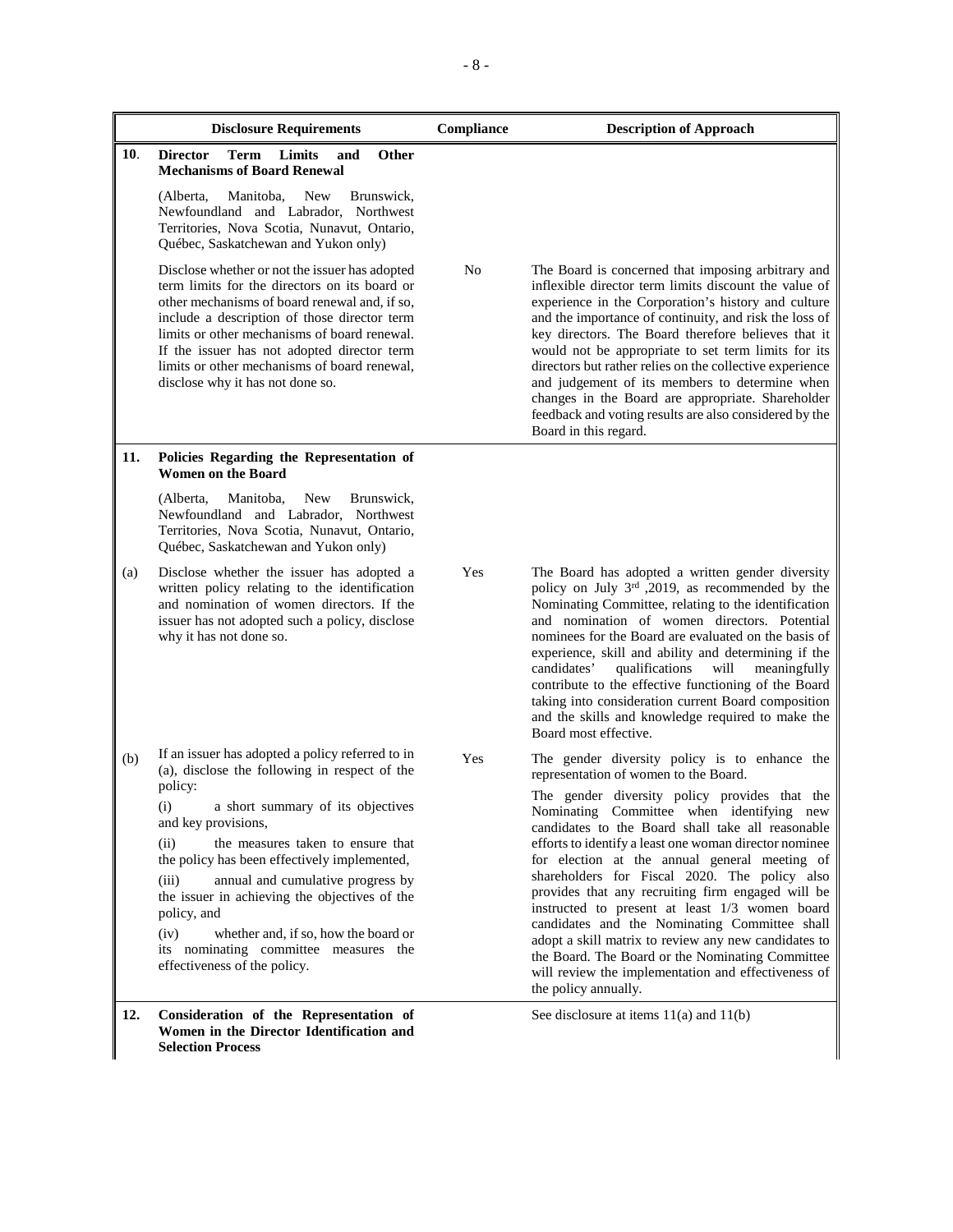|     | <b>Disclosure Requirements</b>                                                                                                                                                                                                                                                                                                                                                                                                                                                                                                                                                                                                                         | Compliance | <b>Description of Approach</b>                                                                                                                                                                                                                                                                                                                                                                                                                                                                                                                                                                                                                                                                                                                                                                                                                                                                                           |
|-----|--------------------------------------------------------------------------------------------------------------------------------------------------------------------------------------------------------------------------------------------------------------------------------------------------------------------------------------------------------------------------------------------------------------------------------------------------------------------------------------------------------------------------------------------------------------------------------------------------------------------------------------------------------|------------|--------------------------------------------------------------------------------------------------------------------------------------------------------------------------------------------------------------------------------------------------------------------------------------------------------------------------------------------------------------------------------------------------------------------------------------------------------------------------------------------------------------------------------------------------------------------------------------------------------------------------------------------------------------------------------------------------------------------------------------------------------------------------------------------------------------------------------------------------------------------------------------------------------------------------|
|     | Manitoba.<br><b>New</b><br>Brunswick,<br>(Alberta,<br>Newfoundland and Labrador, Northwest<br>Territories, Nova Scotia, Nunavut, Ontario,<br>Québec, Saskatchewan and Yukon only)<br>Disclose whether and, if so, how the board or<br>nominating committee considers the level of<br>representation of women on the board in<br>identifying and nominating candidates for<br>election or re-election to the board. If the<br>issuer does not consider the level of<br>representation of women on the board in<br>identifying and nominating candidates for<br>election or re-election to the board, disclose<br>the issuer's reasons for not doing so. | Yes        |                                                                                                                                                                                                                                                                                                                                                                                                                                                                                                                                                                                                                                                                                                                                                                                                                                                                                                                          |
| 13. | <b>Consideration Given to the Representation</b><br>of<br>Women<br><b>Executive</b><br><b>Officer</b><br>in<br><b>Appointments</b>                                                                                                                                                                                                                                                                                                                                                                                                                                                                                                                     |            |                                                                                                                                                                                                                                                                                                                                                                                                                                                                                                                                                                                                                                                                                                                                                                                                                                                                                                                          |
|     | <b>New</b><br>(Alberta,<br>Manitoba,<br>Brunswick,<br>Newfoundland and Labrador, Northwest<br>Territories, Nova Scotia, Nunavut, Ontario,<br>Québec, Saskatchewan and Yukon only)<br>Disclose whether and, if so, how the issuer<br>considers the level of representation of<br>women in executive officer positions when<br>making executive officer appointments. If the<br>issuer does not consider the level of<br>representation of women in executive officer<br>positions when making executive officer<br>appointments, disclose the issuer's reasons for<br>not doing so.                                                                     | Yes        | While the Corporation is an equal opportunity<br>employer and does not have specific targets for the<br>level of representation of women when making<br>executive officer appointments, the Corporation<br>recognizes the value of gender diversity and three of<br>the eight executives reporting directly to the CEO are<br>women, namely the Chief Legal Officer, the Chief<br>Marketing Officer and the Vice-President Human<br>Resources. The Corporation does not, however,<br>consider the level of representation of women in<br>executive officer positions when making executive<br>officer appointments. The Corporation's policies are<br>committed to treating people fairly, with respect and<br>dignity, and to offer employment opportunities based<br>upon an individual's qualifications, character and<br>performance, not the particular gender or social group<br>that an individual may belong to. |
| 14. | Issuer's<br><b>Targets</b><br><b>Regarding</b><br>the<br>Representation of Women on the Board<br>and in Executive Officer Positions                                                                                                                                                                                                                                                                                                                                                                                                                                                                                                                    |            |                                                                                                                                                                                                                                                                                                                                                                                                                                                                                                                                                                                                                                                                                                                                                                                                                                                                                                                          |
|     | New<br>Manitoba,<br>Brunswick,<br>(Alberta,<br>Newfoundland and Labrador, Northwest<br>Territories, Nova Scotia, Nunavut, Ontario,<br>Québec, Saskatchewan and Yukon only)                                                                                                                                                                                                                                                                                                                                                                                                                                                                             |            |                                                                                                                                                                                                                                                                                                                                                                                                                                                                                                                                                                                                                                                                                                                                                                                                                                                                                                                          |
| (a) | For purposes of this Item, a "target" means a<br>number or percentage, or a range of numbers<br>or percentages, adopted by the issuer of<br>women on the issuer's board or in executive<br>officer positions of the issuer by a specific<br>date.                                                                                                                                                                                                                                                                                                                                                                                                      | Yes        | By the adoption of the gender diversity policy, the<br>Board has committed to take all reasonable efforts to<br>identify at least one woman director nominee for<br>election at the annual general meeting of shareholders<br>for Fiscal 2020. The Board has not adopted a "target"<br>relating to the identification and nomination of<br>women directors and in executive officer positions.<br>The Corporation is an equal opportunity employer<br>and does not consider the level of representation of<br>women when making executive officer appointments.<br>The Corporation's policies are committed to treating<br>people fairly, with respect and dignity, and to offer<br>employment opportunities based upon an individual's<br>qualifications, character and performance, not the                                                                                                                            |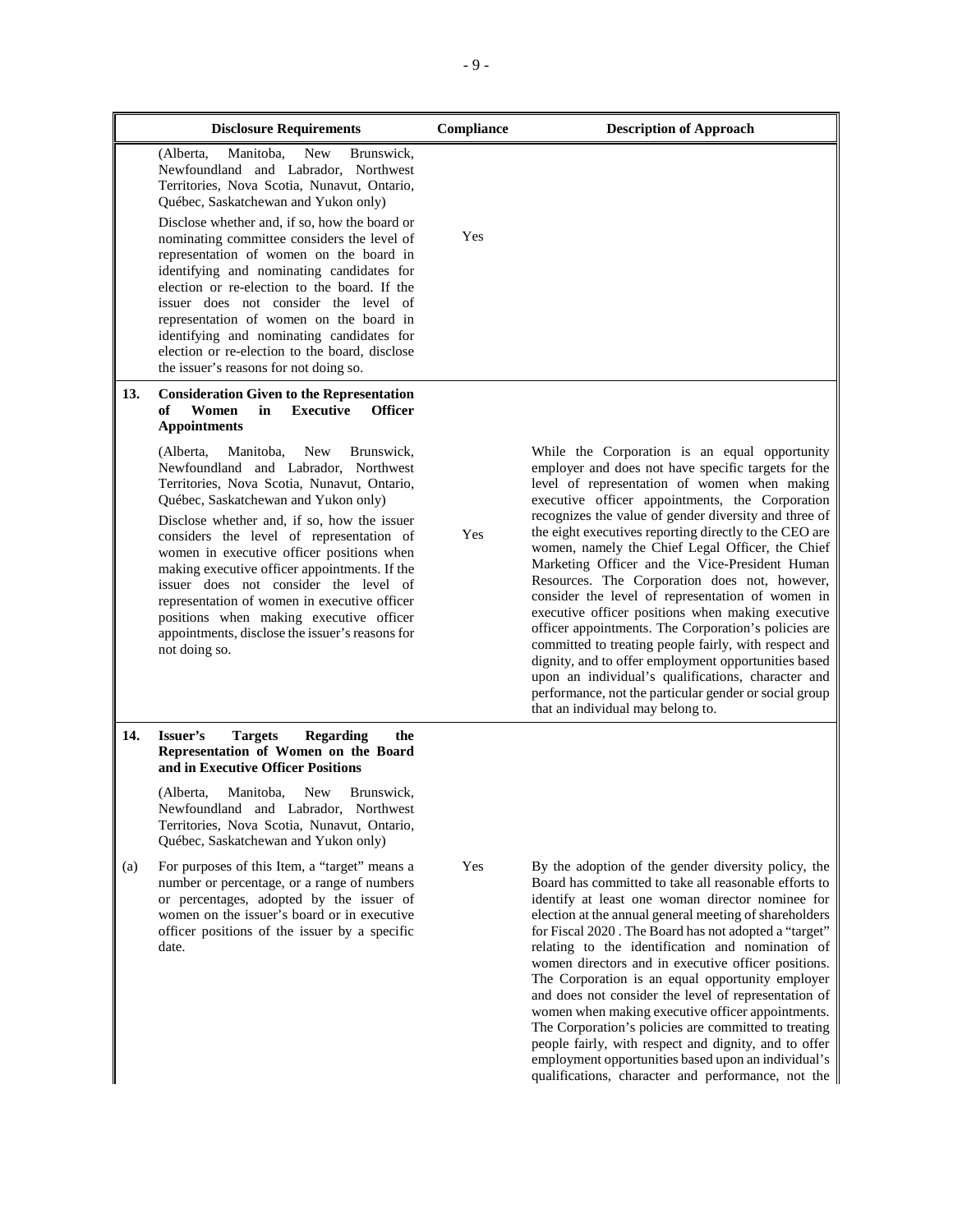|     | <b>Disclosure Requirements</b>                                                                                                                                                                      | Compliance     | <b>Description of Approach</b>                                                                                                                                                                                                                                                                |
|-----|-----------------------------------------------------------------------------------------------------------------------------------------------------------------------------------------------------|----------------|-----------------------------------------------------------------------------------------------------------------------------------------------------------------------------------------------------------------------------------------------------------------------------------------------|
|     |                                                                                                                                                                                                     |                | particular gender or social group that an individual<br>may belong to.                                                                                                                                                                                                                        |
| (b) | Disclose whether the issuer has adopted a<br>target regarding women on the issuer's board.<br>If the issuer has not adopted a target, disclose<br>why it has not done so.                           | <b>Yes</b>     | See disclosure at item $14(a)$                                                                                                                                                                                                                                                                |
| (c) | Disclose whether the issuer has adopted a<br>target regarding women in executive officer<br>positions of the issuer. If the issuer has not<br>adopted a target, disclose why it has not done<br>SO. | N <sub>o</sub> | See disclosure at item $14(a)$                                                                                                                                                                                                                                                                |
| (d) | If the issuer has adopted a target referred to in<br>either (b) or (c), disclose:                                                                                                                   | Yes            | See disclosure at item $14(a)$                                                                                                                                                                                                                                                                |
|     | (i)<br>the target, and                                                                                                                                                                              |                |                                                                                                                                                                                                                                                                                               |
|     | (ii)<br>the annual and cumulative progress<br>of the issuer in achieving the target.                                                                                                                |                |                                                                                                                                                                                                                                                                                               |
| 15. | Number of Women on the Board and in<br><b>Executive Officer Positions</b>                                                                                                                           |                |                                                                                                                                                                                                                                                                                               |
|     | (Alberta,<br>Manitoba,<br><b>New</b><br>Brunswick,<br>Newfoundland and Labrador, Northwest<br>Territories, Nova Scotia, Nunavut, Ontario,<br>Québec, Saskatchewan and Yukon only)                   |                |                                                                                                                                                                                                                                                                                               |
| (a) | Disclose the number and proportion (in<br>percentage terms) of directors on the issuer's<br>board who are women.                                                                                    | Nil            | No woman is currently a director of the Corporation.<br>With the adoption of the gender diversity policy, the<br>Board has committed to take all reasonable efforts to<br>identify a woman director nominee for election at the<br>annual general meeting of shareholders for Fiscal<br>2020. |
| (b) | Disclose the number and proportion (in<br>percentage terms) of executive officers of the<br>issuer, including all major subsidiaries of the<br>issuer, who are women.                               | Nil            | See disclosure at item $14(a)$                                                                                                                                                                                                                                                                |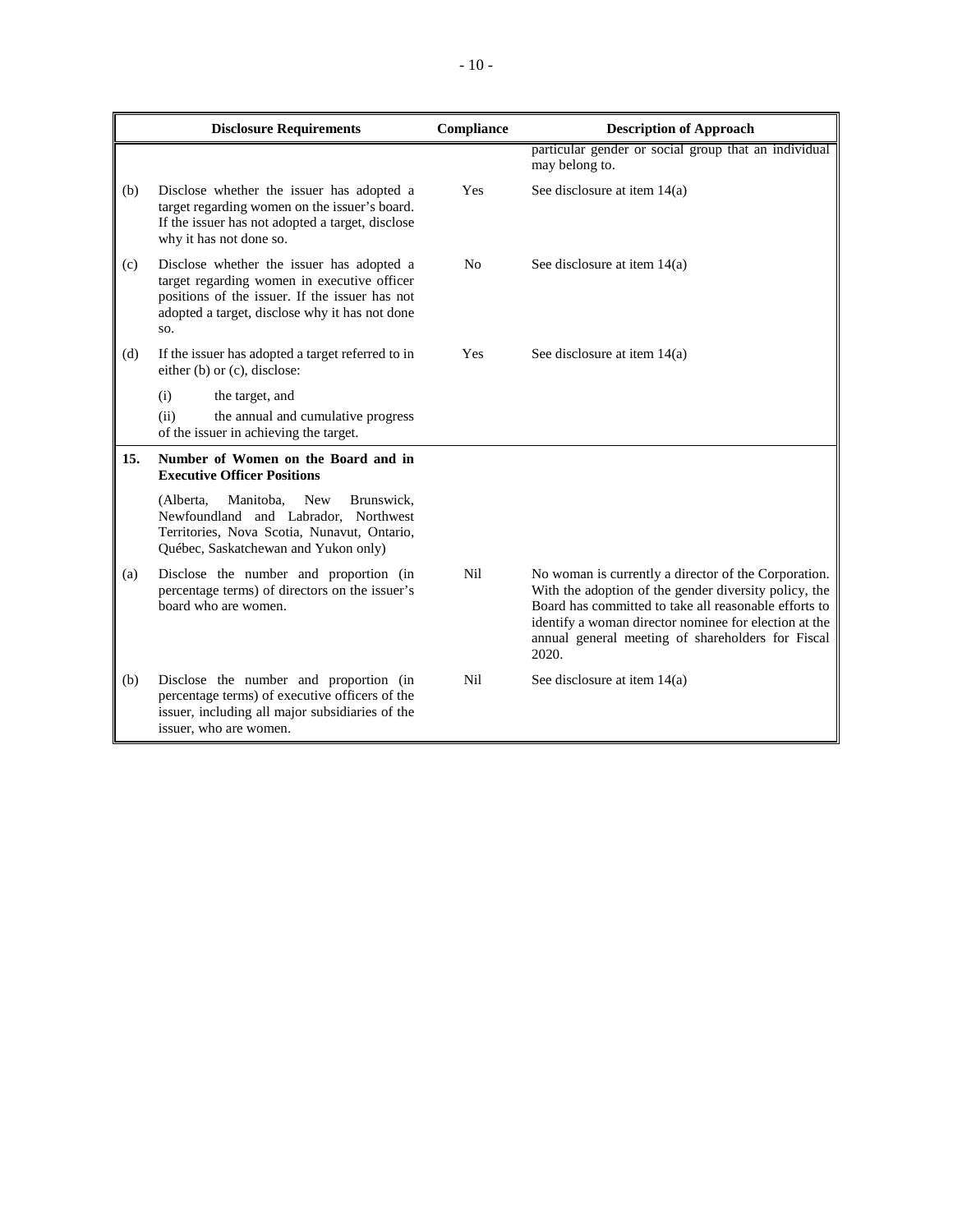

# **SCHEDULE B MANDATE FOR THE BOARD OF DIRECTORS**

#### 1. **PURPOSE**

a) The members of the Board of Directors have the duty to supervise the management of the business and affairs of the Company. The Board, directly and through its committees and the Executive Chairman of the Board shall provide direction to senior management, generally through the Chief Executive Officer, to pursue the best interests of the Company.

#### $2.$ **MEMBERSHIP, ORGANIZATION AND MEETINGS**

- a) *General* The composition and organization of the Board, including: the number, qualifications and remuneration of directors; the number of Board meetings; residency requirements; quorum requirements; meeting procedures and notices of meetings are as established by the *Canada Business Corporations Act* and the by-laws of the Company.
- b) *Independence* The Board shall establish independence standards for the directors in accordance with Applicable Requirements (as defined below), and, at least annually, shall affirmatively determine the independence of each director in accordance with these standards. A majority of the directors shall be independent in accordance with these standards.
- c) *Access to Management and Outside Advisors* The Board shall have unrestricted access to the Company's management and employees. The Board shall have the authority to retain external legal counsel, consultants or other advisors to assist it in fulfilling its responsibilities and to set and pay the respective compensation of these advisors without consulting or obtaining the approval of any Company officer. The Company shall provide appropriate funding, as determined by the Board, for the services of these advisors.
- d) *Secretary and Minutes* The Corporate Secretary, his or her designate or any other person the Board requests shall act as secretary of Board meetings. Minutes of Board meetings shall be recorded and maintained by the Corporate Secretary and subsequently presented to the Board for approval.
- e) *Meetings Without Management* The Board shall, at least twice per year, hold unscheduled or regularly scheduled meetings, or portions of regularly scheduled meetings, at which management is not present.

#### $3.$ **FUNCTIONS AND RESPONSIBILITIES**

The Board shall have the functions and responsibilities set out below. In addition to these functions and responsibilities, the Board shall perform such duties as may be required by the binding requirements of any stock exchanges on which the Company's securities are listed and all other applicable laws (collectively, the "Applicable Requirements").

## a) **Strategic Planning**

- i. *Strategic Plans* At least annually, the Board shall review and, if advisable, approve the Company's strategic planning process and short-term and long-term strategic plan prepared by management. In discharging this responsibility, the Board shall review the plan in light of management's assessment of emerging trends and opportunities, the competitive environment, risk issues, and significant business practices and products.
- ii. *Business Plans* The Board shall review and, if advisable, approve the Company's annual business plans.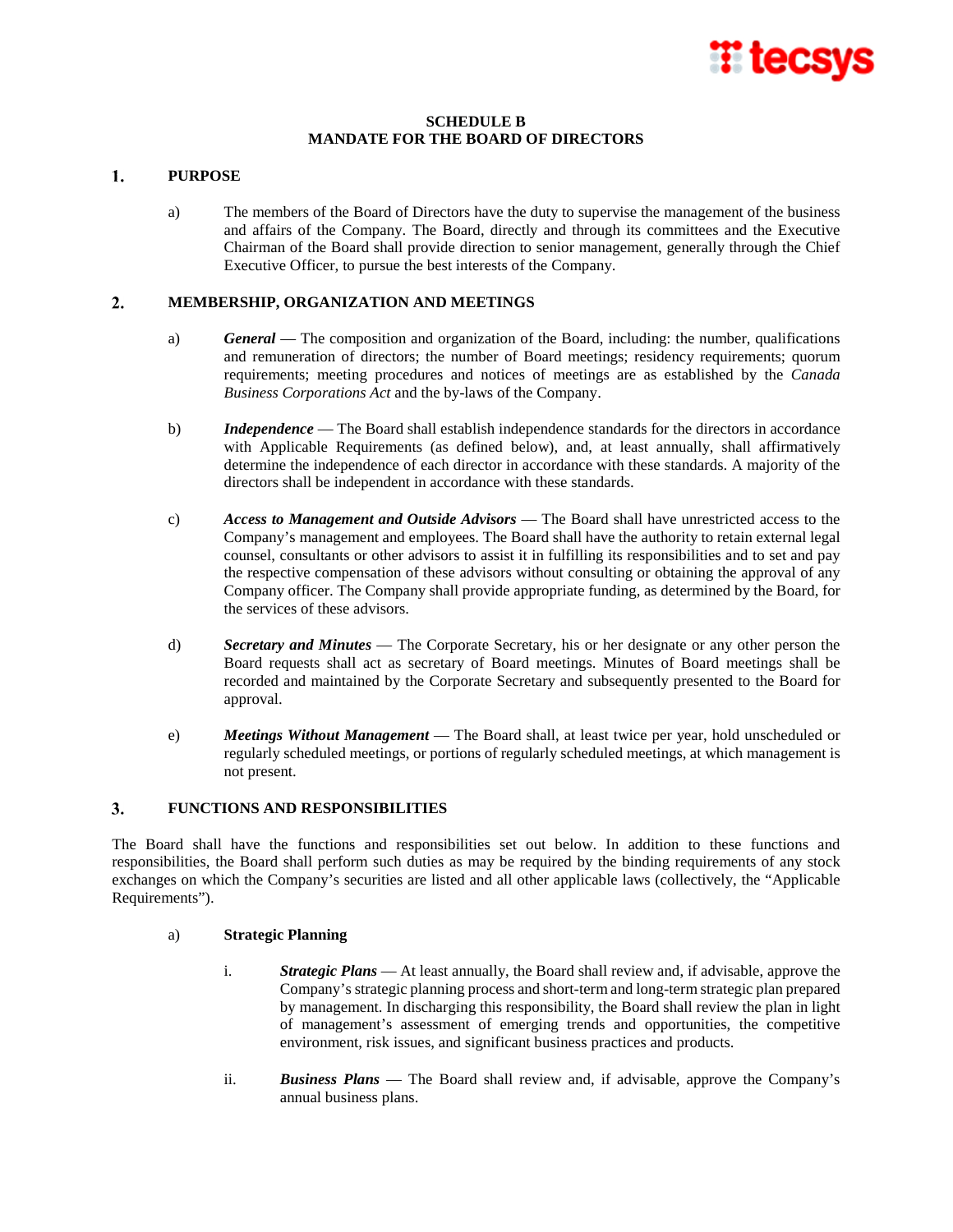iii. *Monitoring* — At least annually, the Board shall review management's implementation of the Company's strategic and business plans. The Board shall review and, if advisable, approve any material amendments to, or variances from, these plans.

# b) **Risk Management**

- i. *General* The Board shall, with the assistance of the Audit Committee, review the factors identified by management in its annual and interim disclosures as principal risks that may affect the Company's business including those that may impact future financial results and review the strategies identified by management to manage these factors.
- ii. *Review of Controls* The Board shall, with the assistance of the Audit Committee, review the internal, financial, non-financial and business control and information systems that have been established by management and review the standards of corporate conduct that management is applying to these controls.

# c) **Human Resource Management**

- i. *General* At least annually, the Board shall, with the assistance of the Compensation Committee, review the Company's approach to human resource management and executive compensation.
- ii. *Succession Review* At least annually, the Board shall review the Executive Chairman of the Board, the Chief Executive Officer and the senior management succession plans of the Company.
- iii. *Integrity of Senior Management* The Board shall, to the extent feasible, satisfy itself as to the integrity of the Chief Executive Officer and other senior management, and that these executive officers create a culture of integrity throughout the Company.

# d) **Corporate Governance**

- i. *General* On the recommendation of the Corporate Governance and Nominating Committee ("Nominating Committee"), the Board shall review the Company's approach to corporate governance.
- ii. *Governing Documents Review* At least annually, the Board shall review and assess the adequacy of the Company's organizing documents and by-laws, and on the recommendation of the Nominating Committee, the mandate, charters, and the role descriptions for the Board, each Board committee, the Chief Executive Officer and the Executive Chairman of the Board (the "Governing Documents") to determine if amendment is advisable, and if so, approve amendments to the Governing Documents.
- iii. *Performance Assessment* At least annually, the Board shall evaluate the performance of the Board, the individual directors, each Board committee and the Executive Chairman of the Board against their respective mandates and any other criteria the Board, on the recommendation of the Nominating Committee, considers appropriate.
- iv. *Director Independence* At least annually, the Board, with the assistance of the Nominating Committee, shall evaluate the director independence standards established by the Board and the Board's ability to act independently from management in fulfilling its duties.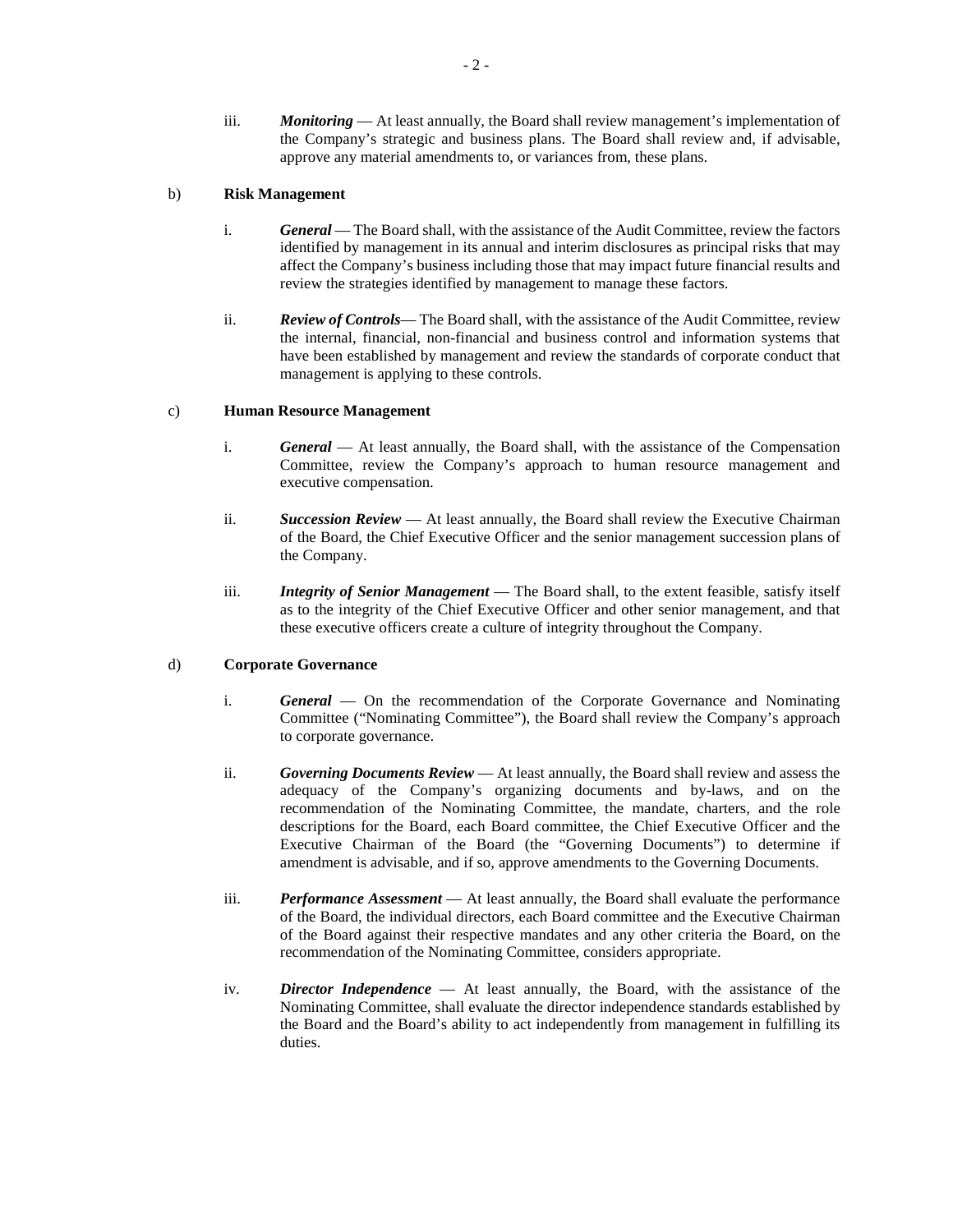- v. *Governance Disclosure* The Board, with the assistance of the Nominating Committee, shall prepare, in conjunction with management, corporate governance disclosure for the Company's annual reports and management information circulars.
- vi. *Ethics Reporting* At least annually, the Board, with the assistance of the Nominating Committee, shall review reports provided by management relating to compliance with, or material deficiencies of, the Company's Code of Business Conduct.

# e) **Financial Information**

- i. *General* At least annually, the Board shall, with the assistance of the Audit Committee, review the Company's internal controls relating to financial information and reports provided by management on material deficiencies in, or material changes to, these controls.
- ii. *Integrity of Financial Information* The Board shall, with the assistance of the Audit Committee, review the integrity of the Company's financial information and systems, the effectiveness of internal controls and management's assertions on internal control and disclosure control procedures.

# f) **Communications**

- i. *General* At least annually, the Board in conjunction with the Chief Executive Officer shall review the Company's overall communications strategy, including measures for receiving feedback from the Company's shareholders.
- ii. *Disclosure* At least annually, the Board shall review management's compliance with the Company's disclosure policies and procedures and Internal Control over Financial Reporting. The Board shall, if advisable, approve material changes to the Company's disclosure policies and procedures.

# g) **Committees of the Board**

- i. *Board Committees* The Board has established the Compensation Committee, the Audit Committee and the Nominating Committee. Subject to applicable law, the Board may establish other Board committees or merge or dispose of any Board committee.
- ii. *Committee Mandates* The Board has approved mandates for each Board committee and shall approve mandates for each new Board committee. At least annually, each mandate shall be reviewed, and, based on recommendations of the Executive Chairman of the Board, approved by the Board.
- iii. *Delegation to Committees* The Board has delegated for approval or review the matters set out in each Board committee's mandate to that committee.
- iv. *Consideration of Committee Recommendations* As required, the Board shall consider for approval the specific matters delegated for review to Board committees.
- v. *Board/Committee Communication* To facilitate communication between the Board and each Board committee, each committee chair shall provide a report to the Board on material matters considered by the committee at the first Board meeting after each meeting of the committee.

#### $\overline{4}$ . **DIRECTOR ORIENTATION AND EVALUATION**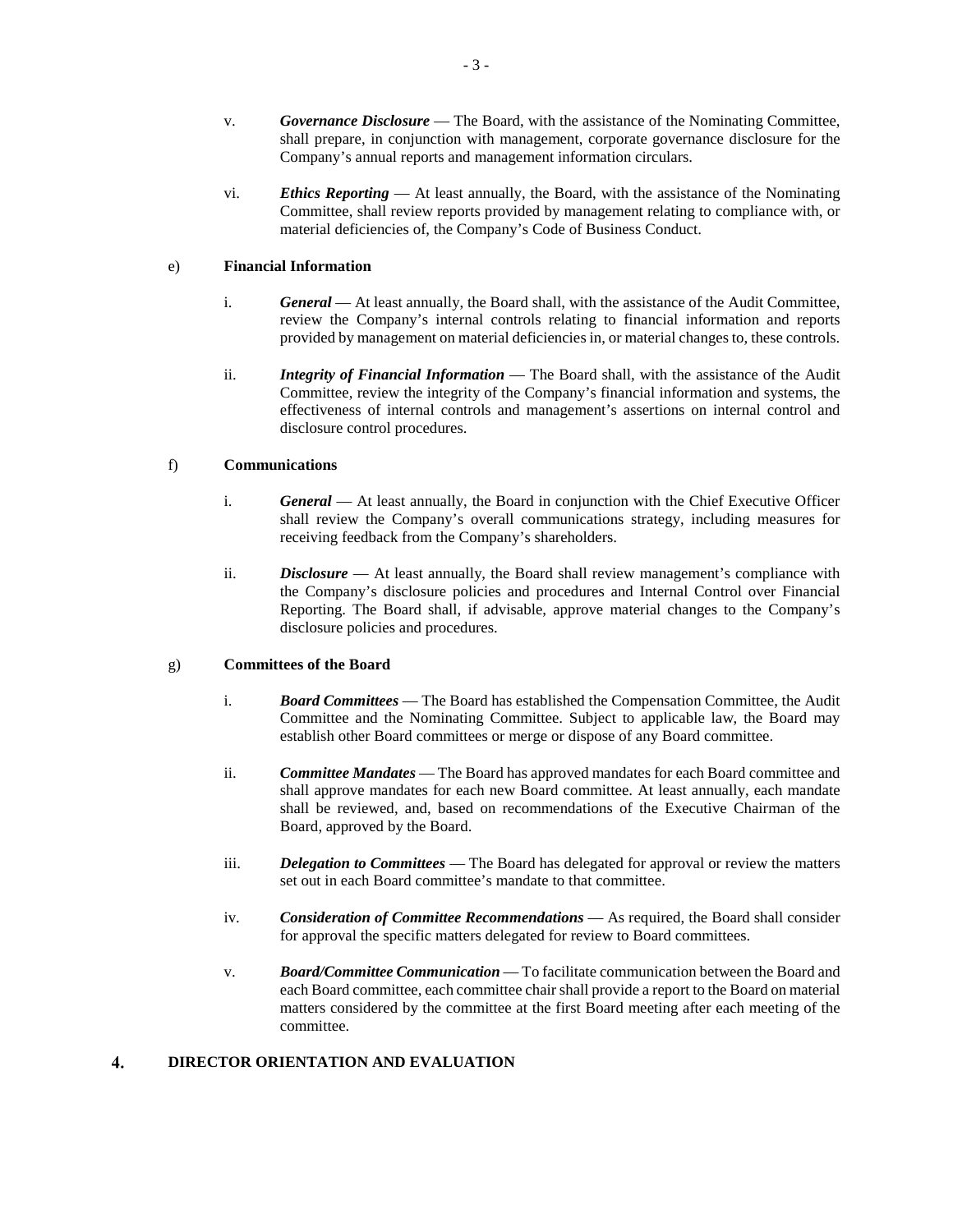- a) Each new director shall participate in the Company's initial and any ongoing orientation program and continuing education program.
- b) At least annually, the Board shall evaluate and review the performance of the Board, each of its committees, each of the directors and the adequacy of this mandate.

#### 5. **CURRENCY OF THE BOARD MANDATE**

This mandate was last revised and approved by the Board on July 3, 2019.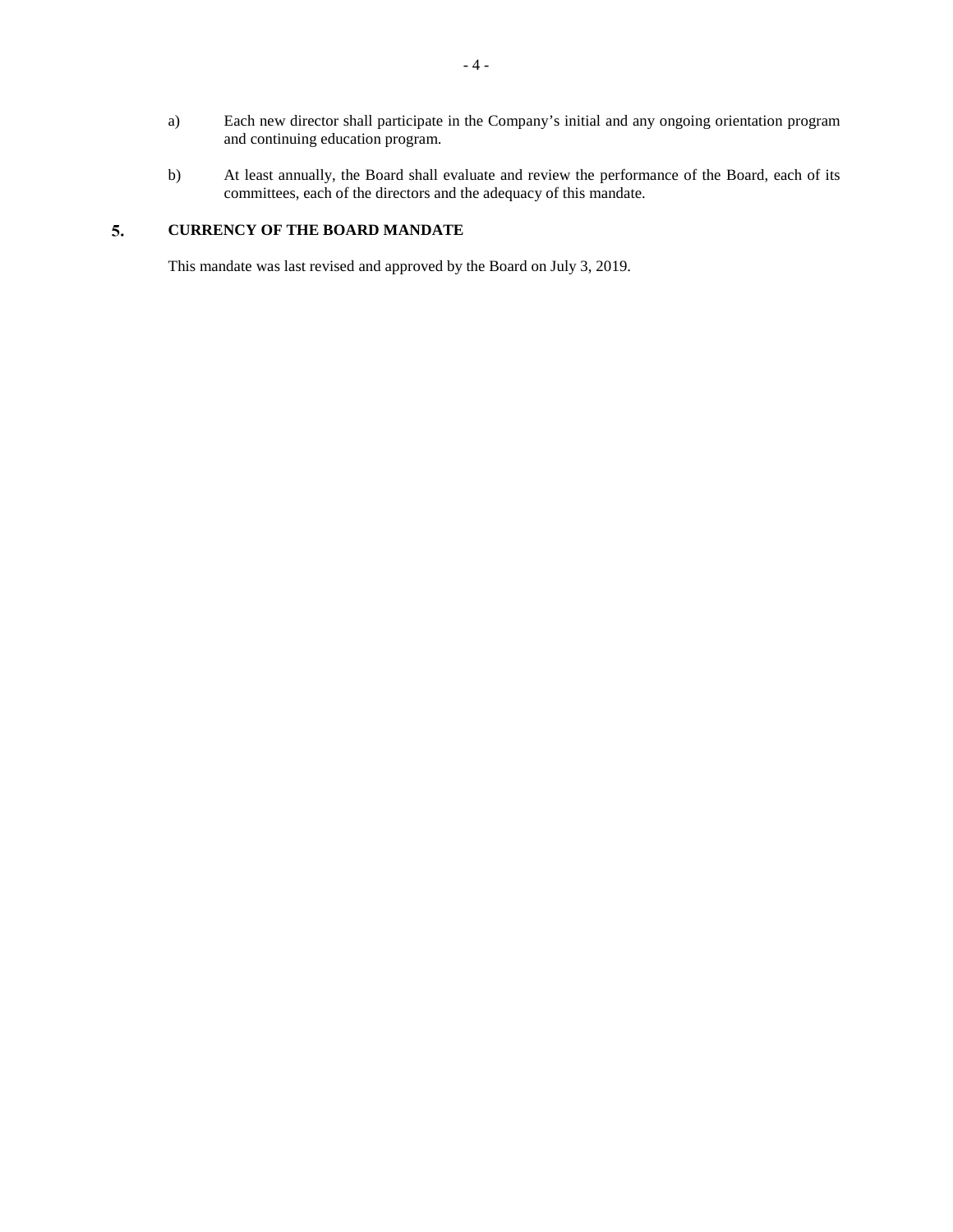

# **SCHEDULE C**

# **CHARTER FOR THE COMPENSATION COMMITTEE OF THE BOARD OF DIRECTORS**

# **1. PURPOSE**

a) The Compensation Committee is appointed by the Board of Directors to discharge the Board's duties and responsibilities relating to the compensation of the Company's Executive Chairman, Chief Executive Officer and senior management, as well as to review the human resource policies and practices that cover the Company's employees.

# **2. MEMBERSHIP AND ORGANIZATION**

a) Composition — The Compensation Committee shall consist of not less than three independent members of the Board. At the invitation of the Compensation Committee, members of the Company's senior management and others may attend Compensation Committee meetings as the Compensation Committee considers necessary or desirable.

b) Appointment and Removal of Compensation Committee Members — Each member of the Compensation Committee shall be appointed by the Board on an annual basis and shall serve at the pleasure of the Board, or until the earlier of (a) the close of the next annual meeting of the Company's shareholders at which the member's term of office expires, (b) the death of the member or (c) the resignation, disqualification or removal of the member from the Compensation Committee or from the Board. The Board may fill a vacancy in the membership of the Compensation Committee.

c) Chair — At the time of the annual appointment of the members of the Compensation Committee, the Board shall appoint a Chair of the Compensation Committee. The Chair shall: be a member of the Compensation Committee, preside over all Compensation Committee meetings, coordinate the Compensation Committee's compliance with this mandate, work with management to develop the Compensation Committee's annual work-plan and meeting agendas to ensure that all business requiring the Compensation Committee's approval is appropriately tabled, and provide reports of the Compensation Committee to the Board.

d) Independence — Each member of the Compensation Committee shall meet any requirements promulgated by any exchange upon which securities of the Company are traded, or any governmental or regulatory body exercising authority over the Company (collectively, "Applicable Requirements") relating to independence.

# **3. MEETINGS**

a) Meetings — The members of the Compensation Committee shall hold meetings as are required to carry out this mandate. The Chair, in consultation with the Executive Chairman, Chief Executive Officer, Chief Financial Officer and Corporate Secretary, determine the frequency, dates and locations of meetings of the Compensation Committee. The Chair shall preside over all Compensation Committee meetings, and in the absence of the Chair, the members of the Compensation Committee present may appoint a chair from their number for a meeting.

b) Corporate Secretary and Minutes — The Corporate Secretary, his or her designate or any other person the Compensation Committee requests, shall act as secretary at Compensation Committee meetings. Minutes of Compensation Committee meetings shall be recorded and maintained by the Corporate Secretary and subsequently presented to the Compensation Committee for approval.

c) Quorum — A majority of the members of the Compensation Committee shall constitute a quorum.

d) Access to Management and Outside Advisors — The Compensation Committee shall have unrestricted access to the Company's management and employees. The Compensation Committee shall have the authority to retain external legal counsel, consultants or other advisors to assist it in fulfilling its responsibilities and to set and pay the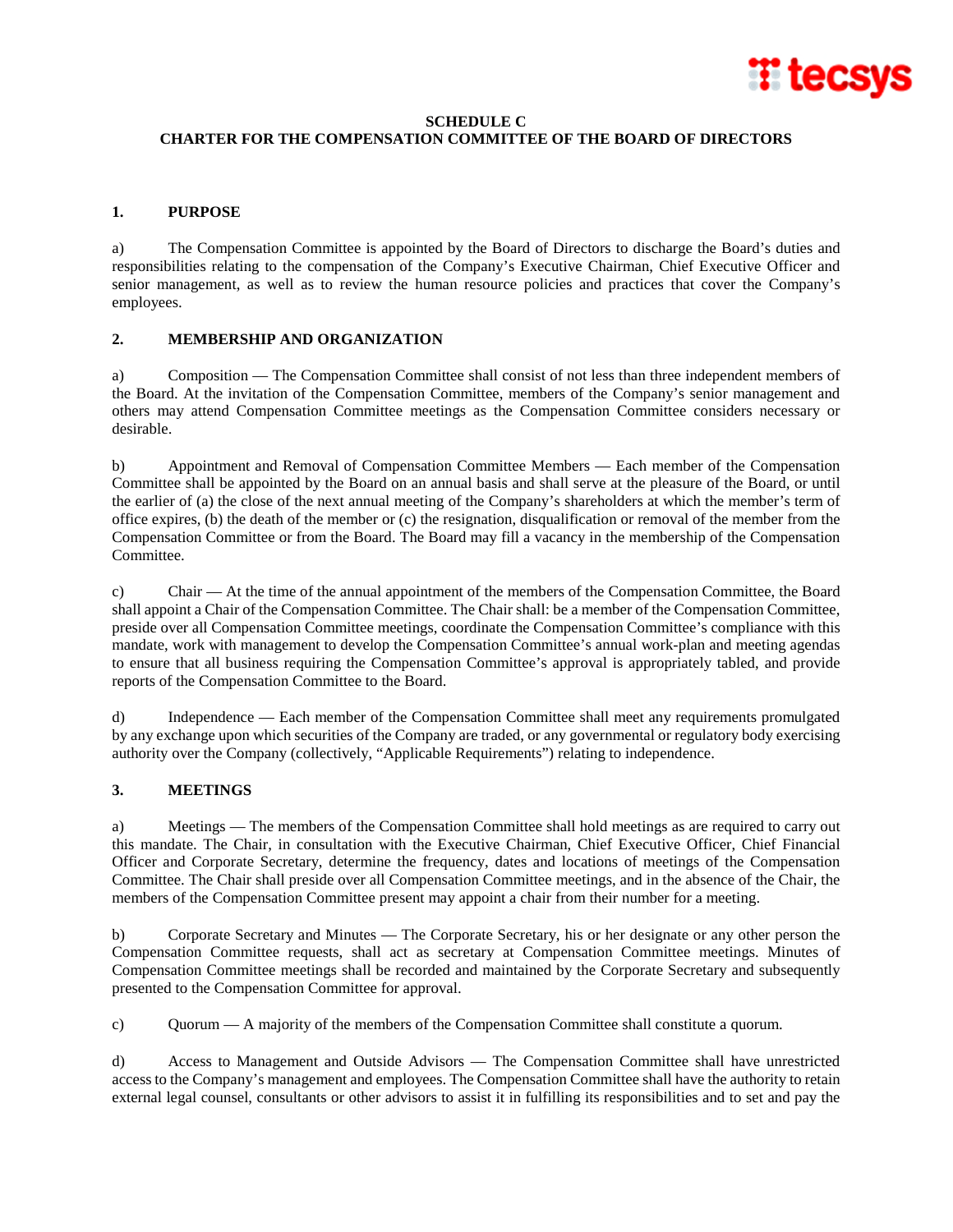respective compensation of these advisors. This is in line with Corporate Governance Guidelines issued by the CSA. The Company shall provide appropriate funding, as determined by the Compensation Committee.

# **4. FUNCTIONS AND RESPONSIBILITIES**

The Compensation Committee shall have the functions and responsibilities set out below as well as any other matters that are specifically delegated to the Compensation Committee by the Board. In addition to these functions and responsibilities, the Compensation Committee shall perform the duties required of a Compensation committee by Applicable Requirements.

a) Executive Chairman of the Board Performance, Evaluation and Compensation

i. Performance Goals — At least annually, the Compensation Committee shall review and, if advisable, approve and recommend for Board approval performance goals for the Executive Chairman of the Board.

ii. Evaluation — At least annually, the Compensation Committee shall evaluate the performance of the Executive Chairman of the Board in relation to his or her performance goals.

iii. Compensation — At least annually, the Compensation Committee shall review, and, if advisable, approve and recommend for Board approval the Executive Chairman of the Board's compensation package. The compensation package recommendation shall be based on the Executive Chairman of the Board's performance evaluation conducted pursuant to subsection 4(1)(b) of this mandate, as well as other factors and criteria as may be determined by the Compensation Committee from time to time.

b) Chief Executive Officer Performance, Evaluation and Compensation

i. Performance Goals — At least annually, the Compensation Committee shall review and, if advisable, approve and recommend for Board approval performance goals for the Chief Executive Officer.

ii. Evaluation — At least annually, the Compensation Committee shall evaluate the performance of the Chief Executive Officer in relation to his or her performance goals. The Chief Executive Officer's evaluation shall be conducted in conjunction with the Executive Chairman of the Board and shall be presented to the Board for its review.

iii. Compensation — At least annually, the Compensation Committee shall review, and, if advisable, approve and recommend for Board approval the Chief Executive Officer's compensation package. The compensation package recommendation shall be based on the Chief Executive Officer's performance evaluation conducted pursuant to subsection 4(2)(b) of this mandate, as well as other factors and criteria as may be determined by the Compensation Committee from time to time.

iv. Employment Arrangements — The Compensation Committee shall review, and, if advisable, approve and recommend for Board approval any arrangement with the Chief Executive Officer relating to employment terms, termination, severance, change in control or any similar arrangements. In undertaking this review, the Compensation Committee shall take into account the overall structure, costs and general implications of these arrangements.

c) Appointment and Compensation of Senior Management other than the Executive Chairman of the Board and the Chief Executive Officer

i. Senior Management — The Compensation Committee shall review and, if advisable, approve and recommend for Board approval the appointment, compensation and other terms of employment of the Chief Financial Officer, and all Named Executive Officers (NEO) reporting directly to the Chief Executive Officer and all other officers appointed by the Board of Directors.

ii. Senior Management Compensation Principles, Policies and Plans — At least annually, the Compensation Committee shall review, and, if advisable, approve and recommend for Board approval the Company's compensation principles, policies and plans for management, including the establishment of performance measures and evaluation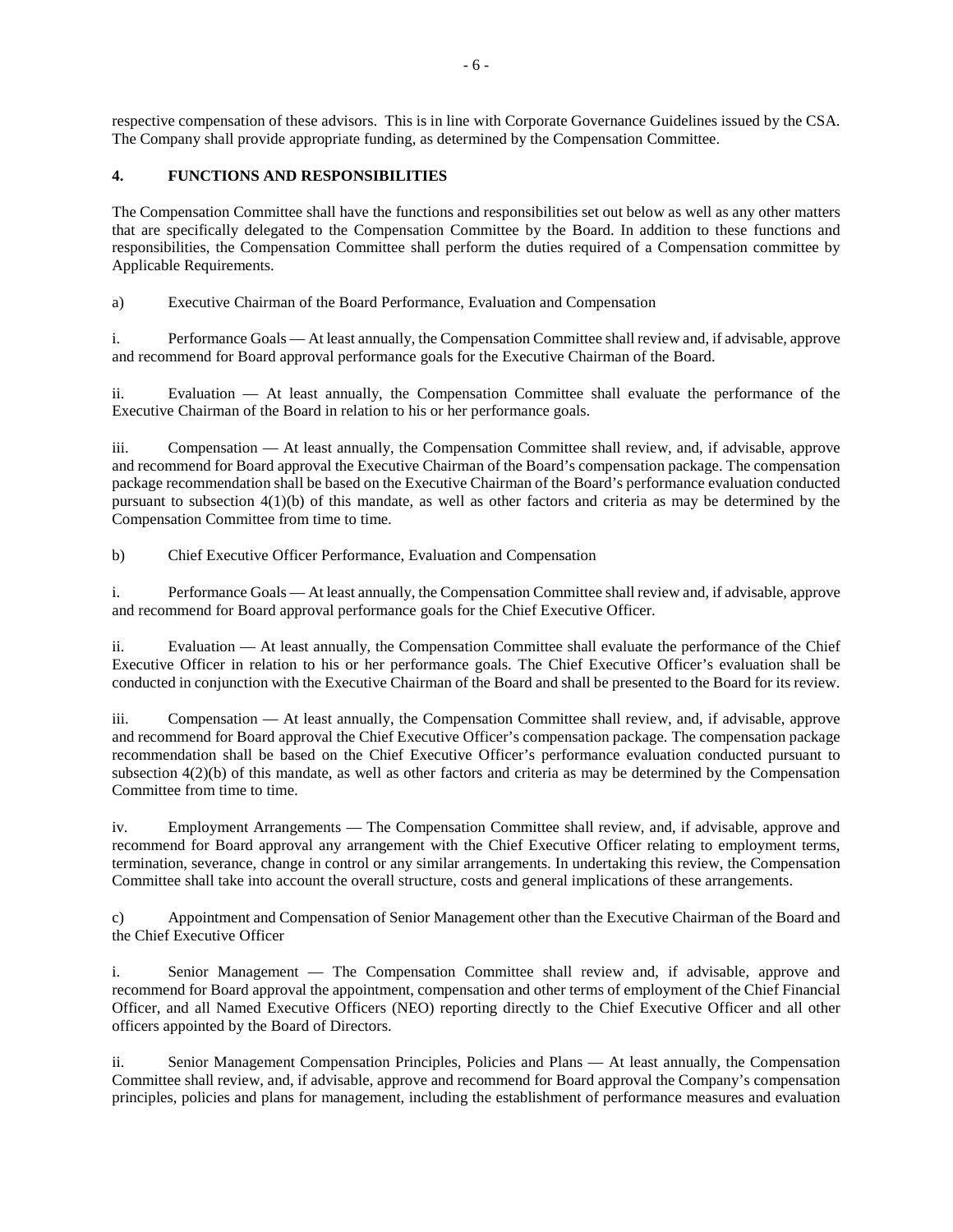processes. The Compensation Committee shall oversee the development and implementation of these principles, policies and plans.

iii. Employment Arrangements — The Compensation Committee shall review, and, if advisable, approve and recommend for Board approval arrangements with the Chief Financial Officer, and all Named Executive Officers (NEO) reporting directly to the Chief Executive Officer and such other key senior management positions as the Compensation Committee may determine relating to material or non-standard employment terms, termination, severance, change in control or any similar arrangements. In undertaking this review, the Compensation Committee shall take into account the overall structure and costs of these arrangements.

d) Compensation of Directors

i. Compensation — At least annually, the Compensation Committee shall review, and, if advisable, approve and recommend for Board approval the compensation package for directors. The compensation package recommendation shall be based on factors and criteria as may be determined by the Compensation Committee from time to time.

e) Compensation Principles, Policies and Plans, Equity-Based Plans

i. Compensation Principles, Policies and Plans — At least annually, the Compensation Committee shall review and, if advisable, approve or amend the Company's compensation principles, policies and plans.

ii. Equity-Based Compensation Plans — At least annually, the Compensation Committee shall review the Company's equity-based compensation plans and shall determine whether these plans are consistent with the Company's compensation principles and policies.

iii. Administer Equity-Based Compensation Plans –- On an on-going basis, the Compensation Committee shall administer and interpret the Company's equity-based compensation plans and its policies respecting the grant of compensation pursuant thereto, and, if advisable, review and recommend for approval of the Board the grant of compensation thereunder and the terms thereof.

f) Disclosure

i. Compensation Committee Report on Executive Compensation — The Compensation Committee shall prepare, in conjunction with management, the annual Report on Executive Compensation for inclusion in the Company's management information circulars. The Report on Executive Compensation must be approved by the Compensation Committee prior to its dissemination.

ii. Executive Compensation Disclosure — The Compensation Committee shall review and, if advisable, approve the Company's Compensation Discussion & Analysis and of the executive compensation disclosure required by Applicable Requirements prior to its public release.

g) Assessment of Regulatory Compliance — The Compensation Committee shall review management's assessment of compliance with Applicable Requirements as they pertain to responsibilities under this mandate, and report its findings to the Board and recommend changes it considers appropriate.

h) Delegation — The Compensation Committee may, to the extent permissible under Applicable Requirements, designate a sub-committee to review any matter within this mandate as the Compensation Committee deems appropriate.

# **5. REPORTING TO THE BOARD**

a) The Chair shall report to the Board on material matters arising at Compensation Committee meetings and, where applicable, shall present the Compensation Committee's recommendations to the Board for its approval.